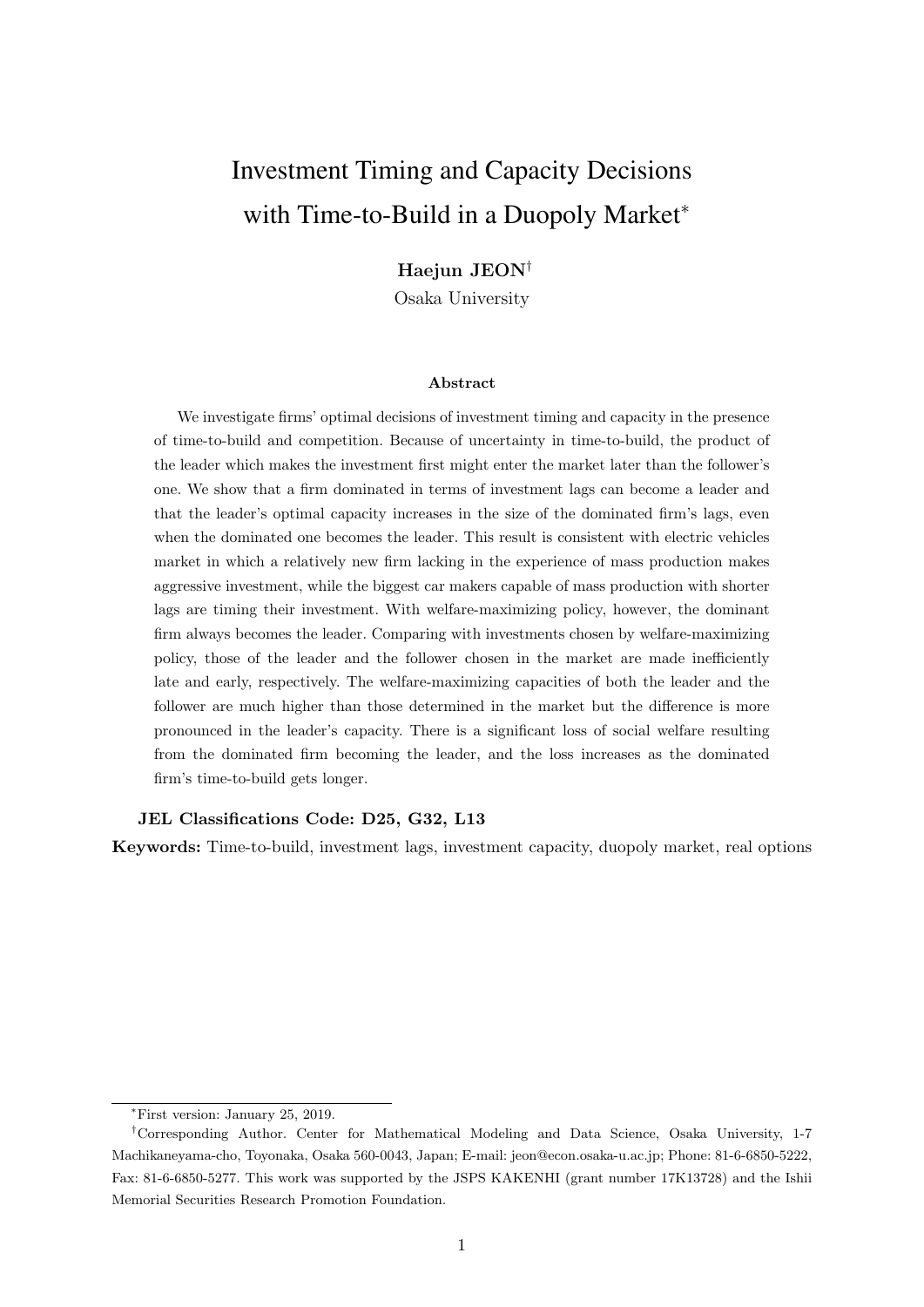# 1 Introduction

Rome was not built in a day and neither were products in the market. It usually takes time to make products available for sale from the initial investment, and the lags between the timing of investment and that of making profits are inherently uncertain, especially when they are of a large scale or based on state-of-the-art technology. The investment lags become more important when there is competition between firms because they are directly linked to the leader-follower relationship in the market.

In this study, we investigate firms' optimal decisions of investment timing and capacity in a duopoly market in the presence of time-to-build. The uncertainty in time-to-build changes the leader-follower relationship significantly; the product of the leader which makes the investment first can enter the market later than the follower's one. Time-to-build affects the firms' capacity decisions as well, which are associated with the price of the product and consumer surplus. We examine how time-to-build changes firms' optimal investment strategies in a duopoly market and the level of social welfare based on a continuous-time dynamic framework.

First of all, we show that a firm dominated in terms of time-to-build can become a leader by making investment first in a market equilibrium. Given significant asymmetry of investment lags, a dominant firm has less incentive to invest first because its product can enter the market first even if it makes the investment later. That is, a relative advantage of time-to-build weakens the incentive of preemption significantly, and the dominated firm with longer lags gets a chance to become a leader in the market, although there is no guarantee that the leader's product enters the market first. This is a novel result in that existing literature on asymmetric duopoly market has shown that a dominant firm with cost advantage always becomes the leader in the market (e.g., Huisman (2001), Pawlina and Kort (2006), Kong and Kwok (2007)). The novelty can also be found from the fact that we have shown a firm's incentive to invest late without positive externalities or availability of new technology, which is in sharp contrast with the argument of a second-mover advantage from existing literature (e.g., Hoppe (2000), Femminis and Martini (2011), Dutta et al. (1995), Hoppe and Lehmann-Grube (2001)).

We also show that the leader's investment capacity increases in the size of the dominated firm's time-to-build, even when the dominated one becomes the leader. Namely, a dominated firm makes more aggressive investment not only by the timing but also by the capacity as its time-to-build gets longer. This finding, combined with the previous one, can explain car companies' investment behavior in electric vehicles market. A relatively new firm with a lack of mass production experience such as Tesla has been making aggressive investment in electric cars including the construction of gigantic battery factories and the installation of charging stations all over the world. However, the biggest car makers capable of mass production with shorter lags such as Toyota and Volkswagen have not made preemptive investment in electric cars, timing their investments. These investment behaviors can be explained by significant asymmetry of time-to-build between the firms.

Furthermore, we derive the welfare-maximizing investment policy in a duopoly market. This policy assigns the roles of the leader and the follower to the dominant and the dominated firms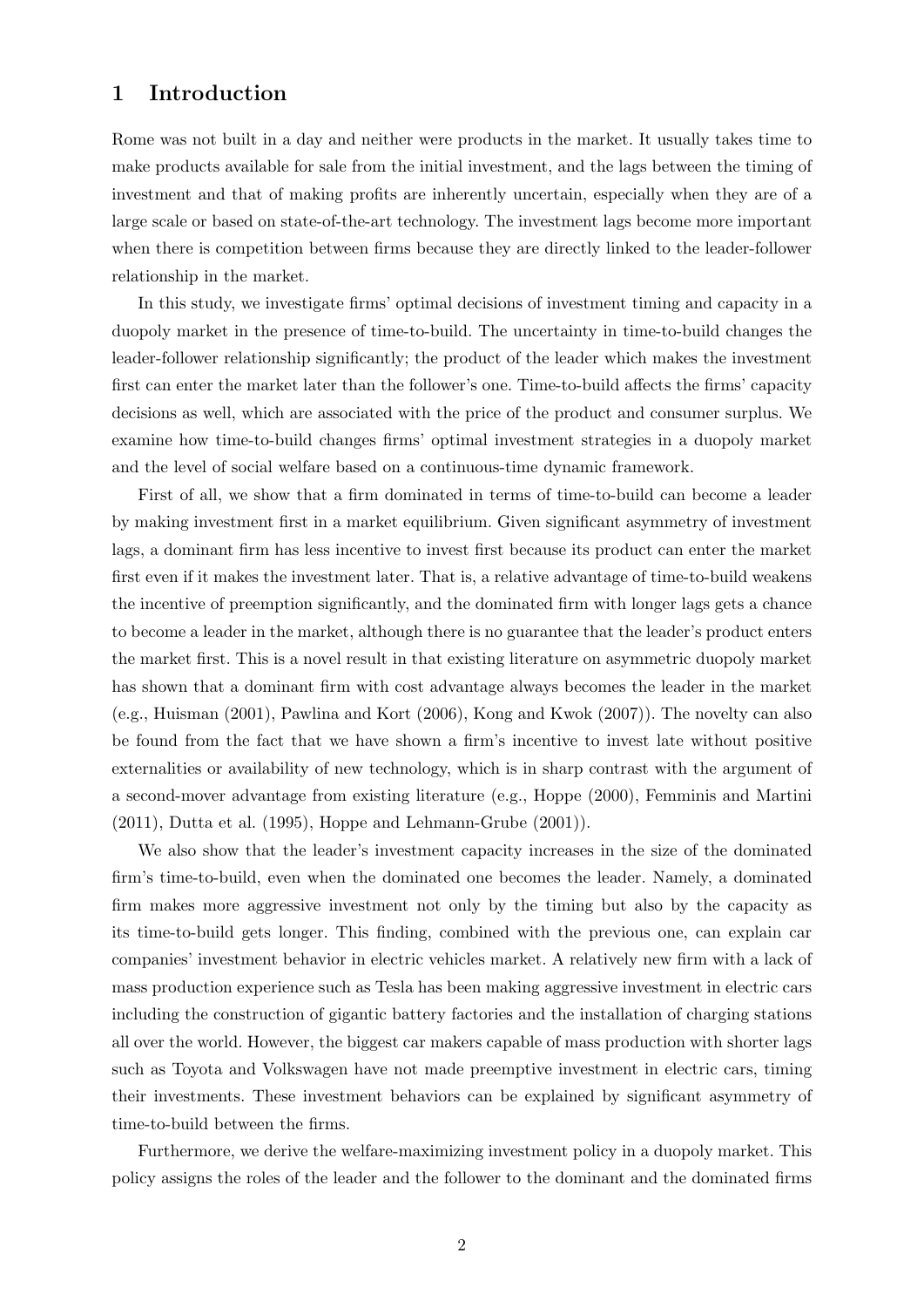in terms of time-to-build, respectively. Namely, the firm with shorter investment lags always becomes the leader in this policy. The results also show that the welfare-maximizing investments of the leader and the follower are made earlier and later than those chosen in the market, respectively. In other words, the leader and the follower's investments in the market are made inefficiently late and early, respectively. This is in contrast with Huisman and Kort (2015) in which the investments of both the leader and the follower are made inefficiently early in the market. Socially optimal capacities for both the leader and the follower are much higher than those chosen in the market and the difference is more significant for the leader's capacity. It is socially efficient to have products in the market as early as possible, and thus, the social planner exploits the dominant firm's shorter lags to maximize social welfare by putting more emphasis on the dominant firm's investment in terms of both its timing and capacity.

Comparing with a monopoly market, time-to-build makes more significant impacts on firms' investment policies and social welfare in a duopoly market. A monopolistic firm's investment timing, which is delayed as time-to-build increases, coincides with the welfare-maximizing one, and the capacity choices of both the monopolistic firm and the social planner are irrelevant to investment lags. In contrast, the presence of time-to-build can switch the roles of the leader and the follower in a duopoly market, and investment timing of them are significantly different from the socially optimal ones; as mentioned earlier, the investments of the leader and the follower are made inefficiently late and early, respectively. The capacities chosen by the firms and the social planner are associated with the size of investment lags as well. In this sense, we clarify that time-to-build makes different impacts in a different market structure.

Many papers have been devoted to investigate the effects of time-to-build. Majd and Pindyck (1987) pioneered this field of research by considering an investment project that requires a series of investment. Bar-Ilan and Strange (1996) elucidated this problem by assuming that a certain period of time has to be passed to yield revenue and showed that the lags can lead to an earlier investment by reducing the value of wait to invest. Bar-Ilan and Strange (1998) extended this research to the decisions on a two-stage investment. Some studies even considered debt financing for an investment project with time-to-build. Tsyplakov (2008) and Agliardi and Koussis (2013) studied the effects of time-to-build on investment and debt dynamics, and Sarkar and Zhang (2015) examined a two-stage investment with debt financing. Jeon (2018) endogenized capital structure and the timing of investment and default in the presence of time-to-build. These studies, however, were limited to an analysis on a monopolistic firm's decision and did not discuss the effects of time-to-build in the presence of competition.

Grenadier (1996) examined a duopolistic real estate market in which development requires time-to-build, but there was no uncertainty in the construction lags and the paper put more emphasis on the investment triggered by the decrease of demand shock rather than the effects of time-to-build. Pacheco-de-Almeida and Zemsky (2003) studied a multi-stage investment in a duopoly market with time-to-build and showed that the lags can lead to an equilibrium in which firms make incremental investment, but there was no uncertainty in time-to-build in their model as well. Weeds (2002) studied the effects of uncertain investment lags in a duopoly market from the perspective of R&D competition, but it only examined a timing decision in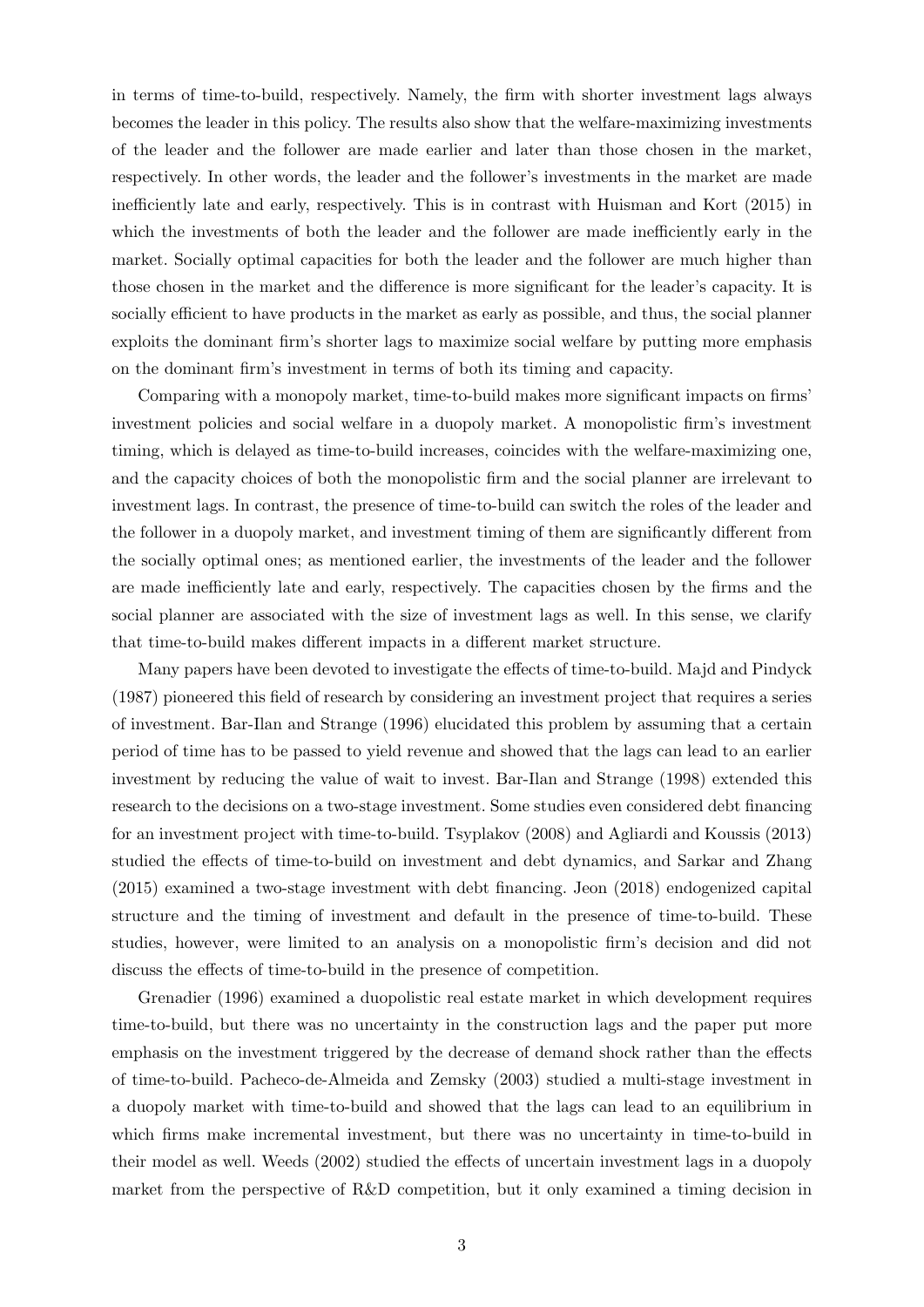a winner-take-all scenario. None of these studies discussed asymmetry in time-to-build and its effects on the firms' investment decisions.

Putting time-to-build aside, we can find much more studies on investment decision with competition. Nielsen (2002) examined a duopoly market not only with negative externalities but also with positive externalities. Huisman and Kort (2004) studied investment strategy in a duopoly market with future availability of new technology. Bouis et al. (2009) considered competition between three firms instead of two and found the accordion effect of the investment triggers. Mason and Weeds (2010) showed that the leader's investment threshold might not monotonically increase with uncertainty in the presence of preemption. Thijssen et al. (2012) adopted a general setup for examining a duopoly market and showed that the probability that both firms invest simultaneously in spite of their lower values in the case of sequential investments is non-zero. Huisman and Kort (2015) considered not only the decision of timing but also that of capacity in a duopoly market and evaluated the effects of competition on social welfare. These studies, however, assumed homogeneity of the firms in the market.

There are a number of studies that introduced asymmetry between the firms. Huisman (2001) provides a comprehensive analysis on duopolistic firms' investment strategies for a wide range of setup. Lambrecht and Perraudin (2003) studied a preemption of a duopoly market in the presence of incomplete information regarding investment costs. Pawlina and Kort (2006) allowed cost asymmetry and showed that there can be an equilibrium in which one of the firm has no preemption incentive and that the identical firms can result in a socially less desirable outcome than if one of them has a cost advantage. Kong and Kwok (2007) incorporated asymmetry in both cost structure and revenue flow and presented a fuller characterization of equilibrium. Casadesus-Masanell and Ghemawat (2006) studied a mixed duopoly in which a profit-maximizing firm is competiting with a not-for-profit competitor. Thijssen (2010) incorporated player-specific uncertainty in a duopoly market and showed that preemption does not necessarily occur.

There is a growing body of literature on a second-mover advantage in an oligopolistic market which can lead to an attrition game rather than a preemption game. Dutta et al. (1995) investigated quality competition in a duopoly market and addressed a second-mover advantage as an option to adopt new technology. Hoppe and Lehmann-Grube (2001) extended their work by incorporating R&D costs and showed that a second-mover advantage is greater when R&D costs are high. Hoppe (2000) and Femminis and Martini (2011) elucidated the second-mover advantage resulted from spillover of innovation. Décamps and Mariotti (2004) studied the effects of positive externalities taking private information on investment costs into account. Amir and Stepanova (2006) provided a fuller characterization of equilibrium under a general setup including asymmetric costs and various types of demands.

The remainder of this paper is organized as follows. To facilitate understanding, we examine a monopoly market first in Section 2. Section 2.1 discusses a firm's optimal decisions on investment timing and capacity, and Section 2.2 derives the investment policy that maximizes social welfare. Based on this argument, we proceed to a duopoly market in Section 3. In Section 3.1, we assume that the firms' roles as a leader and a follower are exogenously given and investigate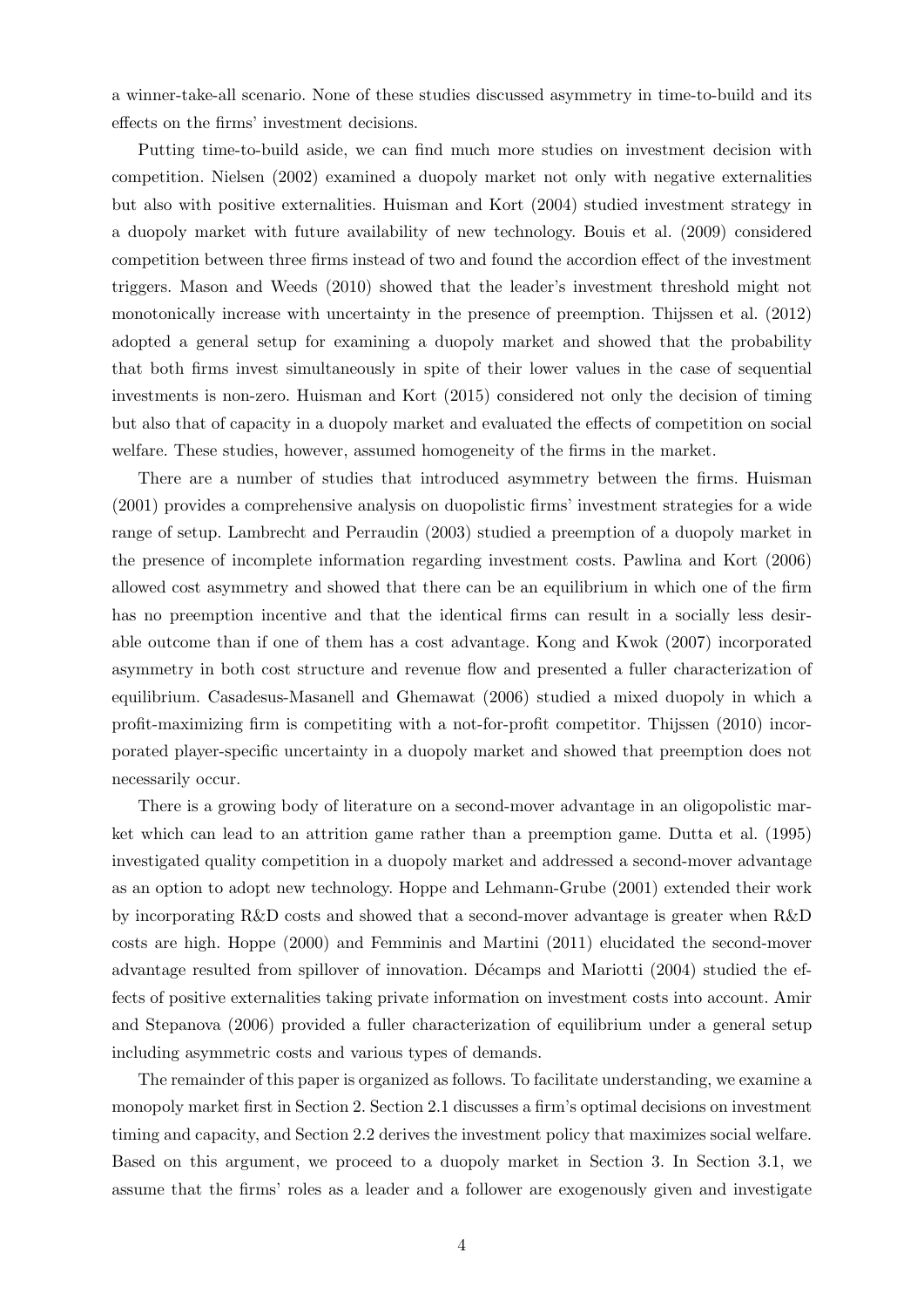their optimal investment strategies. Section 3.2 endogenizes the firms' roles in the market taking preemption incentives into account. In Section 3.3, we derive the welfare-maximizing investment policy of a duopoly market. Given these arguments, we present the results of comparative statics regarding time-to-build and discuss their economic implications in Section 4. Sections 4.1 and 4.2 are dedicated to discussion of the firms' optimal investment strategies and welfare-maximizing policy, respectively. Section 5 provides a brief summary of the paper and discusses possible future works.

## 2 Monopoly market

To facilitate the understanding of the framework, we consider a monopoly market first. A firm makes the decisions of investment timing and its capacity. The price of the product at time  $t$  is given by

$$
P(t) = X(t)(1 - \eta Q(t)),\tag{1}
$$

where  $Q(t)$  is total market output,  $\eta > 0$  is a constant, and  $X(t)$  is a demand shock. The demand shock follows a geometric Brownian motion:

$$
dX(t) = \mu X(t)dt + \sigma X(t)dW(t),
$$
\n(2)

where  $\mu$  and  $\sigma$  are positive constants and  $(W_t)_{t\geq0}$  is a standard Brownian motion on a filtered space  $(\Omega, \mathcal{F}, \mathbb{F} := (\mathcal{F}_t)_{t>0}, \mathbb{P})$  satisfying the usual conditions. The discount rate is given by a constant  $r(>\mu)$ .

The investment incurs costs  $\delta$  per unit, which amounts to the total costs of  $\delta Q$ . The manufacturing process, however, takes an uncertain amount of time. Namely, it takes exponential time with an intensity parameter  $\lambda$  to succeed in manufacturing products and yield revenue. The investment lags are assumed to be independent of the demand shock.

#### 2.1 Investment timing and capacity decisions

The firm makes the decisions of investment timing and capacity taking the investment lags into account. Thus, the monopoly firm's value function can be written as follows:

$$
V_M(X) = \max_{T_M \ge 0, Q_M \ge 0} \mathbb{E}\bigg[\int_{\bar{T}_M}^{\infty} e^{-rt} Q_M X(t) (1 - \eta Q_M) dt - e^{-rT_M} \delta Q_M \bigg| X(0) = X\bigg],\qquad(3)
$$

where  $T_M := T_M + \tau$  denotes the timing of manufacturing and  $\tau$  follows an exponential distribution with an intensity parameter  $\lambda$ .

In this dynamic framework, the optimal investment decision is comprised of two parts: its timing and capacity, and the timing can be represented by the level of demand shock at which the firm makes the investment. Namely, the investment timing can be described as  $T_M :=$  $\inf\{t>0\mid X(t)\geq X_M\}$ . Following the standard argument of real options literature, the optimal investment timing and capacity decisions and the firm value are derived as follows: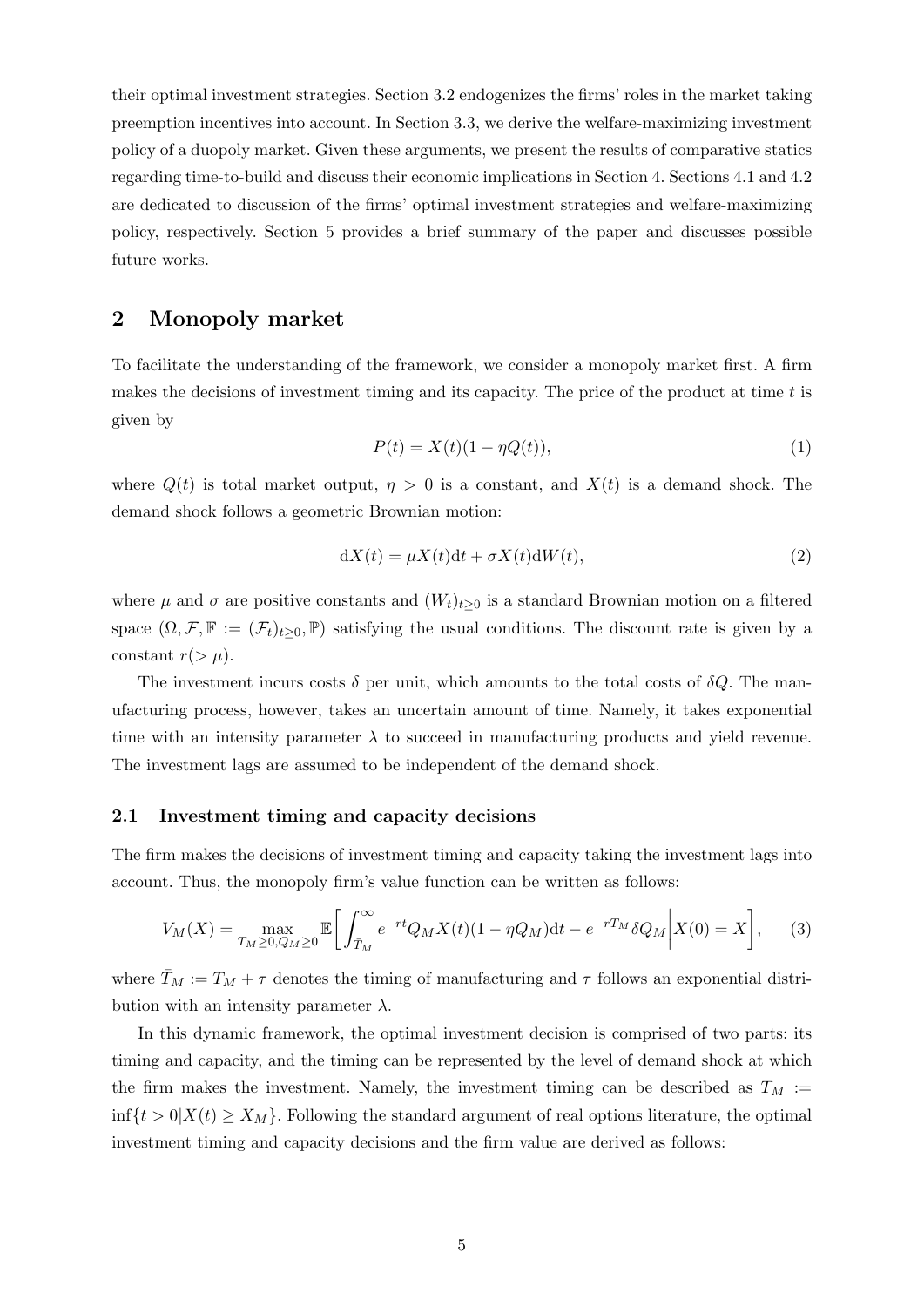Proposition 1 (Monopoly firm's investment) The monopoly firm's optimal investment capacity given the demand shock X is

$$
Q_M^*(X) = \frac{1}{2\eta} \left( 1 - \frac{\delta(r - \mu)(r + \lambda - \mu)}{\lambda X} \right). \tag{4}
$$

The value of the monopoly firm is

$$
V_M(X) = \begin{cases} A_M X^{\beta}, & \text{if } X < X_M^*,\\ \frac{(\lambda X - \delta(r - \mu)(r + \lambda - \mu))^2}{4\lambda X \eta(r - \mu)(r + \lambda - \mu)}, & \text{if } X \ge X_M^*, \end{cases} \tag{5}
$$

where

$$
A_M = \frac{(\beta - 1)^{\beta - 1} \lambda^{\beta}}{\eta \delta^{\beta - 1} (\beta + 1)^{\beta + 1} (r - \mu)^{\beta} (r + \lambda - \mu)^{\beta}},\tag{6}
$$

and

$$
\beta = \frac{1}{2} - \frac{\mu}{\sigma^2} + \sqrt{\left(\frac{1}{2} - \frac{\mu}{\sigma^2}\right)^2 + \frac{2r}{\sigma^2}} \ \ (>1).
$$
\n(7)

The optimal investment threshold and the corresponding optimal capacity are

$$
X_M^* = \frac{(\beta + 1)\delta(r - \mu)(r + \lambda - \mu)}{(\beta - 1)\lambda},\tag{8}
$$

$$
Q_M^* := Q_M^*(X_M^*) = \frac{1}{(\beta+1)\eta}.\tag{9}
$$

PROOF See Appendix A.1.

Note that the firm's capacity decision is irrelevant to investment lags (i.e.,  $Q_M^*$  is independent of  $\lambda$ ), while the investment timing decision is affected by the lags (i.e.,  $X_M^*$  depends on  $\lambda$ ). Regarding the effects of time-to-build on the timing decision, we have the following straightforward results:

**Corollary 1** As the investment lags converge to 0 (i.e.,  $\lambda \to \infty$ ), the investment trigger decreases and converges to the one in the absence of time-to-build:

$$
\frac{\partial X_M^*}{\partial \lambda} < 0, \qquad \frac{\partial^2 X_M^*}{\partial \lambda^2} > 0,\tag{10}
$$

$$
\lim_{\lambda \to \infty} X_M^* = \frac{(\beta + 1)\delta(r - \mu)}{\beta - 1}.
$$
\n(11)

#### 2.2 Consumer surplus and social welfare

To investigate the impacts of investment lags on social welfare, we evaluate consumer surplus first. Given the demand shock  $X$  and capacity  $Q$ , the instantaneous consumer surplus is

$$
\int_{P}^{X} \frac{1}{\eta} \left( 1 - \frac{P}{X} \right) dP = \frac{\eta X Q^2}{2},\tag{12}
$$

where the price  $P$  is given by (1). Since there is no entry of other firms, the total expected consumer surplus given the investment strategies of  $X_M$  and  $Q_M$  and the demand shock X is

$$
CS_M(X, X_M, Q_M) = \mathbb{E}\Big[\int_{\bar{T}_M}^{\infty} e^{-rt} \frac{\eta X(t) Q_M^2}{2} dt \Big| X(0) = X\Big]
$$

$$
= \Big(\frac{X}{X_M}\Big)^{\beta} \frac{\lambda \eta X_M Q_M^2}{2(r - \mu)(r + \lambda - \mu)},
$$
(13)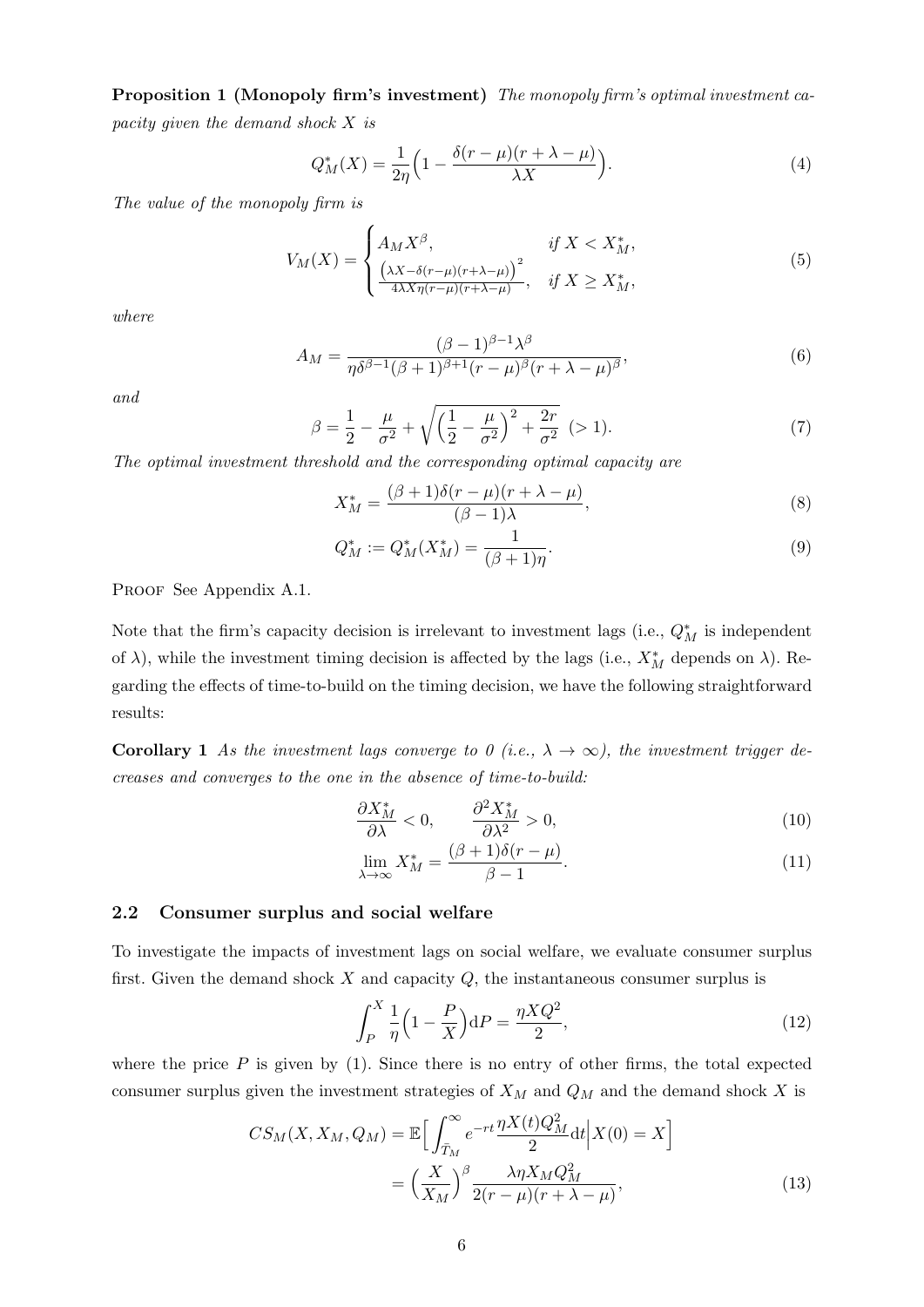and the expected producer surplus corresponds to the monopoly firm's value:

$$
PS_M(X, X_M, Q_M) = \left(\frac{X}{X_M}\right)^{\beta} \left[\frac{\lambda Q_M X_M (1 - \eta Q_M)}{(r - \mu)(r + \lambda - \mu)} - \delta Q_M\right].
$$
\n(14)

We can evaluate the expected social welfare as the sum of them:

$$
SW_M(X, X_M, Q_M) = CS_M(X, X_M, Q_M) + PS_M(X, X_M, Q_M)
$$

$$
= \left(\frac{X}{X_M}\right)^{\beta} \left[\frac{\lambda Q_M X_M (2 - \eta Q_M)}{2(r - \mu)(r + \lambda - \mu)} - \delta Q_M\right].
$$
(15)

Now we examine the investment decision of a social planner who takes both consumer and producer surpluses into account. Following the same argument, the welfare-maximizing investment policy and the loss of welfare in a monopoly market can be derived as follows:

Proposition 2 (Welfare-maximizing policy and welfare loss in a monopoly market) The investment threshold and capacity that maximize social welfare in a monopoly market are

$$
X_M^{**} = \frac{(\beta + 1)\delta(r - \mu)(r + \lambda - \mu)}{(\beta - 1)\lambda},\tag{16}
$$

$$
Q_M^{**} = \frac{2}{(\beta + 1)\eta},\tag{17}
$$

and the expected welfare loss in the monopoly market given the demand shock X is

$$
WL_M(X) = SW_M^{**}(X) - SW_M^*(X)
$$
\n(18)

$$
=\frac{(\beta-1)^{\beta-1}\lambda^{\beta}X^{\beta}}{2\eta(\beta+1)^{\beta+1}\delta^{\beta-1}(r-\mu)^{\beta}(r+\lambda-\mu)^{\beta}},\tag{19}
$$

where

$$
SW_M^{**}(X) := SW_M(X, X_M^{**}, Q_M^{**}),\tag{20}
$$

$$
SW_M^*(X) := SW_M(X, X_M^*, Q_M^*).
$$
\n(21)

PROOF See Appendix A.2.

Note that the welfare-maximizing investment threshold coincides with the monopoly firm's optimal investment threshold (i.e.,  $X_M^{**} = X_M^*$ ), while the welfare-maximizing capacity is twice of the firm's optimal capacity (i.e.,  $Q_M^{**} = 2Q_M^*$ ), which are consistent with Huisman and Kort (2015). That is, the relationship between a firm's optimal strategy and a welfare-maximizing policy in a monopoly market holds regardless of time-to-build. Regarding the effects of time-tobuild on the loss of social welfare, we can easily derive the following results:

Corollary 2 The loss of welfare in a monopoly market decreases in the size of investment lags  $(i.e., 1/\lambda):$ 

$$
\frac{\partial WL_M}{\partial \lambda} > 0,\tag{22}
$$

$$
\lim_{\lambda \to 0} WL_M = 0,\tag{23}
$$

$$
\lim_{\lambda \to \infty} WL_M = \frac{(\beta - 1)^{\beta - 1} X^{\beta}}{2\eta(\beta + 1)^{\beta + 1} \delta^{\beta - 1} (r - \mu)^{\beta}}.
$$
\n(24)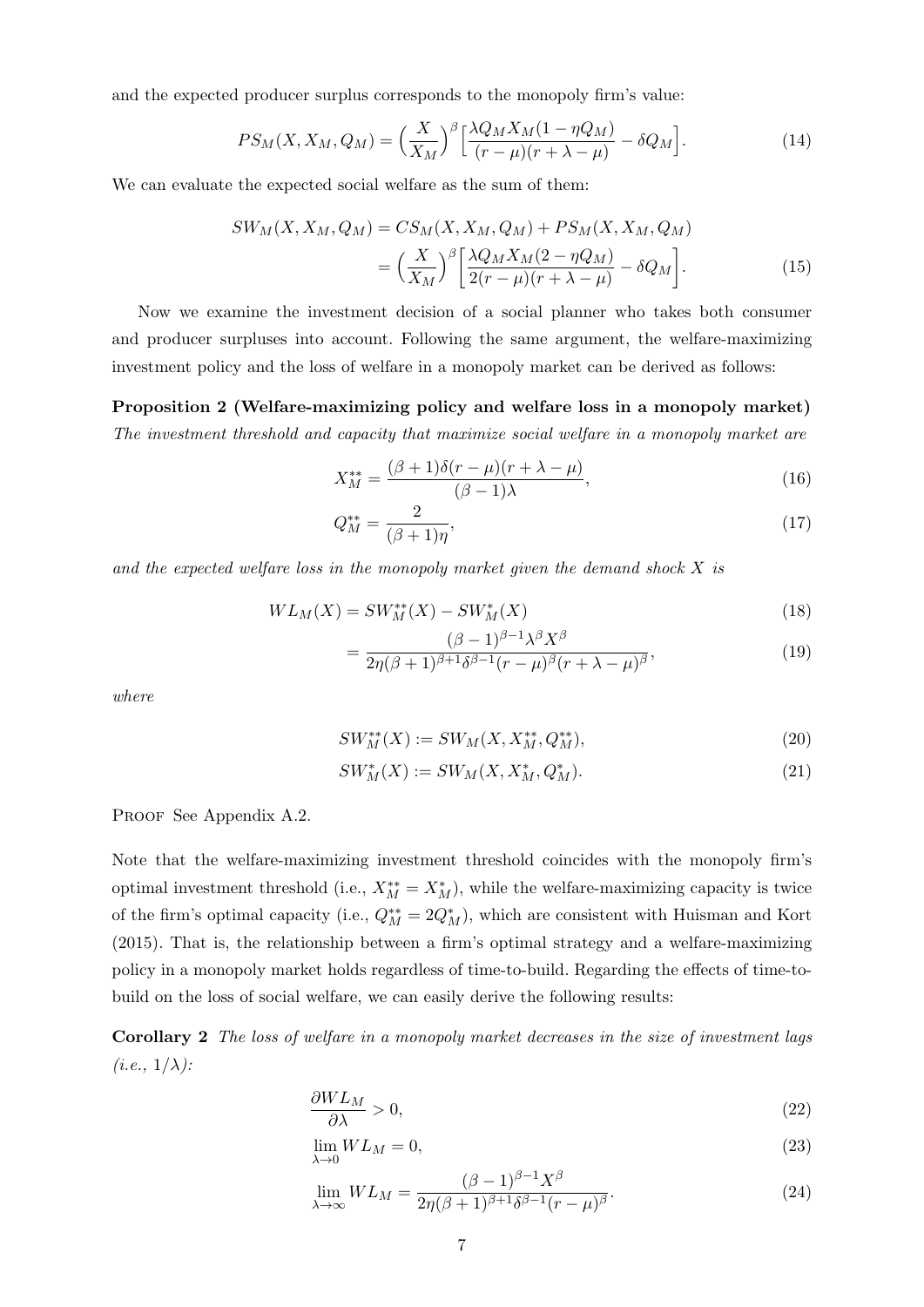This result implies that the shorter the investment lags are, the more severe the loss of social welfare is (Figures 1c and 1d). This is because the investment timing is advanced as investment lags shorten (Figure 1a), while the difference between capacity decisions (Figure 1b) is irrelevant to the lags.



Figure 1: Comparative statics regarding the expected time-to-build in a monopoly market

# 3 Duopoly market

Now we proceed to a duopoly market in which two firms compete with homogeneous goods. First, we assume the firms' roles in the market are exogenously given in Section 3.1. Given these arguments, we endogenize the firms' roles taking preemption incentives into account in Section 3.2. In Section 3.3, we derive the welfare-maximizing policy and discuss how time-to-build and competition in the market affect the level of social welfare.

#### 3.1 Exogenous role

There are two firms in the market, type A and B firms, and they are asymmetric in terms of time-to-build. Namely, type  $i$  firm's investment lags follow an exponential distribution with an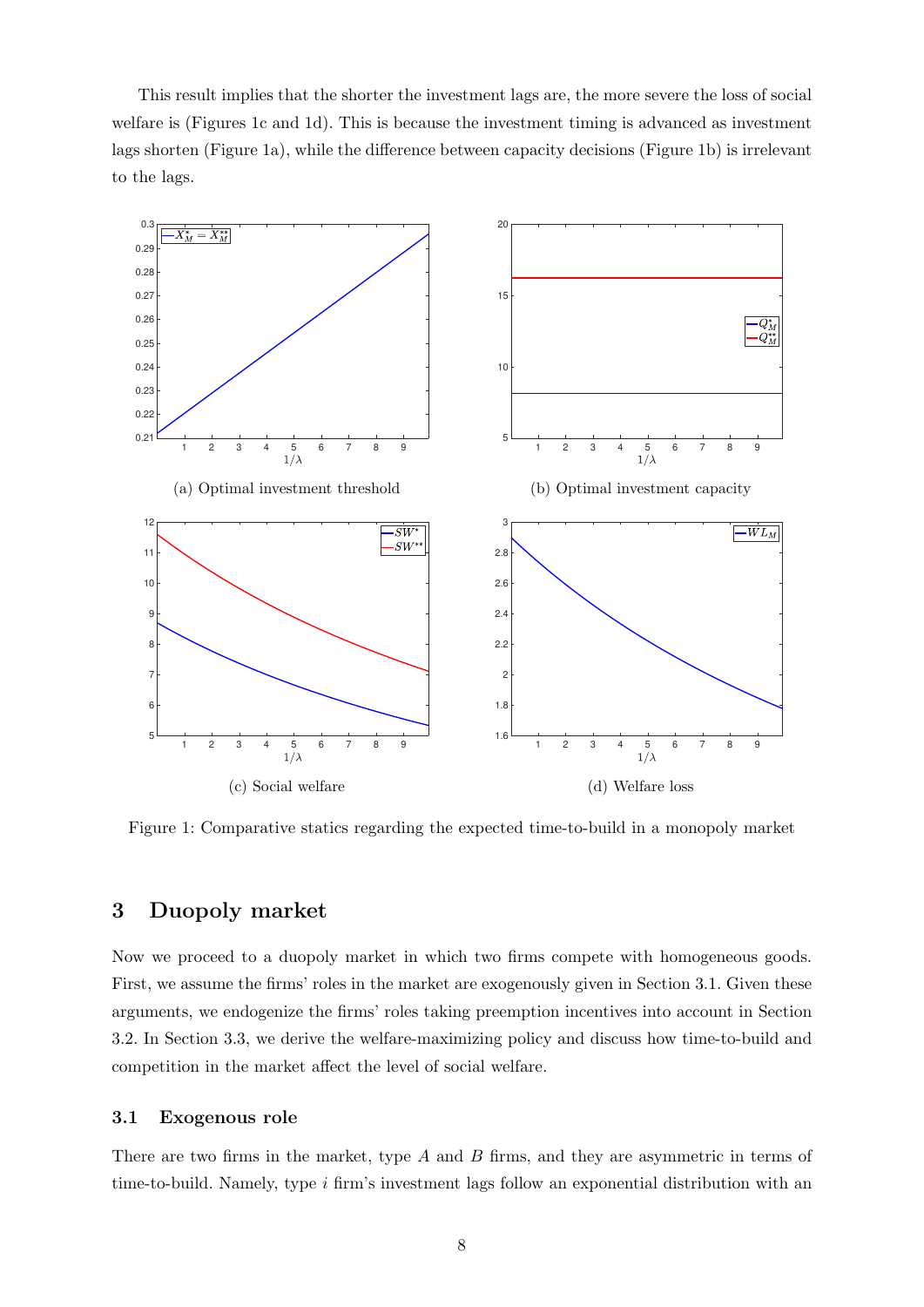intensity parameter  $\lambda_i$  for  $i \in \{A, B\}$ . We designate the firms' roles in a duopoly market as a leader and a follower based on their investment timing. Note that because of the uncertain investment lags, the follower's products can be manufactured prior to that of the leader. To be more specific, there are three possible scenarios regarding the order of the firms' products entering the market:

- Case 1: The leader's product enters the market even before the follower makes the investment, and the follower's product enters the market afterwards.
- Case  $\mathcal{L}$ : The leader's product enters the market after the follower's investment yet before its manufacturing, and the follower's product enters the market afterwards.
- Case  $\beta$ : The follower's product enters the market before the leader's one in spite of their investment timing, and the leader's product enters the market afterwards.



Figure 2: Timeline of three scenarios

For the ease of exposition, let us suppose the firms' roles in the market are exogenously given for now. Namely, we assume type  $i$  and  $j$  firms are a leader and a follower, respectively, for  $i, j \in \{A, B\}$  and  $i \neq j$ , and we derive type i and j firms' optimal investment strategies as a leader and as a follower, respectively.

By backward induction, we investigate the follower's investment decision first. Suppose the leader's product has already entered the market. That is, we examine the follower's investment strategy in Case 1. Given type  $i$  leader's product in the market, type  $j$  follower chooses its investment timing and capacity taking the leader's capacity  $Q_L^i$  into account, and the follower's value can be evaluated as follows:

$$
V_{F1}^{j}(X, Q_{L}^{i}) = \max_{T_{F1}^{j} \ge 0, Q_{F1}^{j} \ge 0} \mathbb{E} \bigg[ \int_{\bar{T}_{F1}^{j}}^{\infty} e^{-rt} Q_{F1}^{j} X(t) (1 - \eta (Q_{L}^{i} + Q_{F1}^{j})) dt - e^{-rT_{F1}^{j}} \delta Q_{F1}^{j} \bigg| X(0) = X \bigg], \tag{25}
$$

where  $\bar{T}_{F1}^j := T_{F1}^j + \tau_j$  denotes type j follower's manufacturing timing for the investment made after the leader's product enters the market and  $\tau_j$  follows an exponential distribution with a parameter  $\lambda_j$ . Type j follower's investment timing can be described as  $T^j_F$  $F_1 := \inf\{t \geq \bar{T}_L^i | X(t) \geq$  $X^j_k$  $\{F_1\}$  where  $\bar{T}_L^i$  denotes type *i* leader's manufacturing timing. Following the same argument,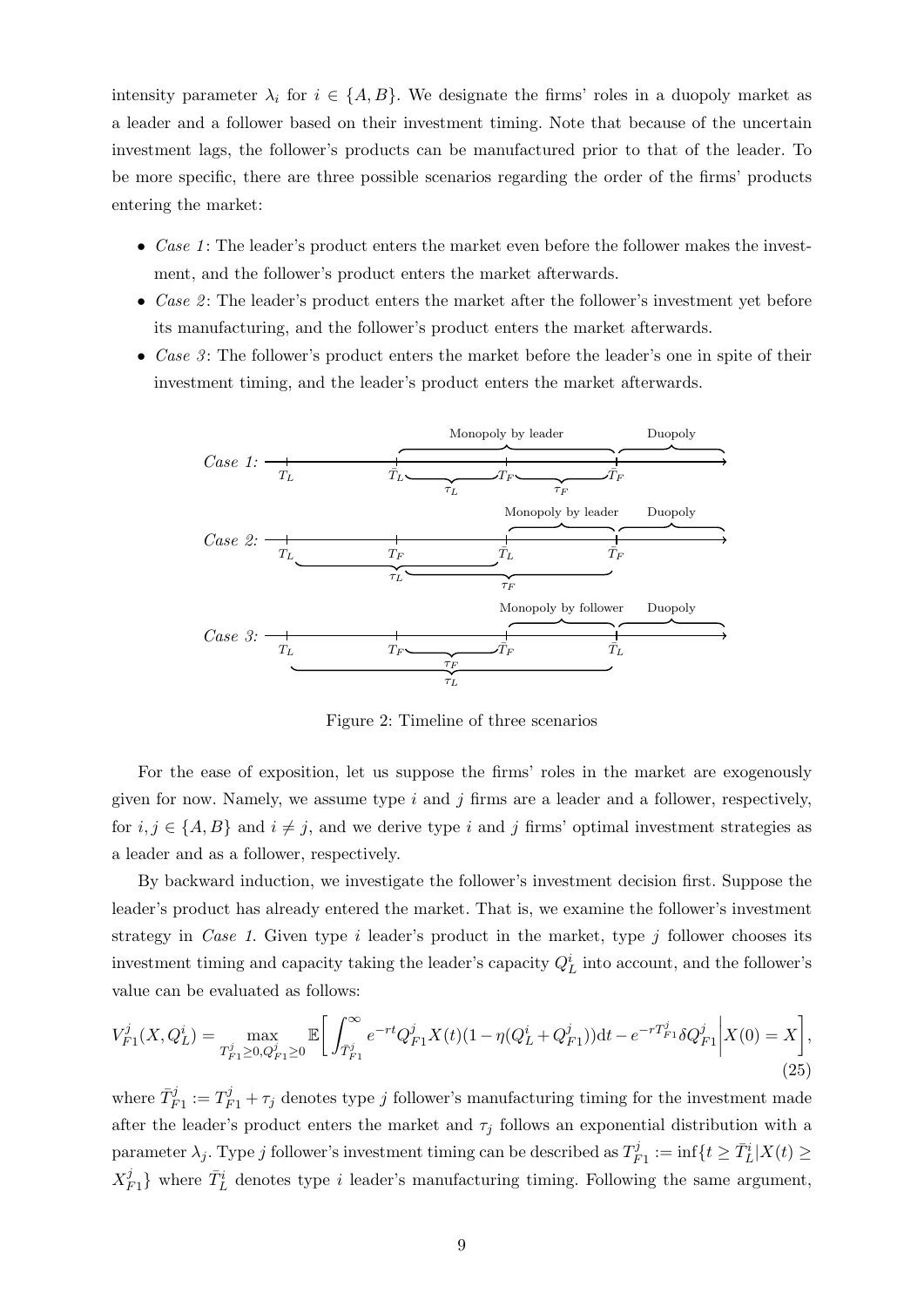the follower's investment decisions after the completion of the leader's project are derived as follows:

Proposition 3 (Follower's investment after leader's product enters the market) Provided that type i leader's product has entered the market, type j follower's optimal capacity corresponding to the demand shock X and the leader's capacity  $Q_L^i$  is

$$
Q_{F1}^{j*}(X, Q_L^i) = \frac{1}{2\eta} \Big( 1 - \eta Q_L^i - \frac{\delta(r - \mu)(r + \lambda_j - \mu)}{\lambda_j X} \Big). \tag{26}
$$

The value function of the follower after the leader's product enters the market is

$$
V_{F1}^{j}(X, Q_{L}^{i}) = \begin{cases} A_{F1}^{j}(Q_{L}^{i})X^{\beta}, & \text{if } X < X_{F1}^{j*}(Q_{L}^{i}), \\ \frac{\{(1 - \eta Q_{L}^{i})\lambda_{j}X - \delta(r - \mu)(r + \lambda_{j} - \mu)\}^{2}}{4\lambda_{j}X\eta(r - \mu)(r + \lambda_{j} - \mu)}, & \text{if } X \ge X_{F1}^{j*}(Q_{L}^{i}), \end{cases}
$$
(27)

where

$$
A_{F1}^{j}(Q_{L}^{i}) = \frac{(1 - \eta Q_{L}^{i})^{\beta}(\beta - 1)^{\beta - 1}\lambda_{j}^{\beta}}{\eta \delta^{\beta - 1}(\beta + 1)^{\beta + 1}(r - \mu)^{\beta}(r + \lambda_{j} - \mu)^{\beta}}.
$$
\n(28)

The optimal investment threshold and the corresponding optimal capacity are

$$
X_{F1}^{j*}(Q_L^i) = \frac{(\beta + 1)\delta(r - \mu)(r + \lambda_j - \mu)}{(\beta - 1)(1 - \eta Q_L^i)\lambda_j},\tag{29}
$$

$$
Q_{F1}^{j*}(Q_L^i) := Q_{F1}^{j*}(X_{F1}^{j*}(Q_L^i), Q_L^i) = \frac{1 - \eta Q_L^i}{(\beta + 1)\eta}.
$$
\n(30)

PROOF See Appendix A.3.

Now we suppose that type i leader invested in capacity  $Q_L^i$  but its product has not been produced due to the investment lags. Namely, we investigate the follower's investment strategy regarding Case 2 and Case 3. When making the investment decisions, the follower takes into account not only the leader's capacity but also the leader's expected manufacturing timing, and its value can be evaluated as follows:

$$
V_{F0}^{j}(X, Q_{L}^{i}) = \max_{T_{F0}^{j} \ge 0, Q_{F0}^{j} \ge 0} \mathbb{E}\left[1_{\{T_{F0}^{j} < \bar{T}_{L}^{i} \le \bar{T}_{F0}^{j}\}}\left\{\int_{\bar{T}_{F0}^{j}}^{\infty} e^{-rt} Q_{F0}^{j} X(t) (1 - \eta(Q_{L}^{i} + Q_{F0}^{j})) dt - e^{-rT_{F0}^{j}} \delta Q_{F0}^{j}\right\}\right] + 1_{\{\bar{T}_{F0}^{j} < \bar{T}_{L}^{i}\}}\left\{\int_{\bar{T}_{F0}^{j}}^{\bar{T}_{L}^{i}} e^{-rt} Q_{F0}^{j} X(t) (1 - \eta Q_{F0}^{j}) dt + \int_{\bar{T}_{L}^{i}}^{\infty} e^{-rt} Q_{F0}^{j} X(t) (1 - \eta(Q_{L}^{i} + Q_{F0}^{j})) dt - e^{-rT_{F0}^{j}} \delta Q_{F0}^{j}\right\} + 1_{\{\bar{T}_{L}^{i} \le T_{F0}^{j}\}} e^{-r\bar{T}_{L}^{i}} V_{F1}^{j}(X_{\bar{T}_{L}^{i}}, Q_{L}^{i})\left|X(0) = X\right]
$$
\n(31)

where  $\bar{T}_{F0}^{j} := T_{F0}^{j} + \tau_{j}$  denotes type j follower's manufacturing timing for the investment made before the leader's product enters the market. The follower's investment timing can be described as  $T_F^j$  $F_B^{j} := \inf\{t \in (0, \bar{T}_L^i) | X(t) \ge X_I^j\}$  $^{\{J\}}_{F0}$ . Note that the first row of (31) corresponds to *Case* 2 in which the leader's product starts to be made before the follower's one, while the second row represents Case 3 in which the follower's product enters the market before the leader's one. The third row is Case 1 in which the leader's product enters the market even before the follower makes the investment, which corresponds to (25).

Following similar arguments, we can derive the follower's investment strategies before the leader's product is produced as follows: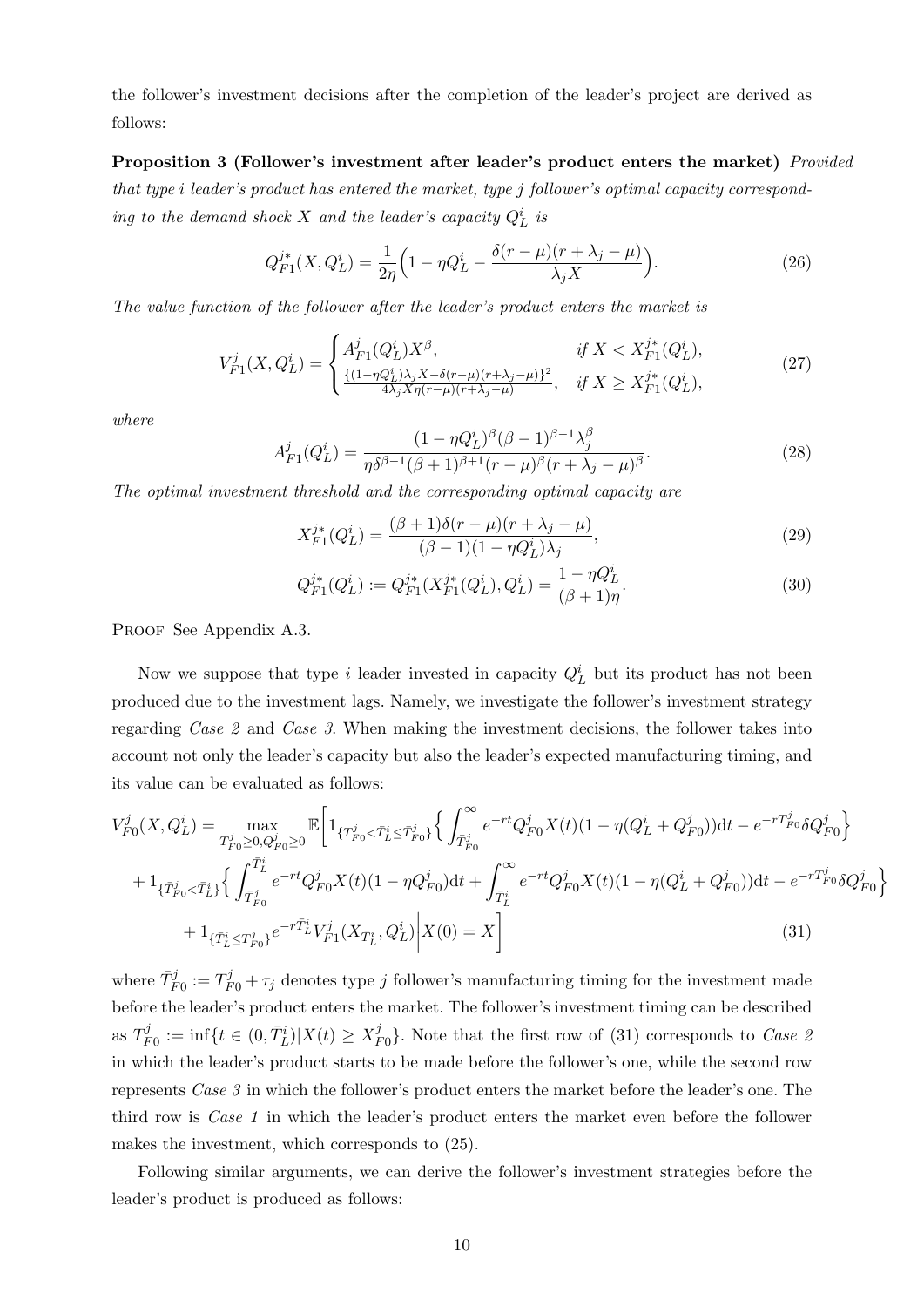Proposition 4 (Follower's investment before leader's project enters the market) Provided that type i leader's product has not entered the market yet, type j follower's optimal capacity corresponding to the demand shock  $X$  and the leader's capacity  $Q_L^i$  is

$$
Q_{F0}^{j*}(X, Q_L^i) = \frac{1}{2\eta} \left[ \frac{(1 - \eta Q_L^i)\lambda_i + (r + \lambda_j - \mu)(1 - \frac{\eta \lambda_i Q_L^i}{r + \lambda_i - \mu})}{r + \lambda_i + \lambda_j - \mu} - \frac{\delta(r - \mu)(r + \lambda_j - \mu)}{\lambda_j X} \right].
$$
 (32)

The value function of the follower before the leader's project enters the market is

$$
V_{F0}^{j}(X, Q_{L}^{i})
$$
\n
$$
= \begin{cases}\nA_{F1}^{j}(Q_{L}^{i})X^{\beta} + A_{F0}^{j}(Q_{L}^{i})X^{\beta_{i}}, & \text{if } X < X_{F0}^{j*}(Q_{L}^{i}), \\
\frac{\{(1-\eta Q_{L}^{i})\lambda_{i}\lambda_{j}X(r+\lambda_{i}-\mu)+\lambda_{j}X(r+\lambda_{j}-\mu)(r+\lambda_{i}-\mu-\eta\lambda_{i}Q_{L}^{i})-\delta(r-\mu)(r+\lambda_{i}-\mu)(r+\lambda_{j}-\mu)(r+\lambda_{i}+\lambda_{j}-\mu)\}^{2}}{4\eta\lambda_{j}X(r-\mu)(r+\lambda_{j}-\mu)\{(r+\lambda_{i}-\mu)(r+\lambda_{i}+\lambda_{j}-\mu)\}^{2}}, & \text{if } X \geq X_{F0}^{j*}(Q_{L}^{i}), \\
& (33)\n\end{cases}
$$

where

$$
A_{F0}^{j}(Q_{L}^{i}) = \left[ \frac{Q_{F0}^{j*}(Q_{L}^{i})\lambda_{j}X_{F0}^{j*}(Q_{L}^{i})}{(r-\mu)(r+\lambda_{i}+\lambda_{j}-\mu)} \left\{ 1 - \eta Q_{F0}^{j*}(Q_{L}^{i}) - \frac{\eta\lambda_{i}Q_{L}^{i}}{r+\lambda_{i}-\mu} + \frac{\{1 - \eta(Q_{L}^{i} + Q_{F0}^{j*}(Q_{L}^{i}))\}\lambda_{i}}{r+\lambda_{j}-\mu} \right\} - A_{F1}^{j}(Q_{L}^{i})\left\{ X_{F0}^{j*}(Q_{L}^{i}) \right\}^{\beta} - \delta Q_{F0}^{j*}(Q_{L}^{i}) \left[ \left(\frac{1}{X_{F0}^{j*}(Q_{L}^{i})}\right)^{\beta_{i}}, \tag{34}
$$

and

$$
\beta_i = \frac{1}{2} - \frac{\mu}{\sigma^2} + \sqrt{\left(\frac{1}{2} - \frac{\mu}{\sigma^2}\right)^2 + \frac{2(r + \lambda_i)}{\sigma^2}} \quad (> 1).
$$
\n(35)

The optimal investment threshold and capacity,  $X_{FQ}^{j*}$  $_{F0}^{j*}(Q_L^i)$  and  $Q_{F0}^{j*}$  $j^*_{F0}(Q_L^i) := Q_{F0}^{j*}$  $_{F0}^{j\ast}(X_{F0}^{j\ast}% ,\mathcal{O}_{F0}^{\ast})\simeq K_{F0}^{j\ast}(\mathcal{O}_{F0}^{\ast})$  ${}_{F0}^{j*}(Q_L^i), Q_L^i),$ are implicitly derived from (32) and

$$
\frac{\delta(1-\eta Q_L^i)(\beta_i-\beta)}{\eta(\beta+1)(\beta-1)} \left(\frac{X_{F0}^{j*}(Q_L^i)}{X_{F1}^{j*}(Q_L^i)}\right)^{\beta} + \beta_i \delta Q_{F0}^{j*}(Q_L^i) \n= \frac{(\beta_i-1)Q_{F0}^{j*}(Q_L^i)\lambda_j X_{F0}^{j*}(Q_L^i)}{(r-\mu)(r+\lambda_i+\lambda_j-\mu)} \left[1-\eta Q_{F0}^{j*}(Q_L^i) - \frac{\eta \lambda_i Q_L^i}{r+\lambda_i-\mu} + \frac{\{1-\eta(Q_L^i+Q_{F0}^{j*}(Q_L^i))\}\lambda_i}{r+\lambda_j-\mu}\right].
$$
\n(36)

PROOF See Appendix A.4.

From the follower's optimal investment strategies in (26) and (32), we can easily obtain the following result:

**Corollary 3** For a given demand shock X and a leader's capacity  $Q_L^i$ , a follower's optimal capacity before the completion of the leader's project always dominates than that after the completion of the leader's project:

$$
Q_{F0}^{j*}(X, Q_L^i) > Q_{F1}^{j*}(X, Q_L^i). \tag{37}
$$

This is a natural result considering that there is a chance for the follower to preempt the market before the leader's product enters the market. However, this does not imply that the follower's optimal capacity before the completion of the leader's project (i.e.,  $Q_{F}^{j*}$  $\frac{j^*}{F_0}(Q_L^i)$  always dominates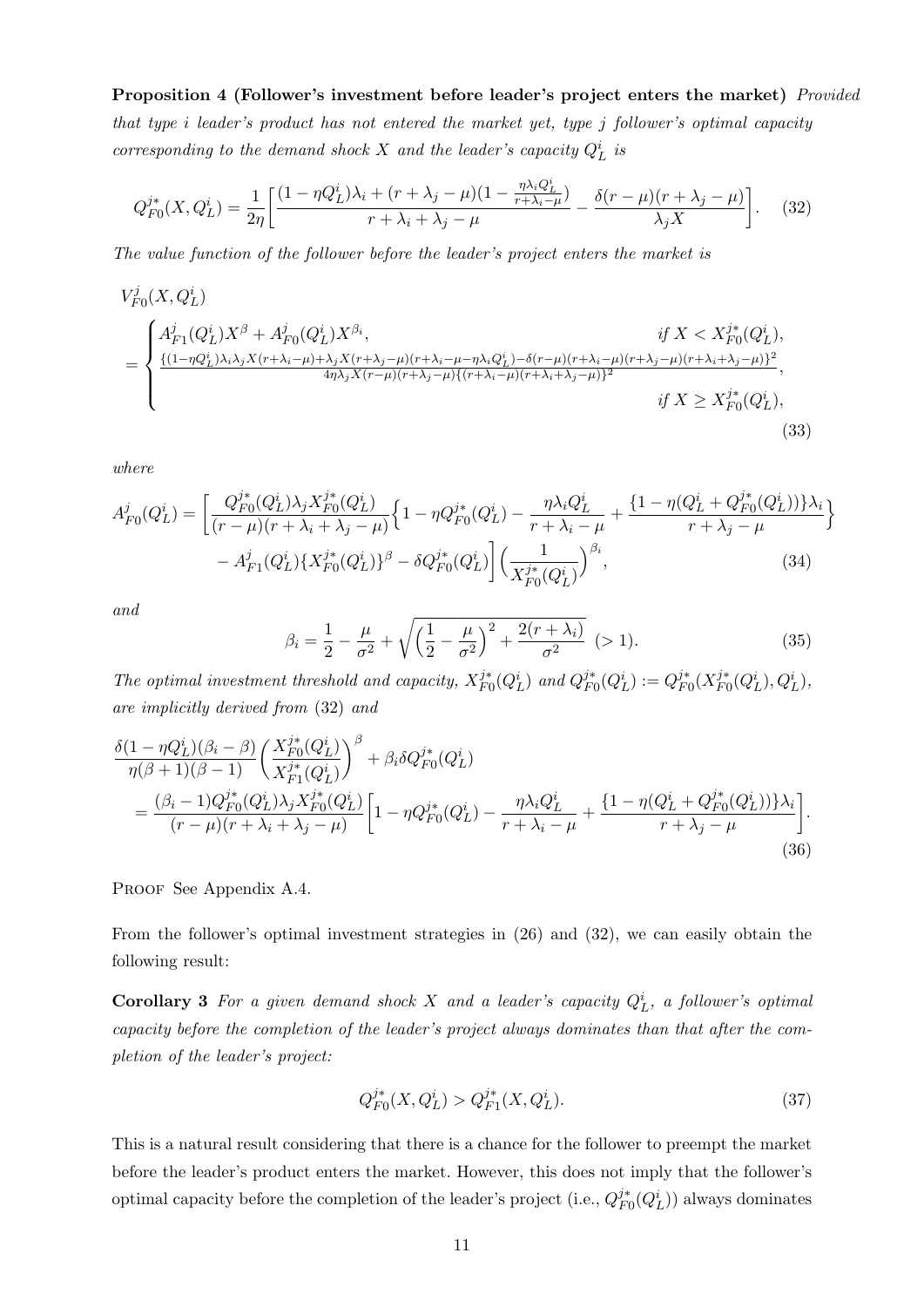the one after the completion of the leader's project (i.e.,  $Q_F^{j*}$  $\frac{j^*}{F_1}(Q_L^i)$  because they depend on the investment timing  $X_{F_1}^{j*}$  $j^*_{F0}(Q_L^i)$  and  $X_{F1}^{j*}$  $j_{F1}^{j*}(Q_L^i)$ , respectively, and  $X_{FQ}^{j*}$  $\frac{j^*}{F_0}(Q_L^i)$  can only be derived implicitly from (32) and (36).

In this subsection, we assume that the firms' roles are exogenously given, and thus, the follower can only invest after the leader's investment. Namely, the follower's value in Proposition 4,  $V^j_F$  $F_0(X, Q_L^i)$ , assumes that the leader has already made the investment (i.e.,  $X \ge X_L^i$ ). Before the leader's investment (i.e.,  $X < X_L^i$ ), the follower's value depends on the leader's investment timing and can be written as follows:

$$
V_F^j(X, X_L^i, Q_L^i) = \left(\frac{X}{X_L^i}\right)^{\beta} V_{F0}^j(X_L^i, Q_L^i).
$$
 (38)

Lastly, we proceed to the analysis on type  $i$  leader's investment decision. The leader takes the follower's investment timing and capacity decisions into account, and the firm value can be expressed as follows:

$$
V_{L}^{i}(X) = \max_{T_{L}^{i} \ge 0, Q_{L}^{i} \ge 0} \mathbb{E} \left[ 1_{\{\bar{T}_{L}^{i} < T_{F0}^{j*}\}} \left\{ \int_{\bar{T}_{L}^{i}}^{\bar{T}_{F1}^{i*}} e^{-rt} Q_{L}^{i} X(t) (1 - \eta Q_{L}^{i}) dt + \int_{\bar{T}_{F1}^{j*}}^{\infty} e^{-rt} Q_{L}^{i} X(t) (1 - \eta (Q_{L}^{i} + Q_{F1}^{j*})) dt \right\} + 1_{\{T_{F0}^{j*} \le \bar{T}_{L}^{i} < \bar{T}_{F0}^{j*}\}} \left\{ \int_{\bar{T}_{L}^{i}}^{\bar{T}_{F0}^{j*}} e^{-rt} Q_{L}^{i} X(t) (1 - \eta Q_{L}^{i}) dt + \int_{\bar{T}_{F0}^{j*}}^{\infty} e^{-rt} Q_{L}^{i} X(t) (1 - \eta (Q_{L}^{i} + Q_{F0}^{j*})) dt \right\} + 1_{\{\bar{T}_{F0}^{j*} \le \bar{T}_{L}^{i}\}} \int_{\bar{T}_{L}^{i}}^{\infty} e^{-rt} Q_{L}^{i} X(t) (1 - \eta (Q_{L}^{i} + Q_{F0}^{j*})) dt - e^{r} \bar{T}_{L}^{i} \delta Q_{L}^{i} \right] \tag{39}
$$

where  $\bar{T}_L^i := T_L^i + \tau_i$  denotes type i leader's manufacturing timing and  $\bar{T}_{F0}^*$  and  $\bar{T}_{F1}^*$  denote type  $j$  follower's manufacturing timing given the optimal investment in Propositions 3 and 4. As before, the leader's investment timing can be expressed as  $T_L^i := \inf\{t \in (0, T_{F0}^j)|X(t) \ge X_L^i\}.$ The first row of (39) corresponds to *Case 1* in which the leader's product enters the market even before the follower's investment. The second row of (39) is associated with *Case 2* in which the leader's product enters the market after the follower's investment yet before its manufacturing, while the third row of  $(39)$  is *Case 3* in which the follower's product enters the market before the leader's one in spite of their investment timing.

Following the similar arguments, we can derive the leader's optimal investment strategies and its value as follows:

Proposition 5 (Leader's investment) Type i leader's optimal capacity corresponding to demand shock X is

$$
Q_L^{i*}(X) = \underset{Q_L^i \ge 0}{\arg \max} A_L^i(X, Q_L^i),\tag{40}
$$

where

$$
A_L^i(X, Q_L^i) = \frac{Q_L^i(1 - \eta Q_L^i)\lambda_i X}{(r - \mu)(r + \lambda_i - \mu)} - \left(\frac{X}{X_{F0}^{j*}(Q_L^i)}\right)^{\beta_i} \frac{\eta Q_L^i Q_F^{j*}(Q_L^i)\lambda_i \lambda_j X_{F0}^{j*}(Q_L^i)}{(r - \mu)(r + \lambda_i + \lambda_j - \mu)} \left(\frac{1}{r + \lambda_i - \mu} + \frac{1}{r + \lambda_j - \mu}\right) - \left\{\left(\frac{X}{X_{F1}^{j*}(Q_L^i)}\right)^{\beta} - \left(\frac{X}{X_{F0}^{j*}(Q_L^i)}\right)^{\beta_i} \left(\frac{X_{F0}^{j*}(Q_L^i)}{X_{F1}^{j*}(Q_L^i)}\right)^{\beta}\right\} \frac{\eta Q_L^i Q_F^{j*}(Q_L^i)\lambda_j X_{F1}^{j*}(Q_L^i)}{(r - \mu)(r + \lambda_j - \mu)} - \delta Q_L^i.
$$
\n(41)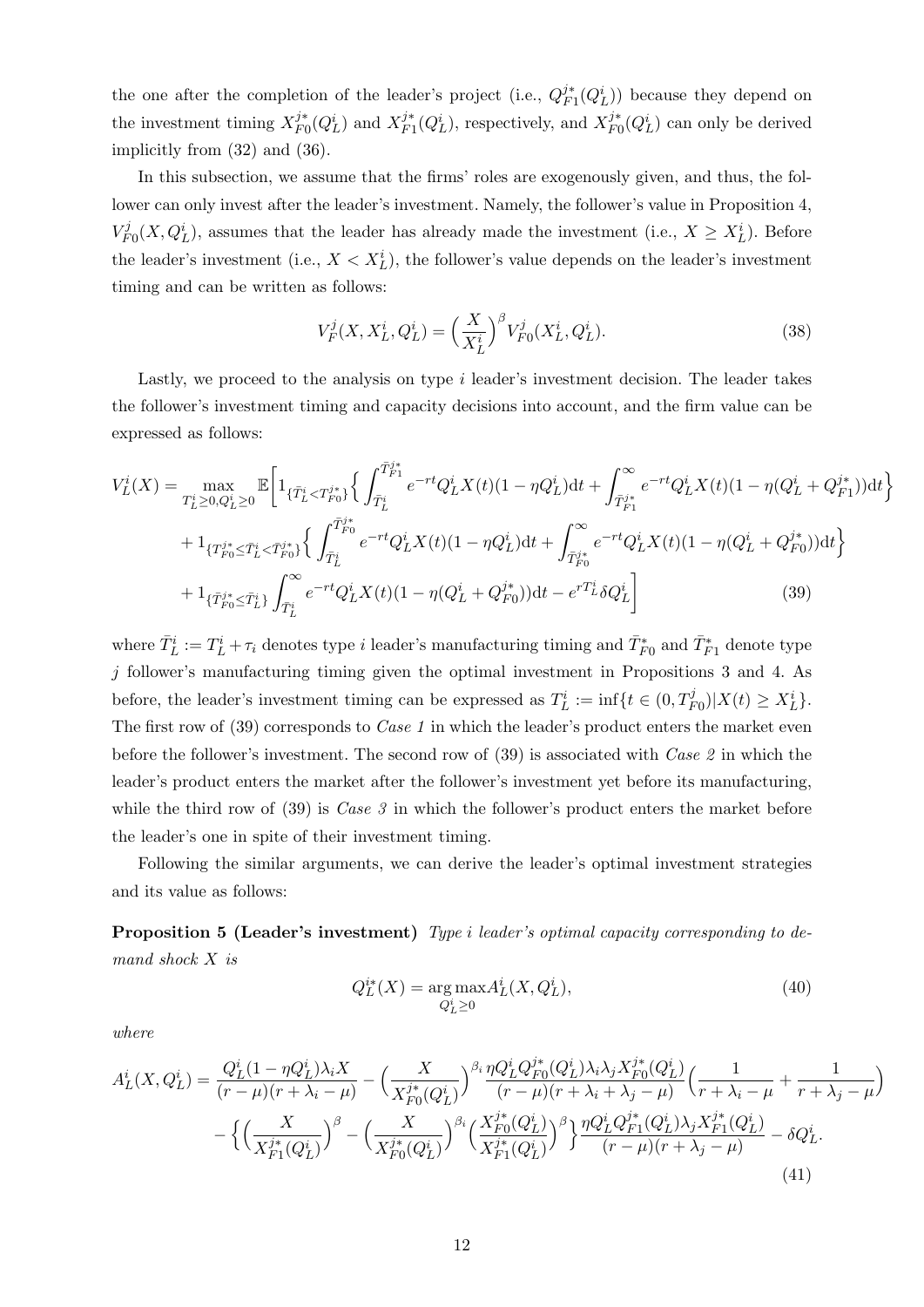The value function of the leader is

$$
V_L^i(X) = \begin{cases} A_L^i(X_L^{i*}, Q_L^{i*}) \left(\frac{X}{X_L^{i*}}\right)^{\beta}, & \text{if } X < X_L^{i*}, \\ A_L^i(X, Q_L^{i*}(X)), & \text{if } X \ge X_L^{i*}, \end{cases} \tag{42}
$$

where the leader's optimal investment threshold and capacity are

$$
X_L^{i*} = \underset{X_L^i \ge 0}{\arg \max} A_L^i(X_L^i, Q_L^{i*}(X_L^i)),\tag{43}
$$

and  $Q_L^{i*} := Q_L^{i*}(X_L^{i*})$ , respectively.

PROOF See Appendix A.5.

Recall that the follower's optimal investment strategies are directly linked to the leader's capacity choice  $Q_L^i$ . Thus, the leader's optimal investment strategies are solved numerically because the follower's decisions of  $Q_{F}^{j*}$  $i_{F0}^i(Q_L^i)$  and  $X_{F0}^{j*}$  $j_{F0}^{j*}(Q_L^i)$  in Proposition 4 can only be derived implicitly.

If we characterize type  $i$  and  $j$  firms' roles as a leader and a follower and their investment strategies by the following tuple:

$$
S_{ij} = (i, j, X_L^i, X_{F0}^j, X_{F1}^j, Q_L^i, Q_{F0}^j, Q_{F1}^j),
$$
\n(44)

we can immediately obtain the following straightforward result:

Corollary 4 Given the exogenous roles of type i and j firms as a leader and a follower, respectively, the optimal investment strategy can be summarized as follows:

$$
S_{ij}^* = (i, j, X_L^{i*}, X_{F0}^{j*}(Q_L^{i*}), X_{F1}^{j*}(Q_L^{i*}), Q_L^{i*}, Q_{F0}^{j*}(Q_L^{i*}), Q_{F1}^{j*}(Q_L^{i*})).
$$
\n(45)

From the arguments derived in Proposition 5, we can easily obtain the state price of each investment scenario at the timing of the leader's investment as follows:

**Corollary 5** Given investment strategy  $S_{ij}$ , the state price of Case 1 in which the leader's product enters the market even before the follower makes the investment and the follower's product enters the market afterwards is

$$
\Phi_1(S_{ij}) := \mathbb{E}\Big[1_{\{\bar{T}_L^i < T_{F0}^j\}} e^{-r(\bar{T}_{F1}^j - T_L^i)}\Big] = \Big\{\Big(\frac{X_L^i}{X_{F1}^j}\Big)^\beta - \Big(\frac{X_L^i}{X_{F0}^j}\Big)^\beta \Big(\frac{X_{F0}^j}{X_{F1}^j}\Big)^\beta\Big\}\frac{\lambda_j}{r + \lambda_j}.\tag{46}
$$

The state price of Case 2 in which the leader's product enters the market after the follower's investment yet before its manufacturing and the follower's product enters the market afterwards is

$$
\Phi_2(S_{ij}) := \mathbb{E}\Big[1_{\{T_{F0}^j \le \bar{T}_L^i < \bar{T}_{F0}^j\}} e^{-r(\bar{T}_{F0}^j - T_L^i)}\Big] = \Big(\frac{X_L^i}{X_{F0}^j}\Big)^{\beta_i} \frac{\lambda_i \lambda_j}{(r + \lambda_j)(r + \lambda_i + \lambda_j)},\tag{47}
$$

and that of Case 3 in which the follower's product enters the market before the leader's one and the leader's product enters the market afterwards is

$$
\Phi_3(\mathcal{S}_{ij}) := \mathbb{E}\Big[1_{\{\bar{T}_{F0}^j \leq \bar{T}_L^i\}} e^{-r(\bar{T}_L^i - T_L^i)}\Big] = \Big(\frac{X_L^i}{X_{F0}^j}\Big)^{\beta_i} \frac{\lambda_i \lambda_j}{(r + \lambda_i)(r + \lambda_i + \lambda_j)}.\tag{48}
$$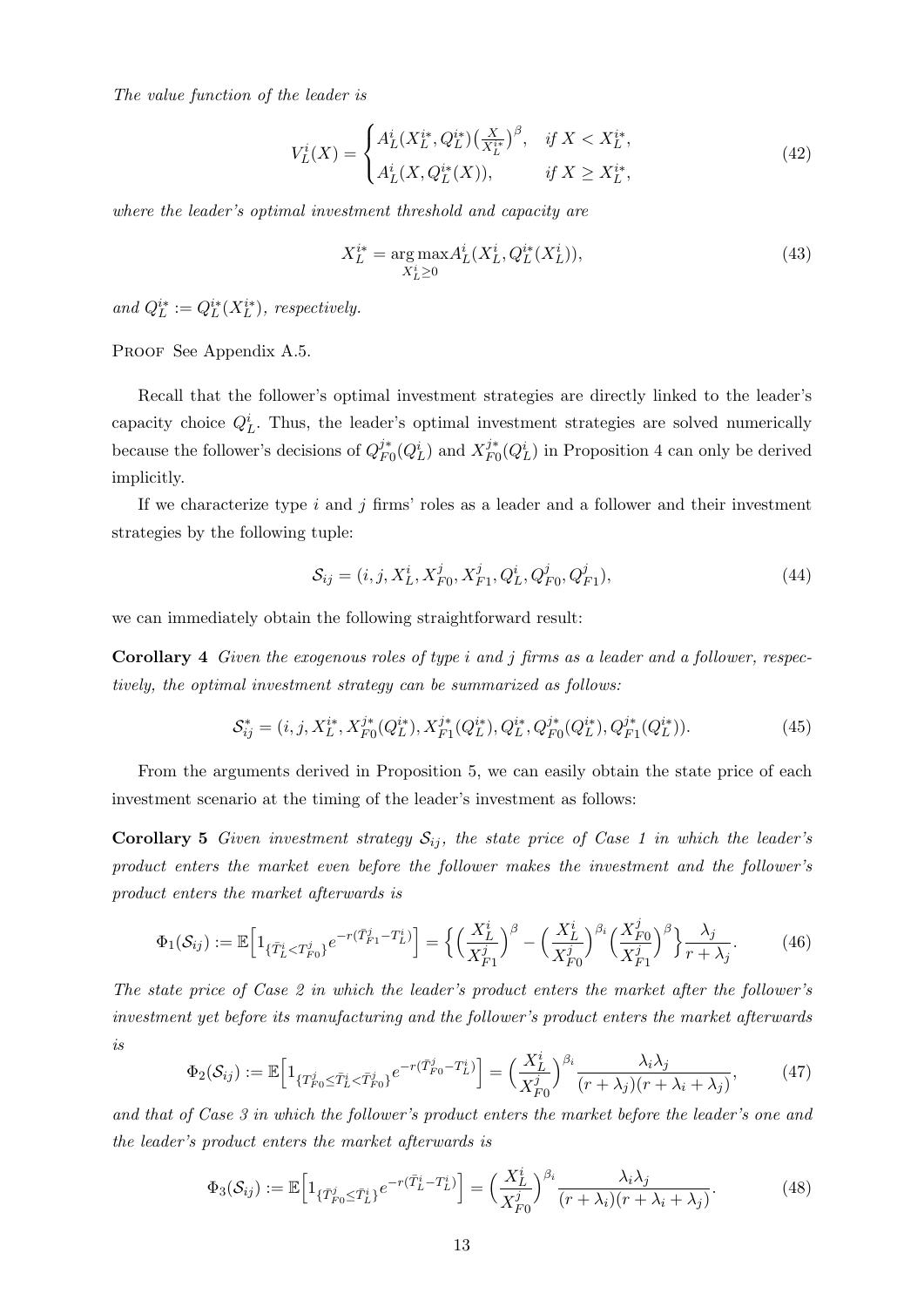#### 3.2 Endogenous role

So far, we have assumed that the firms' roles are predetermined. Now we relax the assumption and endogenize their roles in the market. Given competition in a duopoly market, the firms might have incentives to preempt the market and we have to take the preemption incentives into account analyzing their roles in the market and investment strategies.

If type *i* firm chooses to invest after type *j* firm's investment in  $Q_I^j$  $L<sup>J</sup>$ , its value as a follower can be represented as  $V_{F0}^{i}(X,Q_{L}^{j})$  given by (33). Meanwhile, if type *i* firm makes the investment given demand shock  $X$  to preempt the market, its value as a leader with preemption investment can be evaluated as follows:

$$
V_P^i(X) = \begin{cases} A_L^i(X, Q_L^{i*}(X)), & \text{if } X < X_{F0}^{j*}(Q_L^{i*}(X)),\\ \frac{Q_L^{i*}(X)\lambda_i X}{(r-\mu)(r+\lambda_i+\lambda_j-\mu)} \left[1 - \eta Q_L^{i*}(X) - \frac{\eta Q_{F0}^{j*}\lambda_j}{r+\lambda_j-\mu} + \frac{(1 - \eta(Q_L^{i*}(X) + Q_{F0}^{j*}))\lambda_j}{r+\lambda_i-\mu}\right] - \delta_i Q_L^{i*}(X), & \text{if } X \ge X_{F0}^{j*}(Q_L^{i*}(X)). \end{cases}
$$
(49)

Note that the upper case of (49) corresponds to the lower case of (42). The lower case of (49) implies that if type i firm makes the investment after the demand shock exceeds type  $\vec{j}$ 's investment threshold, both firms invest simultaneously.

It is straightforward that a firm has an incentive to preempt the market only if its value as a leader exceeds that as a follower. We can conjecture that there is a level of demand shock at which type i firm is indifferent between being a leader and being a follower denoted by  $X_P^i := \inf\{X > 0 | V_P^i(X) \geq V_{F0}^i(X, Q_L^j) \}.$  Since a leader is more likely to appreciate monopoly profits than a follower does, it is natural to presume  $X_P^i \cup X_P^j$  $P^j \neq \emptyset$  for  $i \neq j$ ; at least one of the firms has an incentive to preempt the market.<sup>1</sup>

Based on the arguments discussed in the previous subsections, we can summarize the firms' endogenous roles in the market and their investment strategies taking preemption incentives into account as follows:

Proposition 6 (Optimal investment strategy with preemption incentive) The level of demand shock at which type i firm is indifferent between being a leader and being a follower is derived from

$$
V_P^i(X_P^{i*}) = V_{F0}^i(X_P^{i*}, Q_P^{j*}),\tag{50}
$$

where  $Q_P^{j*}$  $P^{j*} := Q_L^{j*}$  $j^*(X_P^{i*})$  for  $i, j \in \{A, B\}$  and  $i \neq j$ .

A) If  $X_P^{i*} \neq \emptyset$  for  $i \in \{A, B\}$  and  $X_P^{i*} \leq X_P^{j*}$  $j^*$  for  $i \neq j$ , and

i) if  $X_P^{j*} \le X_L^{i*}$ , the optimal investment strategy is

$$
\mathcal{S}^* = (i, j, X_P^{j*}, X_{F0}^{j*}(Q_P^{i*}), X_{F1}^{j*}(Q_P^{i*}), Q_P^{i*}, Q_{F0}^{j*}(Q_P^{i*}), Q_{F1}^{j*}(Q_P^{i*})),
$$
(51)

where  $Q_P^{i*} := Q_L^{i*}(X_P^{j*})$  $_{P}^{j*}).$ 

<sup>1</sup>We cannot explicitly prove that at least one of the firms has preemption incentive because the leader's investment strategies can only be obtained by numerical calculation.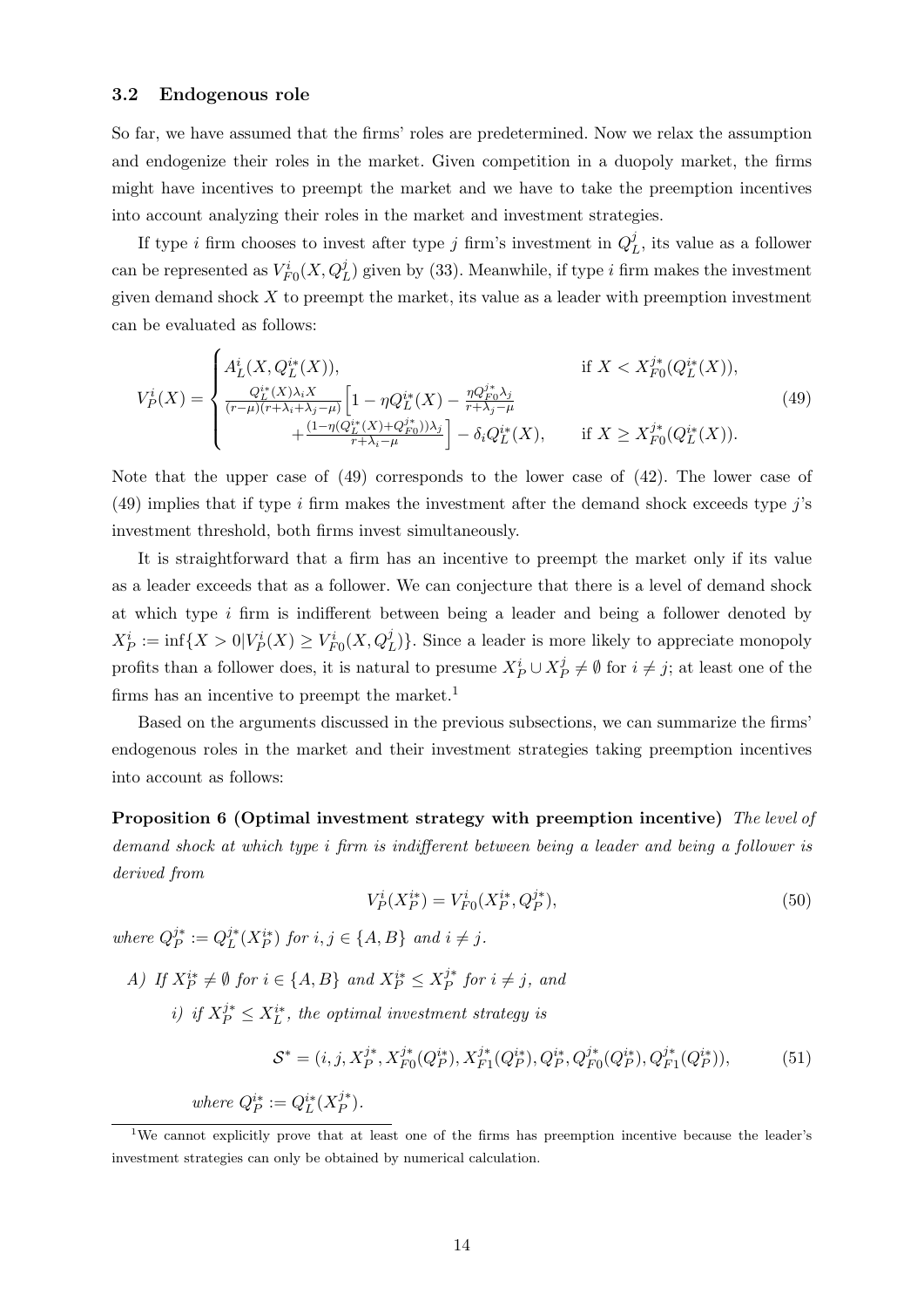ii) if  $X_P^{j*} > X_L^{i*}$ , the optimal investment strategy is

$$
S^* = S_{ij}^* = (i, j, X_L^{i*}, X_{F0}^{j*}(Q_L^{i*}), X_{F1}^{j*}(Q_L^{i*}), Q_L^{i*}, Q_{F0}^{j*}(Q_L^{i*}), Q_{F1}^{j*}(Q_L^{i*})),
$$
(52)

where  $Q_L^{i*} := Q_L^{i*}(X_L^{i*}).$ 

B) If  $X_P^{i*} \neq \emptyset$  and  $X_P^{j*} = \emptyset$  for  $i \neq j$ , the optimal investment strategy is (52).

PROOF See Appendix A.6.

In case (A), both firms have incentive to preempt the market, and the firm willing to make the investment at lower demand shock becomes the leader, bearing the cost of earlier investment. In case  $(B)$ , type j firm's value as a follower dominates that as a leader with preemptive investment, while type  $i$  firm is willing to burden the cost of earlier investment for the preemption.

Note that in case (A-i), type i firm does not invest at  $X_P^{i*}$  at which it is indifferent from being a leader and being a follower; it makes the investment at  $X_P^{j*}$  $P^*$  at which its competitor is indifferent between being a leader and being a follower. With  $X_P^{i*} \leq X_P^{j*} \leq X_L^{i*}$ , there is no reason for type *i* firm to invest at  $X_P^{i*}$  because it can still be a leader by investing at  $X_P^{j*} - \epsilon$ , which is closer to its optimal investment threshold  $X_L^{i*}$  than  $X_P^{i*}$  is. It is needless to say that in cases (A-ii) and (B), type  $i$  firm has no reason to deviate from its optimal investment strategy in the absence of preemption incentive.

#### 3.3 Welfare analysis

Now we proceed to the welfare analysis in a duopoly market. By the argument discussed in Section 2.2, consumer surplus in a duopoly market given the demand shock X and investment strategy  $S_{ij}$  are expressed as follows:

$$
CS_D(X, S_{ij}) = \mathbb{E}\bigg[1_{\{\bar{T}_L^i < T_{F0}^j\}} \left\{ \int_{\bar{T}_L^i}^{\bar{T}_{F1}^j} e^{-rt} \frac{\eta X(t)(Q_L^i)^2}{2} dt + \int_{\bar{T}_{F1}^j}^{\infty} e^{-rt} \frac{\eta X(t)(Q_L^i + Q_{F1}^j)^2}{2} dt \right\} + 1_{\{T_{F0}^j \le \bar{T}_L^i < \bar{T}_{F0}^j\}} \left\{ \int_{\bar{T}_L^i}^{\bar{T}_{F0}^j} e^{-rt} \frac{\eta X(t)(Q_L^i)^2}{2} dt + \int_{\bar{T}_{F0}^j}^{\infty} e^{-rt} \frac{\eta X(t)(Q_L^i + Q_{F0}^j)^2}{2} dt \right\} + 1_{\{\bar{T}_{F0}^j \le \bar{T}_L^i\}} \left\{ \int_{\bar{T}_{F0}^j}^{\bar{T}_L^i} e^{-rt} \frac{\eta X(t)(Q_{F0}^j)^2}{2} dt + \int_{\bar{T}_L^i}^{\infty} e^{-rt} \frac{\eta X(t)(Q_L^i + Q_{F0}^j)^2}{2} dt \right\} \bigg| X(0) = X \bigg] \tag{53}
$$

Following the same argument in Appendix A.5, we can rearrange (53) as follows:

$$
CS_D(X, S_{ij}) = \frac{\eta}{2(r - \mu)} \Big(\frac{X}{X_L^i}\Big)^{\beta} \Big[\frac{\lambda_i X_L^i (Q_L^i)^2}{r + \lambda_i - \mu} + \Big(\frac{X_L^i}{X_{F0}^i}\Big)^{\beta_i} X_{F0}^j \Big\{ - \frac{\lambda_i (Q_L^i)^2}{r + \lambda_i - \mu} + \frac{\lambda_i}{r + \lambda_i + \lambda_j - \mu} \Big((Q_L^i)^2 + \frac{\lambda_j \{2Q_L^i Q_{F0}^j + (Q_{F0}^j)^2\}}{r + \lambda_j - \mu}\Big) + \frac{\lambda_j}{r + \lambda_i + \lambda_j - \mu} \Big((Q_{F0}^j)^2 + \frac{\lambda_i \{2Q_L^i Q_{F0}^j + (Q_L^i)^2\}}{r + \lambda_i - \mu}\Big)\Big\} + \Big\{\Big(\frac{X_L^i}{X_{F1}^j}\Big)^{\beta} - \Big(\frac{X_L^i}{X_{F0}^j}\Big)^{\beta_i} \Big(\frac{X_{F0}^j}{X_{F1}^j}\Big)^{\beta} \Big\}\frac{\lambda_j X_{F1}^j \{2Q_L^i Q_{F1}^j + (Q_{F1}^j)^2\}}{r + \lambda_j - \mu}\Big].
$$
\n(54)

Meanwhile, there are two producers in a duopoly market, and thus, producer surplus is evaluated as the sum of the two firms' values:

$$
PS_D(X, \mathcal{S}_{ij}) = V_L^i(X, \mathcal{S}_{ij}) + V_F^j(X, \mathcal{S}_{ij}),
$$
\n
$$
(55)
$$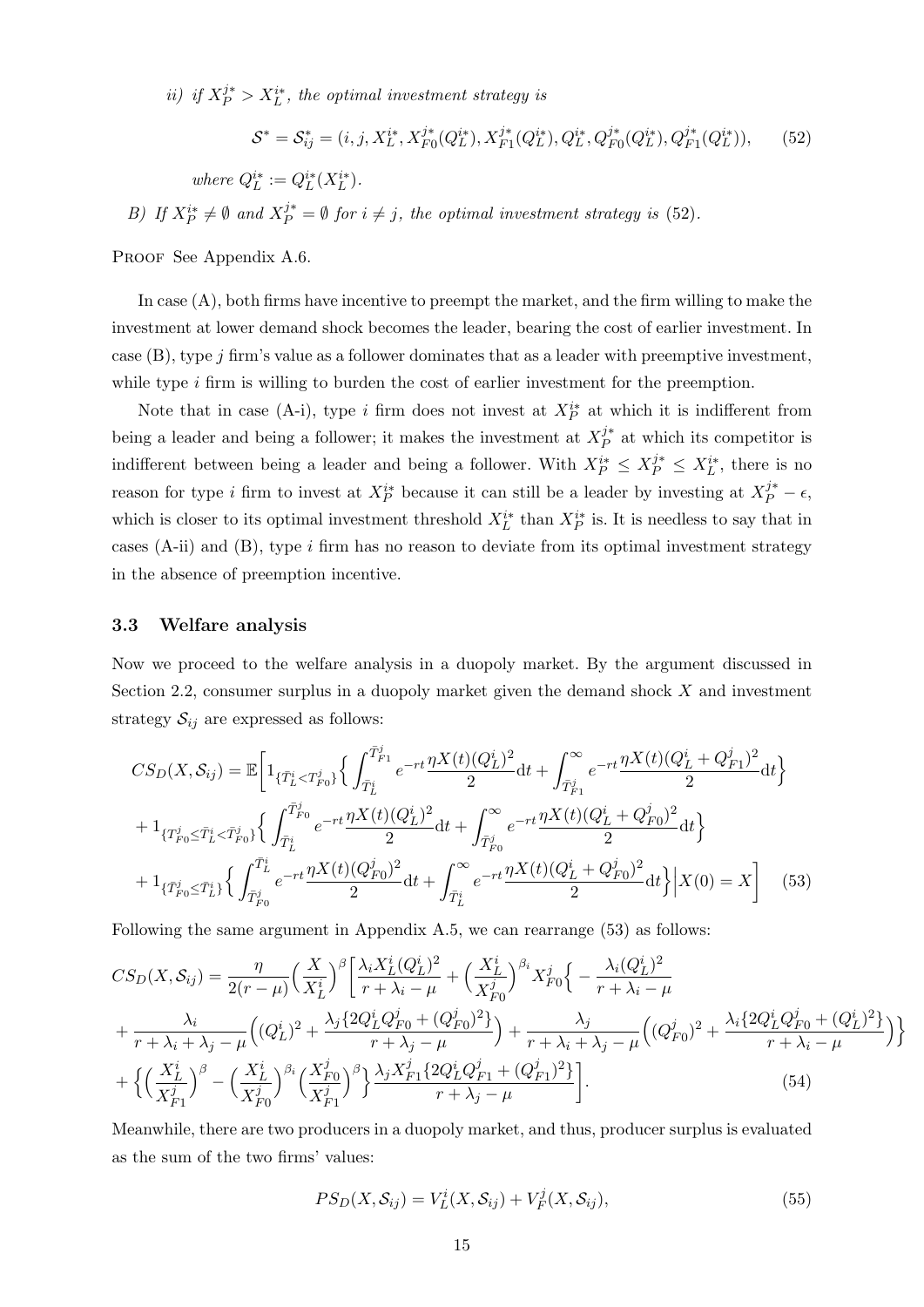where the two terms on the right-hand side of (55) correspond to the values of the leader and the follower for given investment strategies, respectively. Thus, the level of social welfare in a duopoly market is evaluated as follows:

$$
SW_D(X, S_{ij}) = CS_D(X, S_{ij}) + PS_D(X, S_{ij})
$$
  
=  $\left(\frac{X}{X_L^i}\right)^{\beta} \left[\frac{Q_L^i(2 - \eta Q_L^i)\lambda_i X_L^i}{2(r - \mu)(r + \lambda_i - \mu)} + \left(\frac{X_L^i}{X_{F0}^j}\right)^{\beta_i} \left[\frac{X_{F0}^j}{2(r - \mu)}\right\{-\frac{Q_L^i(2 - \eta Q_L^i)\lambda_i}{r + \lambda_i - \mu} + \frac{\lambda_i}{r + \lambda_i + \lambda_j - \mu} \left(Q_L^i(2 - \eta Q_L^i) + \frac{Q_{F0}^j(2 - \eta Q_{F0}^j - 2\eta Q_L^i)\lambda_j}{r + \lambda_j - \mu}\right)\right]$   
+  $\frac{\lambda_j}{r + \lambda_i + \lambda_j - \mu} \left(Q_{F0}^j(2 - \eta Q_{F0}^j) + \frac{Q_L^i(2 - \eta Q_L^i - 2\eta Q_{F0}^j)\lambda_i}{r + \lambda_i - \mu}\right)\right\} - \delta Q_{F0}^j$   
+  $\left\{\left(\frac{X_L^i}{X_{F1}^j}\right)^{\beta} - \left(\frac{X_L^i}{X_{F0}^j}\right)^{\beta_i} \left(\frac{X_{F0}^j}{X_{F1}^j}\right)^{\beta}\right\} \left(\frac{Q_{F1}^j(2 - \eta Q_{F1}^j - 2\eta Q_L^i)\lambda_j X_{F1}^j}{2(r - \mu)(r + \lambda_j - \mu)} - \delta Q_{F1}^j\right) - \delta Q_L^i$  (56)

Given these arguments, we can derive the welfare-maximizing investment policy of type  $i$ and  $j$  firms for exogenously given roles as a leader and a follower, respectively, as follows:

Proposition 7 (Welfare-maximizing policy for given roles in the market) Type j follower's welfare-maximizing investment strategies after type i leader's product enters the market are characterized as follows:

$$
X_{F1}^{j**}(Q_L^i) = \frac{(\beta + 1)\delta_j(r - \mu)(r + \lambda_j - \mu)}{(\beta - 1)(1 - \eta Q_L^i)\lambda_j},\tag{57}
$$

$$
Q_{F1}^{j**}(Q_L^i) = \frac{2(1 - \eta Q_L^i)}{(\beta + 1)\eta}.
$$
\n(58)

Before type i leader's product enters the market, type j follower's welfare-maximizing investment strategies,  $Q_{F0}^{j**}$  $j_{F0}^{j**}(Q_L^i)$  and  $X_{F0}^{j**}$  $\hat{F}_F^{j**}(Q_L^i)$ , are implicitly derived from the following equations:

$$
Q_{F0}^{j**}(Q_L^i) = \frac{1}{\eta} \bigg[ 1 - \frac{(r + \lambda_j - \mu)\eta Q_L^i \lambda_i}{r + \lambda_i + \lambda_j - \mu} \Big( \frac{1}{r + \lambda_i - \mu} + \frac{1}{r + \lambda_j - \mu} \Big) - \frac{(r - \mu)(r + \lambda_j - \mu)\delta}{\lambda_j X_{F0}^{j**}(Q_L^i)} \bigg],\tag{59}
$$

$$
\frac{2(\beta_i - \beta)(1 - \eta Q_L^i)\delta}{\eta(\beta + 1)(\beta - 1)} \left(\frac{X_{F0}^{j**}(Q_L^i)}{X_{F1}^{j**}(Q_L^i)}\right)^{\beta} \n= \frac{(\beta_i - 1)X_{F0}^{j**}(Q_L^i)}{2(r - \mu)} \left[\frac{\lambda_i}{r + \lambda_i + \lambda_j - \mu} \left\{Q_L^i(2 - \eta Q_L^i) + \frac{Q_F^{j**}(Q_L^i)\left\{2 - \eta Q_{F0}^{j**}(Q_L^i) - 2\eta Q_L^i\right\}\lambda_j}{r + \lambda_j - \mu}\right\} \right] \n+ \frac{\lambda_j}{r + \lambda_i + \lambda_j - \mu} \left\{Q_F^{j**}(Q_L^i)\left\{2 - \eta Q_{F0}^{j**}(Q_L^i)\right\} + \frac{Q_L^i\left\{2 - \eta Q_L^i - 2\eta Q_{F0}^{j**}(Q_L^i)\right\}\lambda_i}{r + \lambda_i - \mu}\right\} - \beta_i \delta Q_{F0}^{j**}(Q_L^i).
$$
\n(60)

Type i leader's welfare-maximizing capacity corresponding to demand shock X is

$$
Q_L^{i**}(X) = \underset{Q_L^i \ge 0}{\text{arg}\max} A_W^i(X, X, Q_L^i),\tag{61}
$$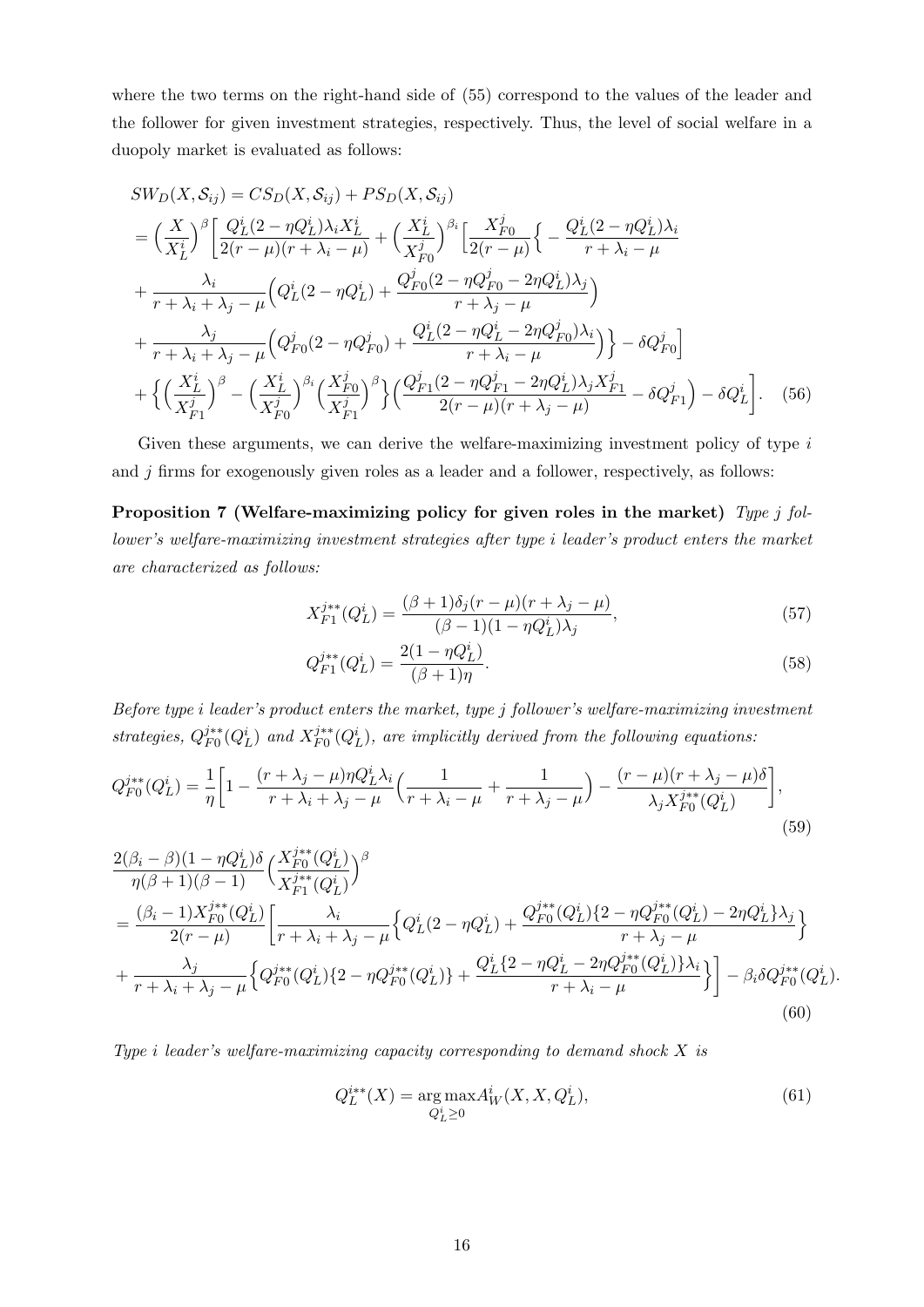where

$$
A_W^i(X, X_L^i, Q_L^i) = \frac{Q_L^i(2 - \eta Q_L^i)\lambda_i X_L^i}{2(r - \mu)(r + \lambda_i - \mu)} + \left(\frac{X_L^i}{X_{F0}^{j**}(Q_L^i)}\right)^{\beta_i} \left[\frac{X_{F0}^{j**}(Q_L^i)}{2(r - \mu)}\right\{ -\frac{Q_L^i(2 - \eta Q_L^i)\lambda_i}{r + \lambda_i - \mu} + \frac{\lambda_i}{r + \lambda_i + \lambda_j - \mu} \left(Q_L^i(2 - \eta Q_L^i) + \frac{Q_{F0}^{j**}(Q_L^i)\{2 - \eta Q_{F0}^{j**}(Q_L^i) - 2\eta Q_L^i\}\lambda_j}{r + \lambda_j - \mu}\right)
$$
  
+ 
$$
\frac{\lambda_j}{r + \lambda_i + \lambda_j - \mu} \left(Q_F^{j**}(Q_L^i)\{2 - \eta Q_{F0}^{j**}(Q_L^i)\} + \frac{Q_L^i\{2 - \eta Q_L^i - 2\eta Q_{F0}^j(Q_L^i)\}\lambda_i}{r + \lambda_i - \mu}\right)\right\} - \delta Q_{F0}^{j**}(Q_L^i)
$$
  
+ 
$$
\left\{\left(\frac{X_L^i}{X_{F1}^{j**}(Q_L^i)}\right)^{\beta} - \left(\frac{X_L^i}{X_{F0}^{j**}(Q_L^i)}\right)^{\beta_i} \left(\frac{X_{F0}^{j**}(Q_L^i)}{X_{F1}^{j**}(Q_L^i)}\right)^{\beta}\right\}
$$
  

$$
\times \left(\frac{Q_{F1}^{j**}(Q_L^i)\{2 - \eta Q_{F1}^{j**}(Q_L^i) - 2\eta Q_L^i\}\lambda_j X_{F1}^{j**}(Q_L^i)}{2(r - \mu)(r + \lambda_j - \mu)} - \delta Q_{F1}^{j**}(Q_L^i)\right) - \delta Q_L^i.
$$
 (62)

Type i leader's welfare-maximizing investment threshold and capacity are

$$
X_L^{i**} = \underset{X_L^i \ge 0}{\arg \max} A_W^i(X, X_L^i, Q_L^{i**}(X_L^i)),\tag{63}
$$

and  $Q_L^{i**} := Q_L^{i**}(X_L^{i**})$ , respectively. The welfare-maximizing investment strategy for type i and j firms as a leader and a follower, respectively, is

$$
S_{ij}^{**} = (i, j, X_L^{i**}, X_{F0}^{j**}, X_{F1}^{j**}, Q_L^{i**}, Q_{F0}^{j**}, Q_{F1}^{j**}).
$$
\n(64)

PROOF See Appendix A.7.

Given these arguments, we can immediately obtain the following results:

Corollary 6 (Welfare-maximizing policy and welfare loss in a duopoly market) The welfare-maximizing policy is

$$
\mathcal{S}^{**} = \underset{\mathcal{S}^{**}_{ij}}{\arg \max} SW_D(X, \mathcal{S}^{**}_{ij}),\tag{65}
$$

for  $i, j \in \{A, B\}$  and  $i \neq j$ , and the expected loss of welfare in a duopoly market is

$$
WL_D(X) = SW_D^{**}(X) - SW_D^{*}(X),\tag{66}
$$

where  $SW^{**}_D(X) := SW_D(X, \mathcal{S}^{**})$  and  $SW^{*}_D(X) := SW_D(X, \mathcal{S}^*)$ .

In a nutshell, a social planner assigns the roles of the leader and the follower such that their investment strategies given by (64) maximize the level of social welfare.

# 4 Comparative statics and discussion

In this section, we present the results of comparative statics regarding time-to-build and discuss their economic implications. The results of the firms' optimal investment strategies and those with welfare-maximizing policy are given in Sections 4.1 and 4.2, respectively. For numetical calculation, we used the parameters given in Table 1: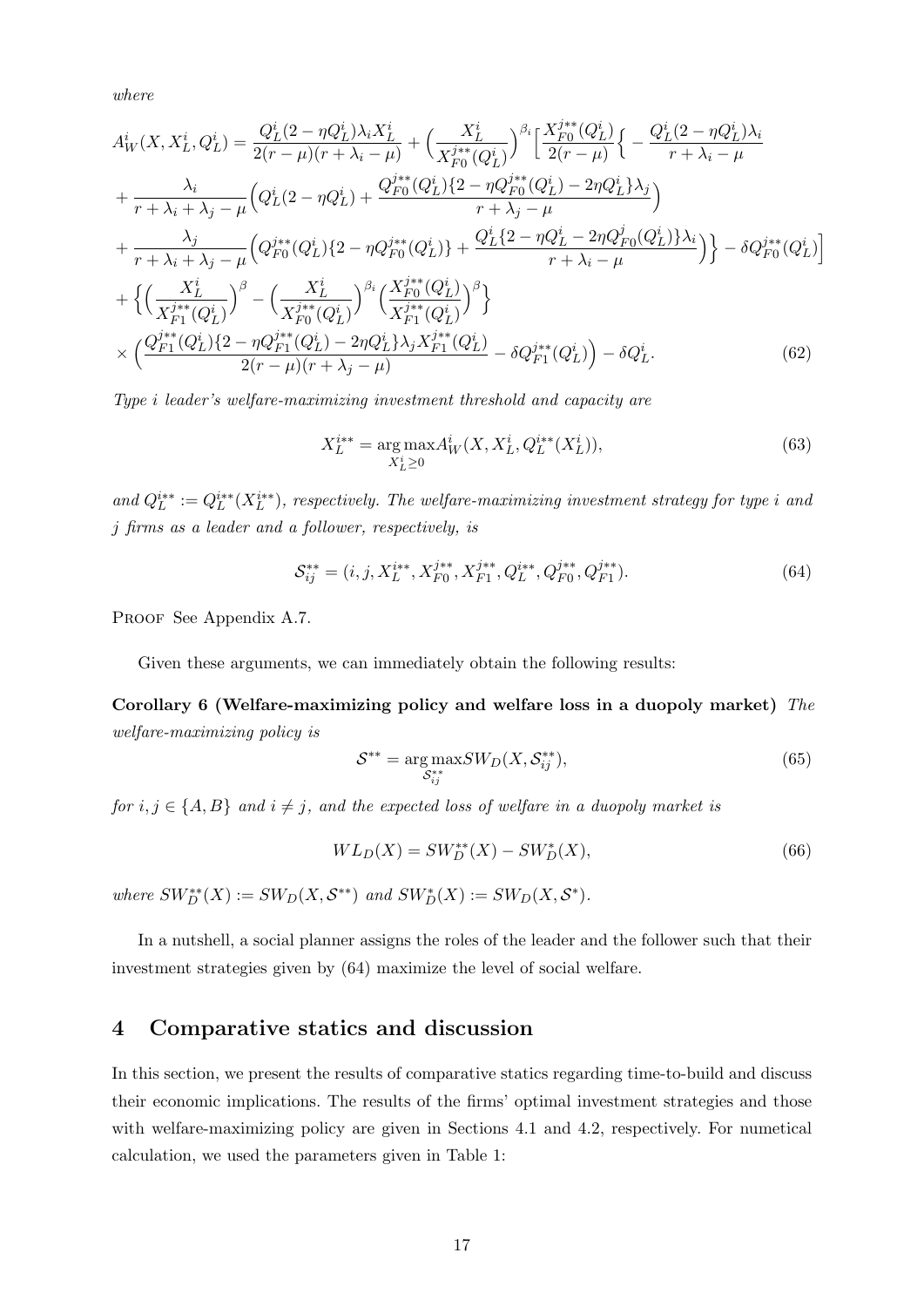| <b>Notation</b> | Value  | Description                            |
|-----------------|--------|----------------------------------------|
| r               | 0.06   | Discount rate                          |
| $\mu$           | 0.02   | Expected growth rate of demand shock   |
| $\sigma$        | 0.3    | Volatility of demand shock             |
| $1/\lambda_A$   | 2      | Type A firm's expected time-to-build   |
| $1/\lambda_B$   | [2, 7] | Type $B$ firm's expected time-to-build |
| η               | 0.05   | Coefficient of inverse demand function |
| δ               | 1      | Investment costs per unit              |
|                 | 0.1    | Initial demand shock                   |

Table 1: Parameters for the numerical calculation

Note that without loss of generality, we fix type  $A$  firm's expected time-to-build and see how the results change as type  $B$  firm's expected time-to-build varies. Namely, we designate type  $A$ and B firms as a dominant and a dominated firms, respectively, in terms of time-to-build.

#### 4.1 Firms' optimal investment strategies

First of all, we can see from Figure 3a that when the difference between the firms' time-to-build is insignificant, the dominant firm (i.e., type A firm) becomes the leader, whereas the dominated firm (i.e., type B firm) becomes the leader given a significant difference between time-to-build. To be more specific, when  $1/\lambda_B$  is not high enough, the level of demand shock at which type A firm is indifferent between being a leader and being a follower is lower than that of type B firm (i.e.,  $X_P^{A*} < X_P^{B*}$ ), and type A becomes the leader by making the investment at the threshold  $X_P^{B*}$ . Note that type A firm makes the investment at  $X_P^{B*}$ , not at  $X_P^{A*}$ , because it is closer to its optimal investment threshold in the absence of preemption (i.e.,  $X_L^{A*}$ ). When  $1/\lambda_B$  is significantly higher than  $1/\lambda_A$ , the inverse relation holds regarding the thresholds (i.e.,  $X_P^{B*} \leq X_P^{A*}$ , and type B firm, which is expected to take more time to manufacture, invests at the threshold  $X_P^{A*}$  and becomes the leader in the market. Figure 3b shows that in the former case, the dominated firm (i.e., type B firm) invests as a follower at  $X_{F0}^{B*}(Q_P^{A*})$  or  $X_{F1}^{B*}(Q_P^{A*})$ depending on the leader's manufacturing process, whereas in the latter case the dominant firm (i.e., type A firm) becomes the follower by making the investment at the thresholds of  $X_{F0}^{A*}(Q_P^{B*})$ or  $X_{F1}^{A*}(Q_P^{B*})$ .

Figures 3c and 3d present the optimal capacities of the leader and the follower, respectively, and we can see that the leader's capacity strictly increases in the size of the dominated firm's time-to-build, while the follower's capacity strictly decreases in it. This result is in constrast with that from a monopoly market in which the firm's optimal capacity is irrelevant to timeto-build (Figure 1b). Namely, the existence of time-to-build makes a different impact on the firm's capacity decision in a different market structure. Note that the tendency of increase in the leader's capacity lasts even after the dominated firm becomes the leader. That is, the dominated firm makes more aggressive investment as a leader when its time-to-build gets longer.

These results are novel in that we have shown that the dominated firm can become a leader in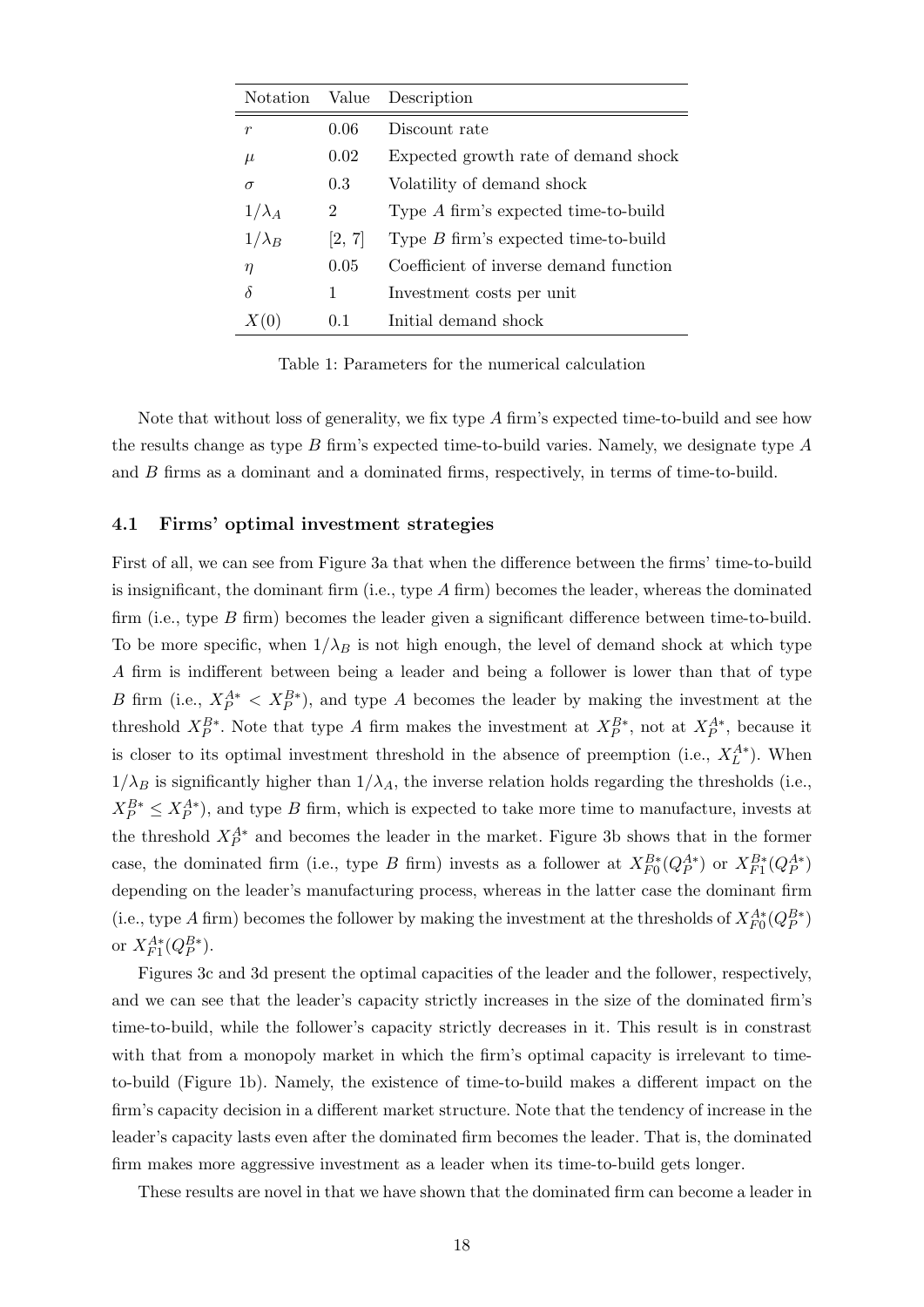

Figure 3: Comparative statics regarding the expected time-to-build in a duopoly market with the firms' optimal investment strategies

the market, which is in sharp contrast with the arguments from existing literature on asymmetric duopoly market. For instance, Pawlina and Kort (2006) investigated a duopoly market with asymmetric investment costs and showed that a firm with relative cost advantage becomes the leader in the market. Chapter 8 of Huisman (2001) discusses a more generalized setup including positive externalities and various levels of initial demand shock, but with negative externalities from competition and sufficiently low initial demand shock, the dominant firm makes the investment first. Kong and Kwok (2007) introduced asymmetry in both investment costs and revenue flow, but the firm with advantage of cost normalized by revenue becomes the leader in the market. In our model, however, a dominated firm can choose to make the investment first to become a leader, while a dominant firm voluntarily becomes a follower of the market.

This novelty comes from the disparity of the timing of investment and that of manufacturing. Because of time-to-build and its inherent uncertainty, the product of the follower that makes the investment later can enter the market earlier than the leader's one. A significant advantage of time-to-build weakens the dominant firm's preemptive incentive because it can still expect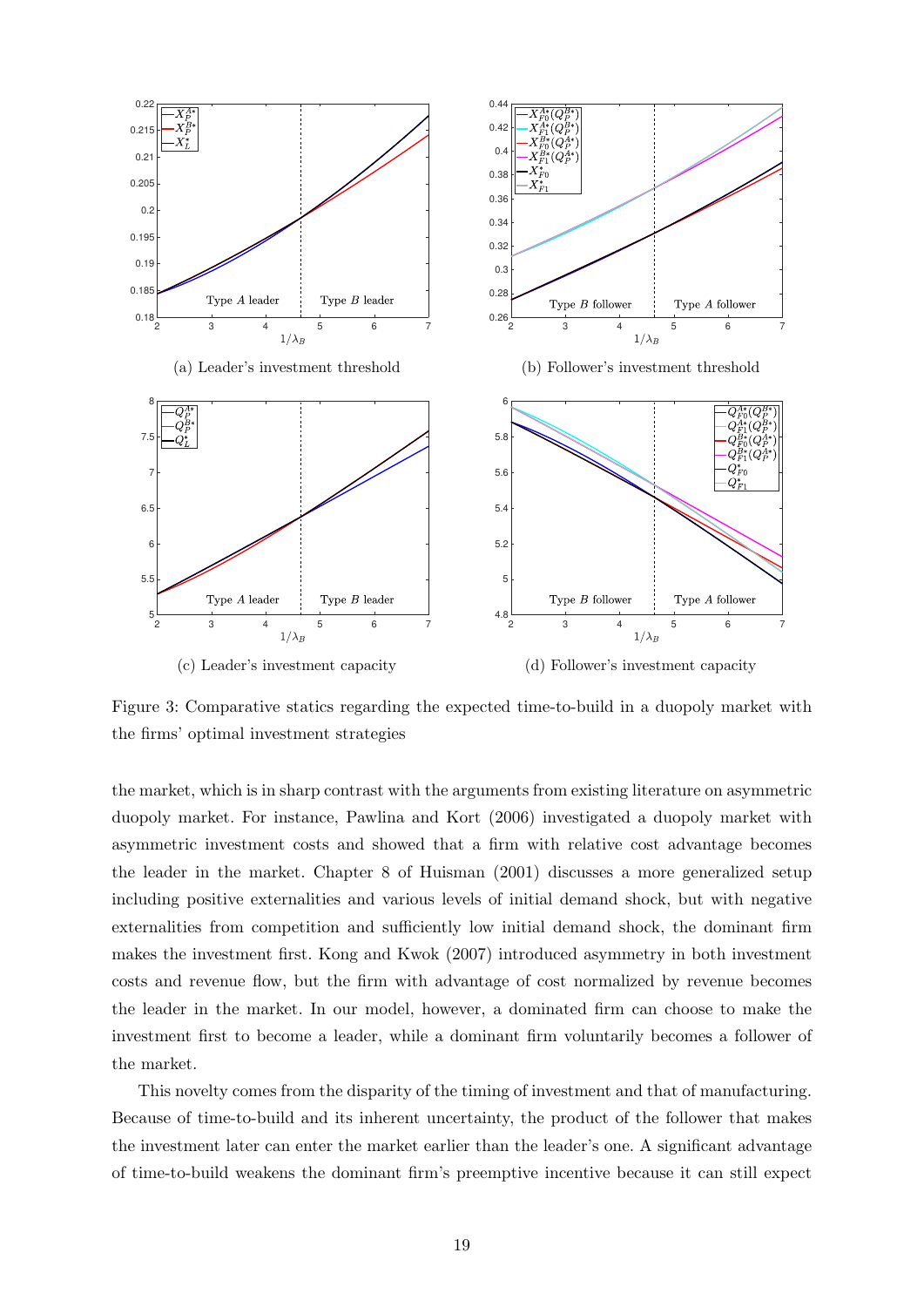

the firms' optimal investment strategies



(f) Consumer and producer surpluses

Figure 3: Comparative statics regarding the expected time-to-build in a duopoly market with

its product to enter the market first even if it makes the investment later. This can be seen from Figure 3g which presents the state prices of Cases 1, 2, and 3. After the dominant firm becomes the follower, there is a significant increase of the state price of Case 3 in which the follower's product enters earlier than the leader's one. Given the weak preemption incentive of the dominant firm, the dominated firm makes the investment first, hoping that its earlier investment leads to earlier entry of its product in the market. It is natural that after the dominated firm becomes the leader, there is a significant decrease of the state prices of Cases 1 and 2 in which the leader's product enters market prior to the follower's one .

Recent years have witnessed a number of studies that focus on a firm's incentive to invest late. These arguments are mostly based on the availability of new technology that enables a second-mover to differentiate goods (e.g., Dutta et al. (1995), Hoppe and Lehmann-Grube (2001)) or spillover of innovation that allows a second-mover to save investment costs (e.g., Hoppe (2000), Femminis and Martini (2011)). Namely, the traditional argument involves either product innovation or process innovation. In contrast, our model shows a firm's incentive to invest late in the presence of competition without any innovation or positive externalities. To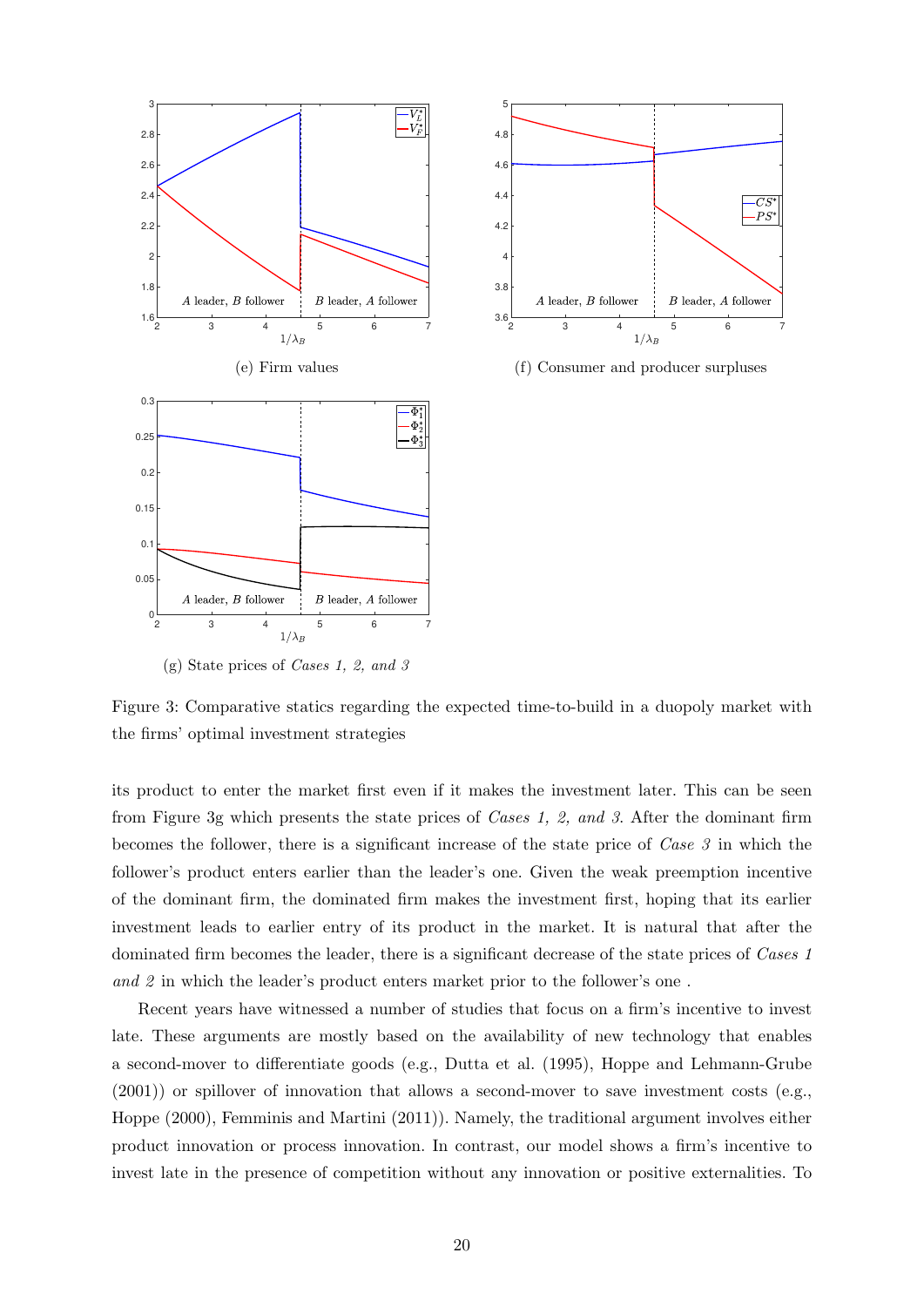be more specific, the dominant firm (i.e., type A firm) has an incentive to invest late is not because there is a second-mover advantage in the market but because it has a relative advantage of investment lags which allows a second-mover to enjoy a first-mover advantage.

This result is of special interests not only from the theoretical perspective but also from empirical aspects because it is consistent with what we observe in electric vehicles market. In general, it is said that an electric car is much easier to build than a conventional car with an internal combustion engine.<sup>2</sup> However, the biggest car makers in the industry, which have much experience of mass production, have not put much efforts to enter the electric car market. There are a number of electric cars in the market now, but they have to be capable of 100km/h and have a range of more than 300km for a single charge with affordable price to penetrate mass markets. There are only two electric cars produced by top 5 car makers in the industry that satisfy these conditions,<sup>3</sup> and the major car companies have announced their plans to produce more electric cars in years to come.<sup>4</sup> In this sense, we can say that the dominant car makers which have a relatively shorter time-to-build have not made a preemptive investment in electric cars, timing for their optimal investment in electric car market.

While the major car companies were timing their investments, Tesla, a relatively new player in car business, has made a huge amount of investment to preempt the market, including the construction of gigantic battery factories and the installation of charging stations all over the world. In spite of its ambitious vision and preemptive investment, Tesla has been struggling with the mass production of Model 3, which is their first model targeted toward the mass market.<sup>5</sup> In general, it is said that this was mostly because of their lack of experience in mass production, and it will take more time to mass produce their cars as they initially planned. This corresponds to a relatively longer time-to-build of the dominated firm in our model.

<sup>&</sup>lt;sup>2</sup>The first practical production electric car with high-capacity rechargeable batteries was invented by Thomas Parker in 1884, which was two years earlier than the invention of the first commercial production of motor vehicles with internal combustion engines by Carl Benz. The first mass-produced electric vehicle was General Motors' EV1 introduced in 1996, but they ceased the production in 1999.

<sup>3</sup>According to Organisation Internationale des Constructeurs d'Automobiles (OICA), the top 10 car manufacturers in 2016 by their production volumes are as follows: 1. Toyota, 2. Volkswagen group, 3. Hyundai/Kia, 4. General Motors, 5. Ford, 6. Nissan, 7. Honda, 8. Fiat Chrysler Automobiles, 9. Renault, 10. Groupe PSA. Among the cars produced by the top 5 companies, Kona Electric by Hyundai and Chevrolet Bolt EV by General Moters are the only ones that satisfy the conditions. If we consider the ones from the top 10 makers, we have two more cars that meet the conditions; Leaf by Nissan and Zoe by Renault.

<sup>4</sup>Toyota announced a plan to completely phase out vehicles that function with internal combustion engine alone by 2025 and to sell more than 5.5 million electrified vehicles by 2030, but less than 20% of them are planned to be fully-electric zero-emission vehicles. Volkswagen group also announced a plan to sell more than 3 million electric vehicles a year in 2025.

 $5$ Tesla's goal was to produce 1,500 cars of Model 3 in the third quarter of 2017, but only 260 cars were made at that period of time. They were able to meet the original production plan from the third quarter of 2018, but there have always been issues of safety and quality control regarding the cars produced by Tesla. For instance, it turned out that they skipped "brake-and-roll" test to meet the production goal of Model 3, which led to more than a 7% decrease of stock price on July 3, 2018.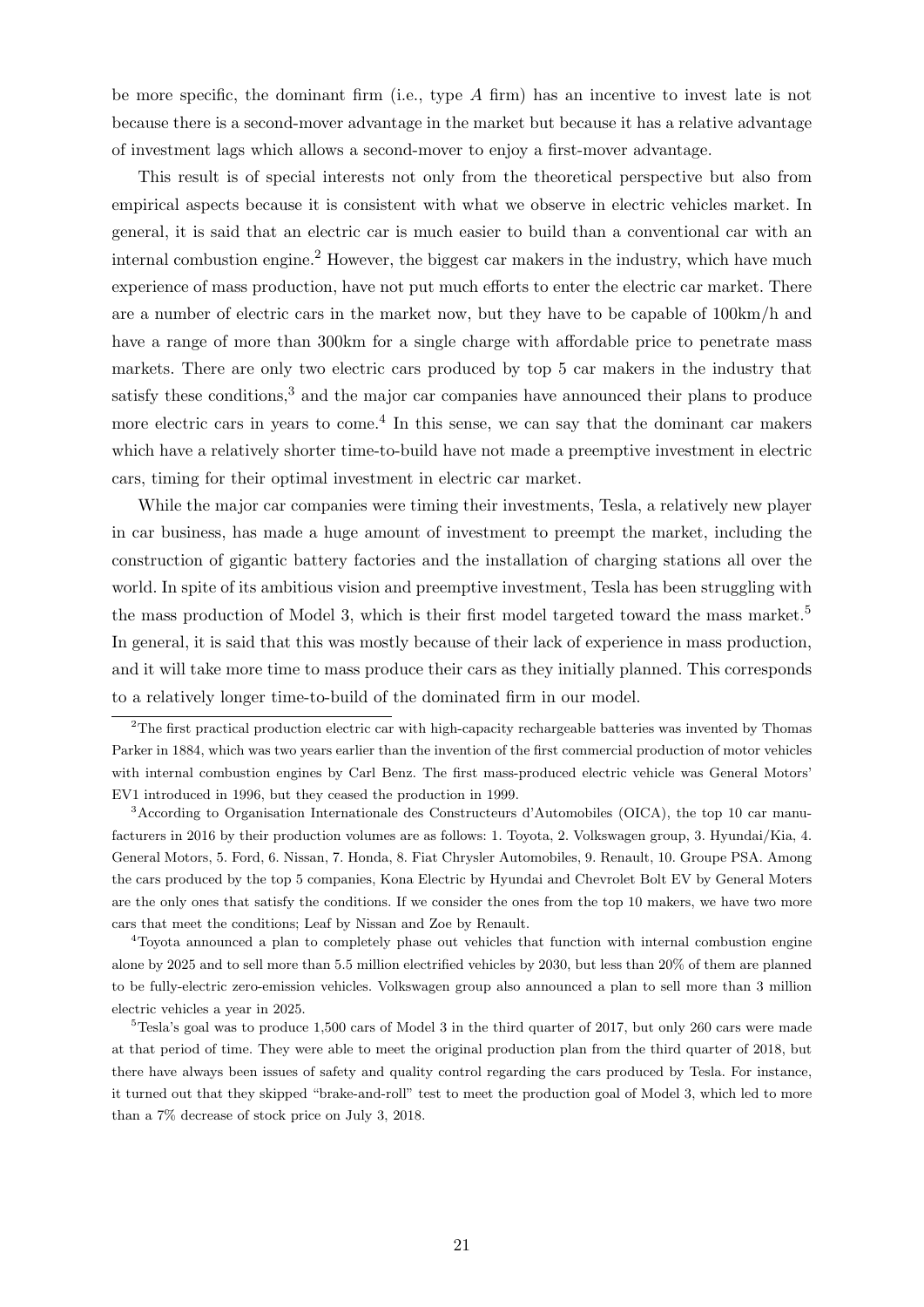#### 4.2 Welfare-maximizing investment policy

In this subsection, we present the results of comparative statics regarding time-to-build with welfare-maximizing investment policy and compare them with those determined in the market provided in Section 4.1.



Figure 4: Comparative statics regarding the expected time-to-build in a duopoly market with welfare-maximizing policy

First of all, the welfare-maximizing investment policy always assigns the roles of the leader and the follower in the market to the dominant firm (i.e., type  $A$  firm) and the dominated firm (i.e., type  $B$  firm), respectively, regardless of the degree of asymmetry in time-to-build. There is a distinct difference between this result and that from the previous subsection in which the firms' endogenous roles change depending on their relative time-to-build. This result is intuitive because it is socially efficient to have products in the market as early as possible.

We can see from Figures 4a and 4b that the leader's socially optimal investment is made earlier than that endogenously determined in the market (i.e.,  $X_L^{**} \leq X_L^*$ ), while the follower's socially optimal investment is made later than that endogenously determined in the market regardless of the leader's manufacturing process (i.e.,  $X_{F0}^{**} > X_{F0}^*$  and  $X_{F1}^{**} > X_{F1}^*$ ). In other words, the investments of the leader and the follower in the market are made inefficiently late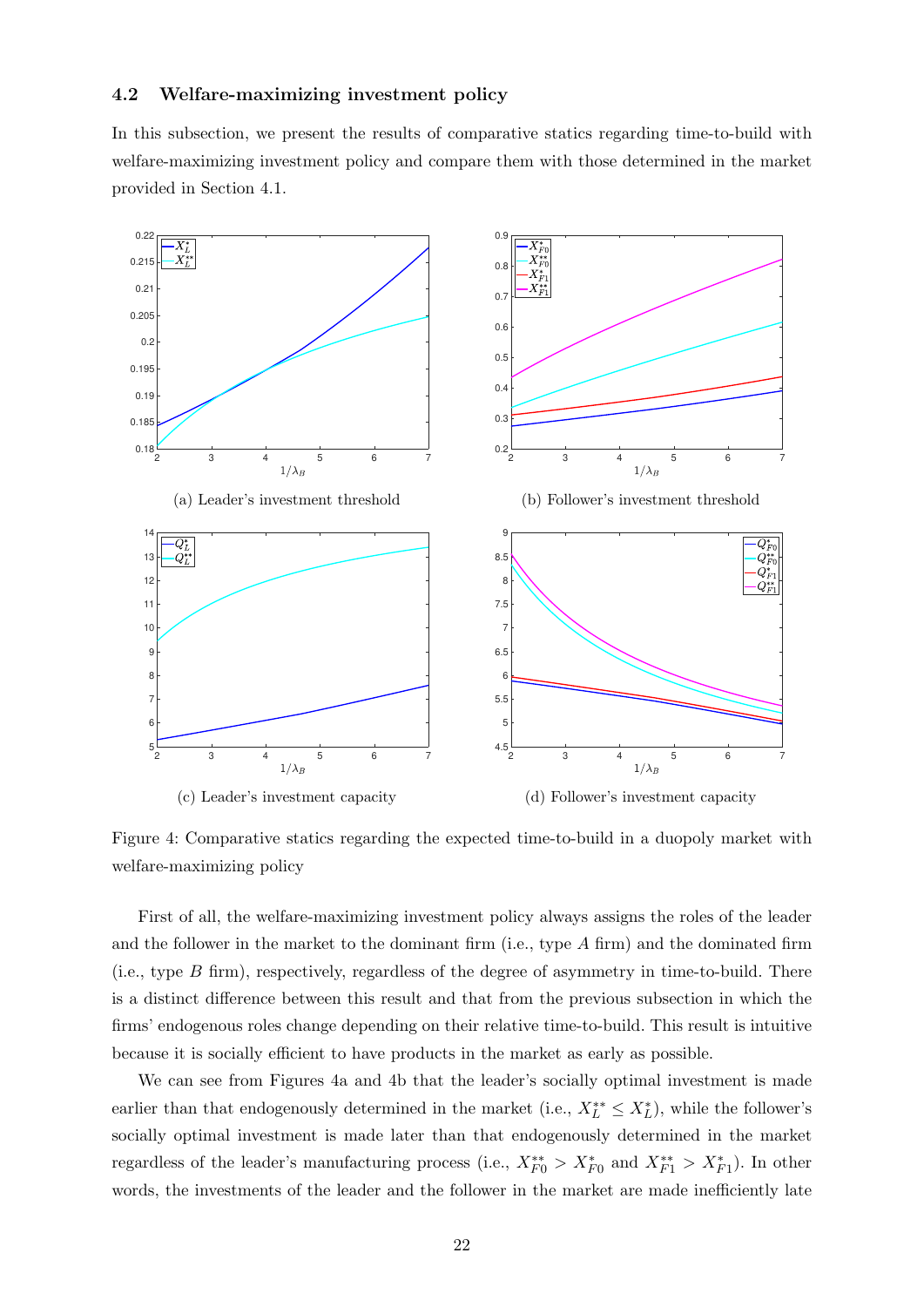

Figure 4: Comparative statics regarding the expected time-to-build in a duopoly market with welfare-maximizing policy

and early, respectively.

This is in sharp contrast with Huisman and Kort (2015) in which the investments of both the leader and the follower in the market are made inefficiently early comparing with those maximizing social welfare. This difference comes from the existence of time-to-build. As mentioned earlier, it is socially efficient to have the products in the market as early as possible, and thus, the social planner decides to make the investment earlier taking the investment lags into account. This result also stands in opposition to that from a monopoly market discussed in Section 2.2 in which the firm's choice of investment timing coincides with that maximizing social welfare. Recall that this coincidence (i.e.,  $X_M^* = X_M^{**}$ ) holds in the absence of time-to-build as well (e.g., Huisman and Kort (2015)).

Figures 4c and 4d show that socially optimal capacities of both the leader and the follower are much higher than that determined in the market (i.e.,  $Q_L^{**} > Q_L^*$ ,  $Q_{F0}^{**} > Q_{F0}^*$ , and  $Q_{F1}^{**} > Q_{F1}^*$ ). That is, both firms underproduce their products from the perspective of social welfare, and this is in line with Huisman and Kort (2015). This is an intuitive result, considering that overproduction lowers the price of the products, which harms the surplus of producers. As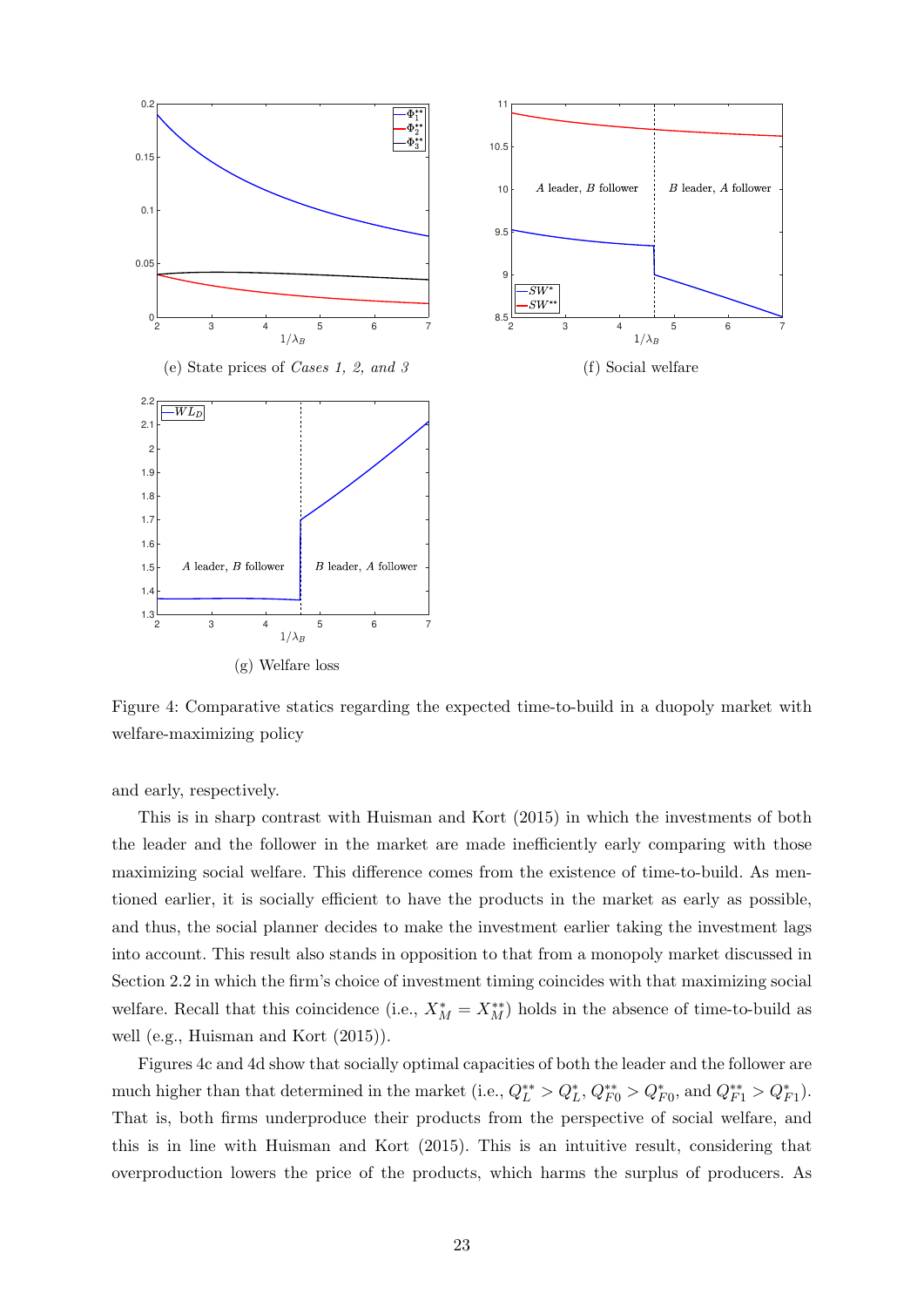discussed in Section 2.2, we also have the issue of underproduction in a monopoly market, but the degree of underproduction is quite different. In a monopoly market, the socially optimal capacity is twice of the firm's choice (i.e.,  $Q_M^{**} = 2Q_M^*$ ). In a duopoly market, the leader's socially optimal capacity is around twice of that determined in the market (Figure 4c), whereas the difference between the follower's socially optimal capacity and that determined in the market significantly decreases as the dominated firm's time-to-build increases (Figure 4d).

Combining the results given in Figures 4a through 4d, we can conclude that the social planner exploits the relative advantage of the dominant firm to maximize social welfare by putting more emphasis on its investment in terms of both the timing and the capacity, while making the dominated firm's investment play an auxiliary role in the market.

Figure 4f presents the level of social welfare with the firms' optimal investment strategies and the welfare-maximizing policy, and Figure 4g describes the loss of welfare evaluated as the difference between them. We can see that there is a sharp increase in the loss of welfare after the dominated firm (i.e., type  $B$  firm) becomes the leader in the market and that the loss increases further as its time-to-build gets longer, which is a natural result.

# 5 Conclusion

In this paper, we examined how uncertain time-to-build affects the decisions of investment timing and capacity in a duopoly market. We showed that a dominated firm with longer investment lags can get a chance to be a leader in a market equilibrium and that the leader's capacity increases as the dominated firm's time-to-build gets longer, even when the dominated one becomes the leader. This is a novel result in that we showed that a firm with relative disadvantage can become a leader in the market, whereas existing literature has shown that a relative advantage becomes the leader. The novelty can also be found from the fact that we showed a firm's incentive to invest late in the absence of positive externalities or availability of new technology. Our result can explain car companies' investment behavior in electric cars market in which new car makers with longer time-to-build are making aggressive investment, while dominant firms with shorter lags are timing their investment. It is socially efficient to have products in the market as soon as possible, and thus, the social planner exploits shorter investment lags of the dominant firm; the welfare-maximizing policy always assigns the leader's role to the dominant firm and puts more emphasis on its investment in terms of both the timing and the capacity. Comparing with the investments chosen by welfare-maximizing policy, those of the leader and the follower determined in the market are inefficiently late and early, respectively. Last but not least, we clarified that time-to-build makes a more pronounced impact on investment strategies and social welfare in a duopoly market than in a monopoly market.

There remains a number of problems to be explored. We only considered homogeneous goods for competition in a duopoly market, but a competition between differentiated goods in the presence of time-to-build should be tackled in future works. For instance, the adoption of new technology for making products can be considered. Information asymmetry on time-tobuild can also change the firms' investment strategies significantly. We only considered the case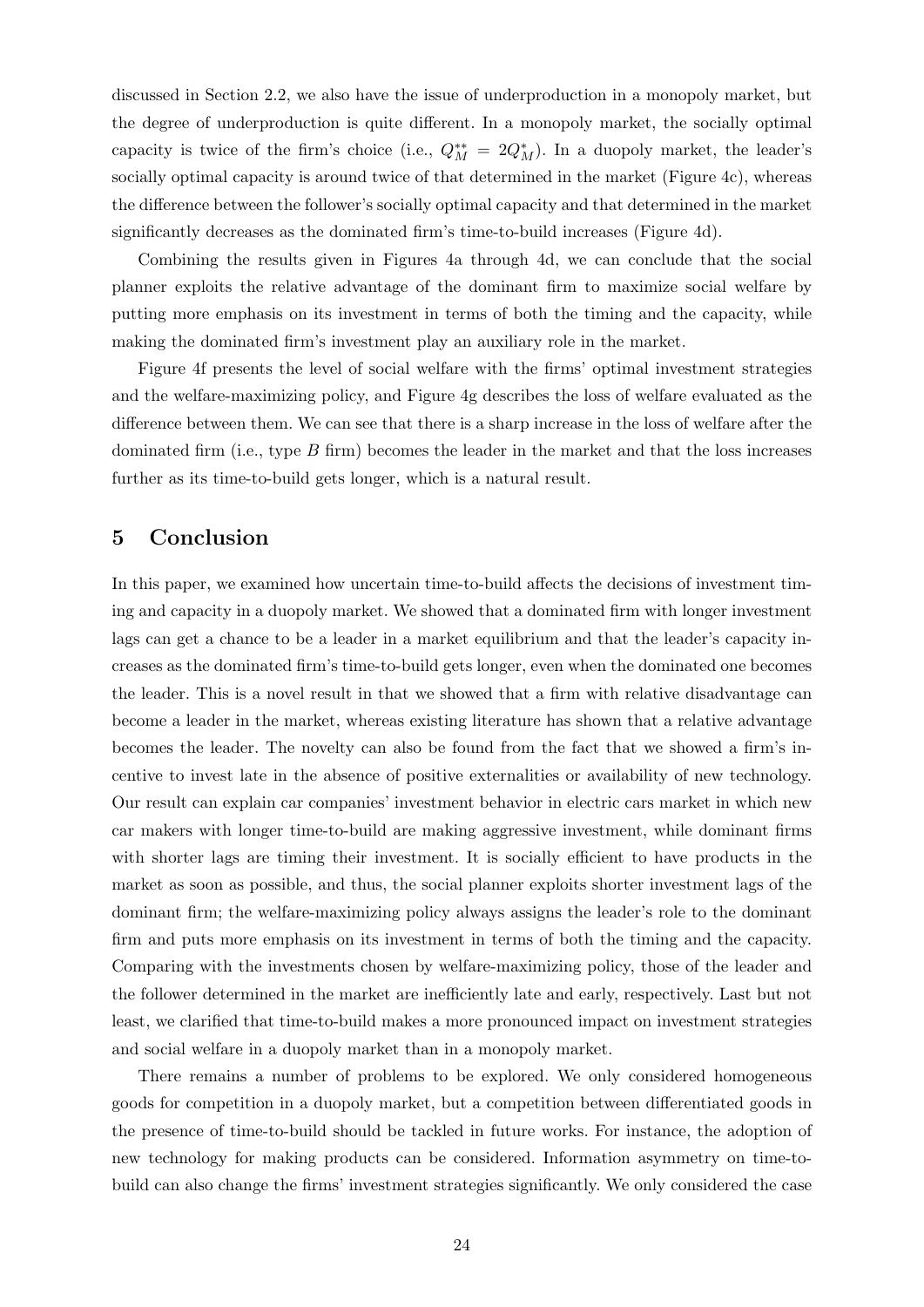of all-equity firm in this study for tractability, but introducing debt financing can enrich the discussion by endogenizing the firms' choices of capital structure and default timing. It is to be hoped that this study will serve as a platform to investigate these problems in future works.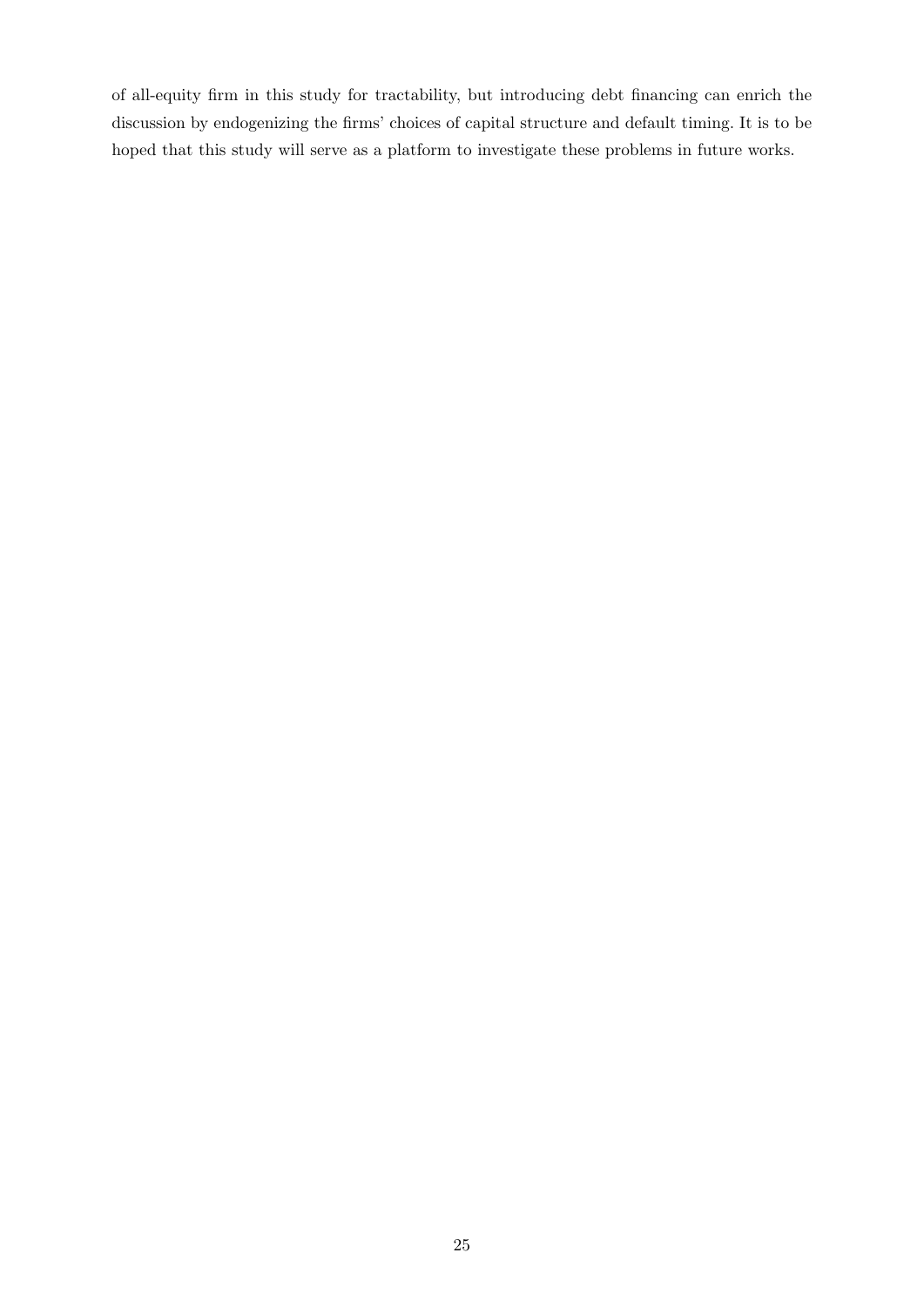# A Proofs

#### A.1 Proof of Proposition 1

Suppose the monopoly firm invests in capacity  $Q_M$  when the demand shock is X. The firm value at the timing of investment, denoted by  $V_M(X, Q_M)$ , can be evaluated as follows:

$$
V_M(X, Q_M) = \mathbb{E}\Big[\int_{\tau}^{\infty} e^{-rt} Q_M X(t) (1 - \eta Q_M) dt - \delta Q_M \Big| X(0) = X\Big]
$$
  
= 
$$
\frac{\lambda Q_M X(1 - \eta Q_M)}{(r - \mu)(r + \lambda - \mu)} - \delta Q_M.
$$
 (67)

Maximizing (67) with respect to  $Q_M$  yields the optimal capacity rule in (4).

Meanwhile, the value of the monopoly firm's option to invest, denoted by  $U_M(X)$ , should satisfy

$$
rU_M(X) = \mu X \frac{dU_M(X)}{dX} + \frac{1}{2}\sigma^2 X^2 \frac{d^2 U_M(X)}{dX^2},
$$
\n(68)

subject to

$$
U_M(X_M^*) = V_M(X_M^*, Q_M),\tag{69}
$$

$$
\left. \frac{\partial U_M(X)}{\partial X} \right|_{X=X_M^*} = \left. \frac{\partial V_M(X, Q_M)}{\partial X} \right|_{X=X_M^*},\tag{70}
$$

$$
U_M(0) = 0,\t\t(71)
$$

and a general solution of (68) with the boundary condition (71) is

$$
U_M(X) = A_M X^{\beta},\tag{72}
$$

where  $\beta$  is given by (7). Substituting (4) and (67) into (69) and (70) yields

$$
X_M^*(Q_M) = \frac{\beta \delta(r - \mu)(r + \lambda - \mu)}{(\beta - 1)\lambda(1 - \eta Q_M)}.
$$
\n(73)

From (4) and (73), we can obtain the results in Proposition 1.

## A.2 Proof of Proposition 2

From (15), we can obtain the value of social welfare in a monopoly market at the timing of investment in  $Q_M$  at X, denoted by  $SW_M(X, Q_M)$ , as follows:

$$
SW_M(X, Q_M) = \frac{\lambda Q_M X (2 - \eta Q_M)}{2(r - \mu)(r + \lambda - \mu)} - \delta Q_M.
$$
\n(74)

Meanwhile, the value of a social planner's option to invest, denoted by  $U_S(X)$ , needs to satisfy

$$
rU_S(X) = \mu X \frac{dU_S(X)}{dX} + \frac{1}{2}\sigma^2 X^2 \frac{d^2 U_S(X)}{dX^2},\tag{75}
$$

subject to

$$
U_S(X_M^{**}) = SW_M(X_M^{**}, Q), \tag{76}
$$

$$
\left. \frac{\partial U_S(X)}{\partial X} \right|_{X=X_M^{**}} = \left. \frac{\partial SW_M(X, Q)}{\partial X} \right|_{X=X_M^{**}},\tag{77}
$$

$$
U_S(0) = 0.\t\t(78)
$$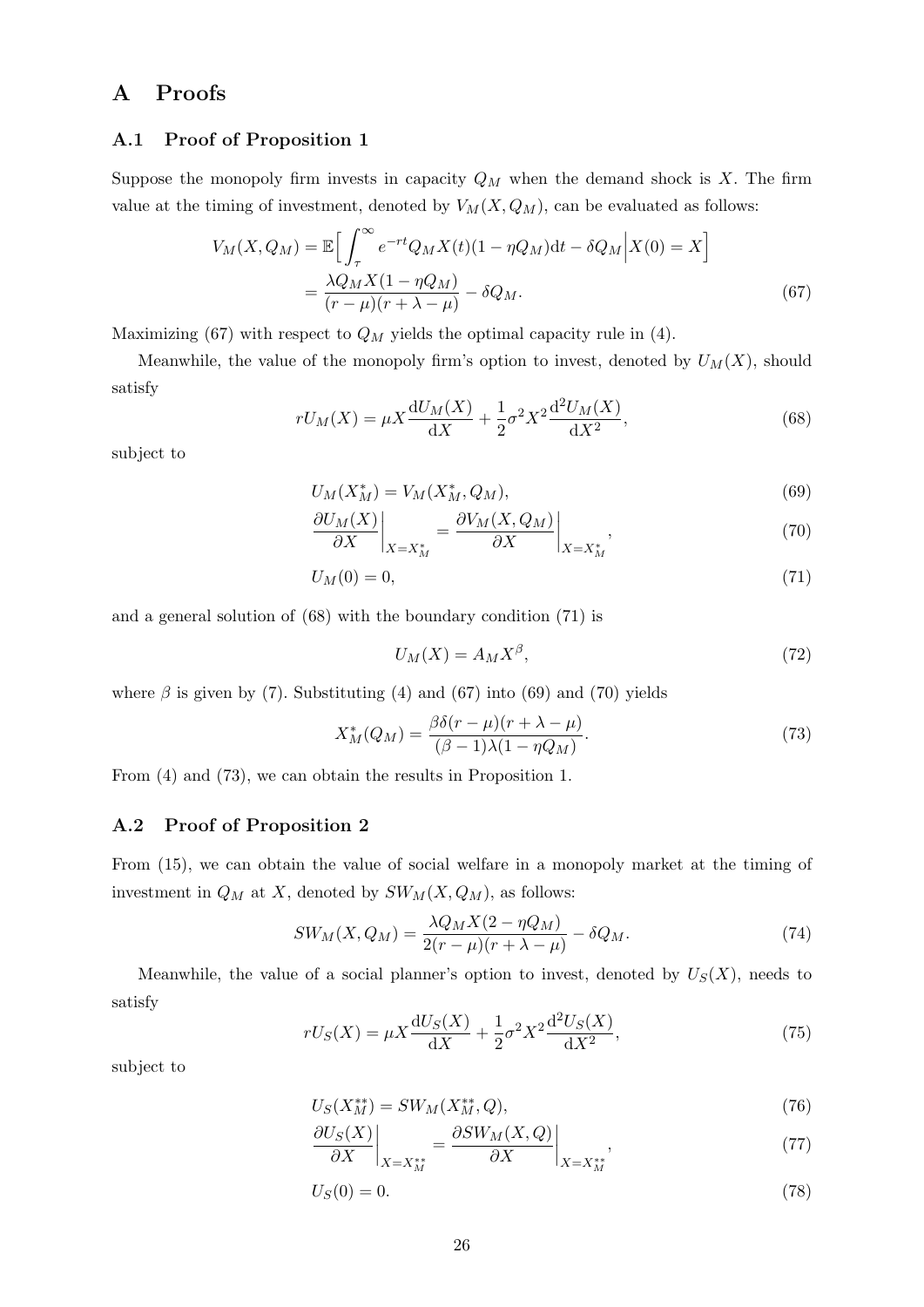A straightforward calculation yields the welfare-maximizing policy given by (16) and (17). Given these results, the expected social welfare with welfare-maximizing policy at the initial period is

$$
SW_M^{**}(X) := SW_M(X, X_M^{**}, Q_M^{**}) = \left(\frac{X}{X_M^{**}}\right)^{\beta} \frac{2\delta}{\eta(\beta+1)(\beta-1)}
$$

$$
= \frac{2(\beta-1)^{\beta-1}\lambda^{\beta}X^{\beta}}{\eta(\beta+1)^{\beta+1}\delta^{\beta-1}(r-\mu)^{\beta}(r+\lambda-\mu)^{\beta}}.
$$
(79)

Meanwhile, the expected social welfare with the firms' optimal investment strategies at the initial period is

$$
SW_M^*(X) := SW_M(X, X_M^*, Q_M^*) = \left(\frac{X}{X_M^*}\right)^{\beta} \frac{3\delta}{2\eta(\beta+1)(\beta-1)} = \frac{3(\beta-1)^{\beta-1}\lambda^{\beta}X^{\beta}}{2\eta(\beta+1)^{\beta+1}\delta^{\beta-1}(r-\mu)^{\beta}(r+\lambda-\mu)^{\beta}}.
$$
(80)

Thus, the expected welfare loss at the initial period is

$$
WL_M(X) = SW_M^{**}(X) - SW_M^*(X)
$$
  
= 
$$
\frac{(\beta - 1)^{\beta - 1} \lambda^{\beta} X^{\beta}}{2\eta(\beta + 1)^{\beta + 1} \delta^{\beta - 1} (r - \mu)^{\beta} (r + \lambda - \mu)^{\beta}}.
$$
 (81)

## A.3 Proof of Proposition 3

Suppose type j follower invests in capacity  $Q_{F1}^j$  when the demand shock is X. It is natural that the follower's value at the timing of investment depends on  $X, Q_L^i$ , and  $Q_L^j$  $_{F1}^J$ . Denoting the value by  $V_F^j$  $F_I^j(X, Q_L^i, Q_{F1}^j)$ , the following holds:

$$
V_{F1}^{j}(X, Q_{L}^{i}, Q_{F1}^{j}) = \mathbb{E}\bigg[\int_{\tau_{j}}^{\infty} e^{-rt} Q_{F1}^{j} X(t) (1 - \eta (Q_{L}^{i} + Q_{F1}^{j})) dt - \delta_{j} Q_{F1}^{j} \bigg| X(0) = X\bigg]
$$

$$
= \frac{\lambda_{j} Q_{F1}^{j} X (1 - \eta (Q_{L}^{i} + Q_{F1}^{j}))}{(r - \mu)(r + \lambda_{j} - \mu)} - \delta Q_{F1}^{j}.
$$
(82)

Maximizing (82) with respect to  $Q_l^j$  $_{F1}^{j}$  yields (26).

Meanwhile, the value of the follower's option to invest after the leader's product enters the market, denoted by  $U_{\mu}^{j}$  $\iota_{F_1}^j(X)$ , should satisfy

$$
rU_{F1}^{j}(X) = \mu X \frac{\mathrm{d}U_{F1}^{j}(X)}{\mathrm{d}X} + \frac{1}{2}\sigma^{2} X^{2} \frac{\mathrm{d}^{2}U_{F1}^{j}(X)}{\mathrm{d}X^{2}},\tag{83}
$$

subject to

$$
U_{F1}^j(X_{F1}^{j*}) = V_{F1}^j(X_{F1}^{j*}, Q_L^i, Q_{F1}^j),\tag{84}
$$

$$
\frac{\partial U_{F1}^{j}(X)}{\partial X}\bigg|_{X=X_{F1}^{j*}} = \frac{\partial V_{F1}^{j}(X, Q_{L}^{i}, Q_{F1}^{j})}{\partial X}\bigg|_{X=X_{F1}^{j*}},\tag{85}
$$

$$
U_{F1}^{j}(0) = 0.\t\t(86)
$$

Following the same argument in Proposition 1, we can easily derive the results in Proposition 3.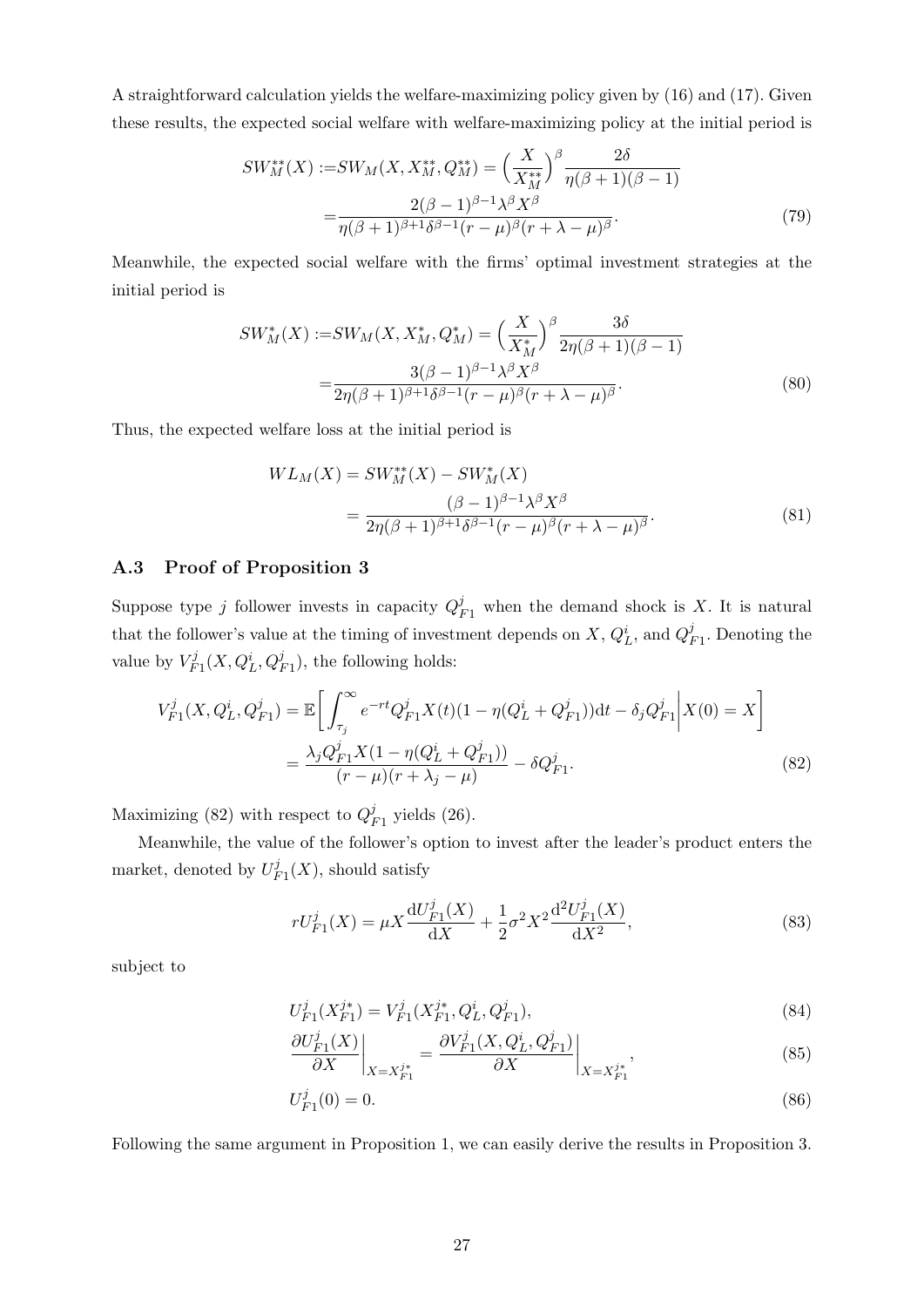## A.4 Proof of Proposition 4

Suppose type j follower invests in capacity  $Q_{F0}^j$  when the demand shock is X. The follower's value at the timing of investment depends on  $X, Q_L^i$ , and  $Q_I^j$  $j_{F0}$ . Denoting the value by  $V_F^j$  $V_{F0}^{j}(X,Q_{L}^{i},Q_{F0}^{j}),$ the following holds:

$$
V_{F0}^{j}(X, Q_{L}^{i}, Q_{F0}^{j}) = \mathbb{E}\left[1_{\{\bar{T}_{L}^{i} \leq \bar{T}_{F0}^{j}\}}\left\{\int_{\bar{T}_{F0}^{j}}^{\infty} e^{-rt} Q_{F0}^{j} X(t) (1 - \eta(Q_{L}^{i} + Q_{F0}^{j})) dt\right\}\right] + 1_{\{\bar{T}_{F0}^{j} < \bar{T}_{L}^{i}\}}\left\{\int_{\bar{T}_{F0}^{j}}^{\bar{T}_{L}^{i}} e^{-rt} Q_{F0}^{j} X(t) (1 - \eta Q_{F0}^{j}) dt + \int_{\bar{T}_{L}^{i}}^{\infty} e^{-rt} Q_{F0}^{j} X(t) (1 - \eta(Q_{L}^{i} + Q_{F0}^{j})) dt\right\} - \delta Q_{F0}^{j} | X(0) = X\right].
$$
\n(87)

The first row of (87) is evaluated as follows:

$$
\int_{0}^{\infty} \Big[ \int_{\tau_{i}}^{\infty} \Big\{ \int_{\tau_{j}}^{\infty} e^{-rt} Q_{F0}^{j} X(t) (1 - \eta (Q_{L}^{i} + Q_{F0}^{j})) dt \Big\} \lambda_{j} e^{-\lambda_{j} \tau_{j}} d\tau_{j} \Big] \lambda_{i} e^{-\lambda_{i} \tau_{i}} d\tau_{i}
$$
\n
$$
= \int_{0}^{\infty} \Big[ \frac{Q_{F0}^{j} (1 - \eta (Q_{L}^{i} + Q_{F0}^{j})) \lambda_{j} X}{r - \mu} \int_{\tau_{i}}^{\infty} e^{-(r + \lambda_{j} - \mu) \tau_{j}} d\tau_{j} \Big] \lambda_{i} e^{-\lambda_{i} \tau_{i}} d\tau_{i}
$$
\n
$$
= \frac{Q_{F0}^{j} (1 - \eta (Q_{L}^{i} + Q_{F0}^{j})) \lambda_{i} \lambda_{j} X}{(r - \mu)(r + \lambda_{j} - \mu)} \int_{0}^{\infty} e^{-(r + \lambda_{i} + \lambda_{j} - \mu)} d\tau_{i}
$$
\n
$$
= \frac{Q_{F0}^{j} (1 - \eta (Q_{L}^{i} + Q_{F0}^{j})) \lambda_{i} \lambda_{j} X}{(r - \mu)(r + \lambda_{j} - \mu)(r + \lambda_{i} + \lambda_{j} - \mu)} . \tag{88}
$$

Likewise, the second row of (87) is calculated as follows:

$$
\frac{Q_{F0}^j \lambda_j X}{(r-\mu)(r+\lambda_i+\lambda_j-\mu)} \Big(1-\eta Q_{F0}^j - \frac{\eta \lambda_i Q_L^i}{r+\lambda_i-\mu}\Big). \tag{89}
$$

Thus, (87) can be written as follows:

$$
V_{F0}^{j}(X, Q_{L}^{i}, Q_{F0}^{j}) = \frac{Q_{F0}^{j}(1 - \eta(Q_{L}^{i} + Q_{F0}^{j}))\lambda_{i}\lambda_{j}X}{(r - \mu)(r + \lambda_{j} - \mu)(r + \lambda_{i} + \lambda_{j} - \mu)} + \frac{Q_{F0}^{j}\lambda_{j}X}{(r - \mu)(r + \lambda_{i} + \lambda_{j} - \mu)} \left(1 - \eta Q_{F0}^{j} - \frac{\eta\lambda_{i}Q_{L}^{i}}{r + \lambda_{i} - \mu}\right) - \delta Q_{F0}^{j}.
$$
 (90)

Maximizing (90) with respect to  $Q_l^j$  $I_{F0}^j$  yields  $Q_{F0}^{j*}$  $\frac{j^*}{F_0}(X, Q_L^i)$ , the follower's optimal capacity given demand shock X and the leader's capacity  $Q_L^i$ , in (32).

Meanwhile, the value of the follower's option to invest before the leader's product enters the market, denoted by  $U_F^j$  $P_{F0}(X)$ , should satisfy

$$
rU_{F0}^{j}(X) = \mu X \frac{\mathrm{d}U_{F0}^{j}(X)}{\mathrm{d}X} + \frac{1}{2}\sigma^{2} X^{2} \frac{\mathrm{d}^{2}U_{F0}^{j}(X)}{\mathrm{d}X^{2}} + \lambda_{i} \{U_{F1}^{j}(X) - U_{F0}^{j}(X)\},\tag{91}
$$

subject to

$$
U_{F0}^{j}(X_{F0}^{j*}) = V_{F0}^{j}(X_{F0}^{j*}, Q_{L}^{i}, Q_{F0}^{j}),
$$
\n(92)

$$
\frac{\partial U_{F0}^{j}(X)}{\partial X}\Big|_{X=X_{F0}^{j*}} = \frac{\partial V_{F0}^{j}(X, Q_{L}^{i}, Q_{F0}^{j})}{\partial X}\Big|_{X=X_{F0}^{j*}},
$$
\n(93)

$$
U_{F0}^{j}(0) = 0.\t\t(94)
$$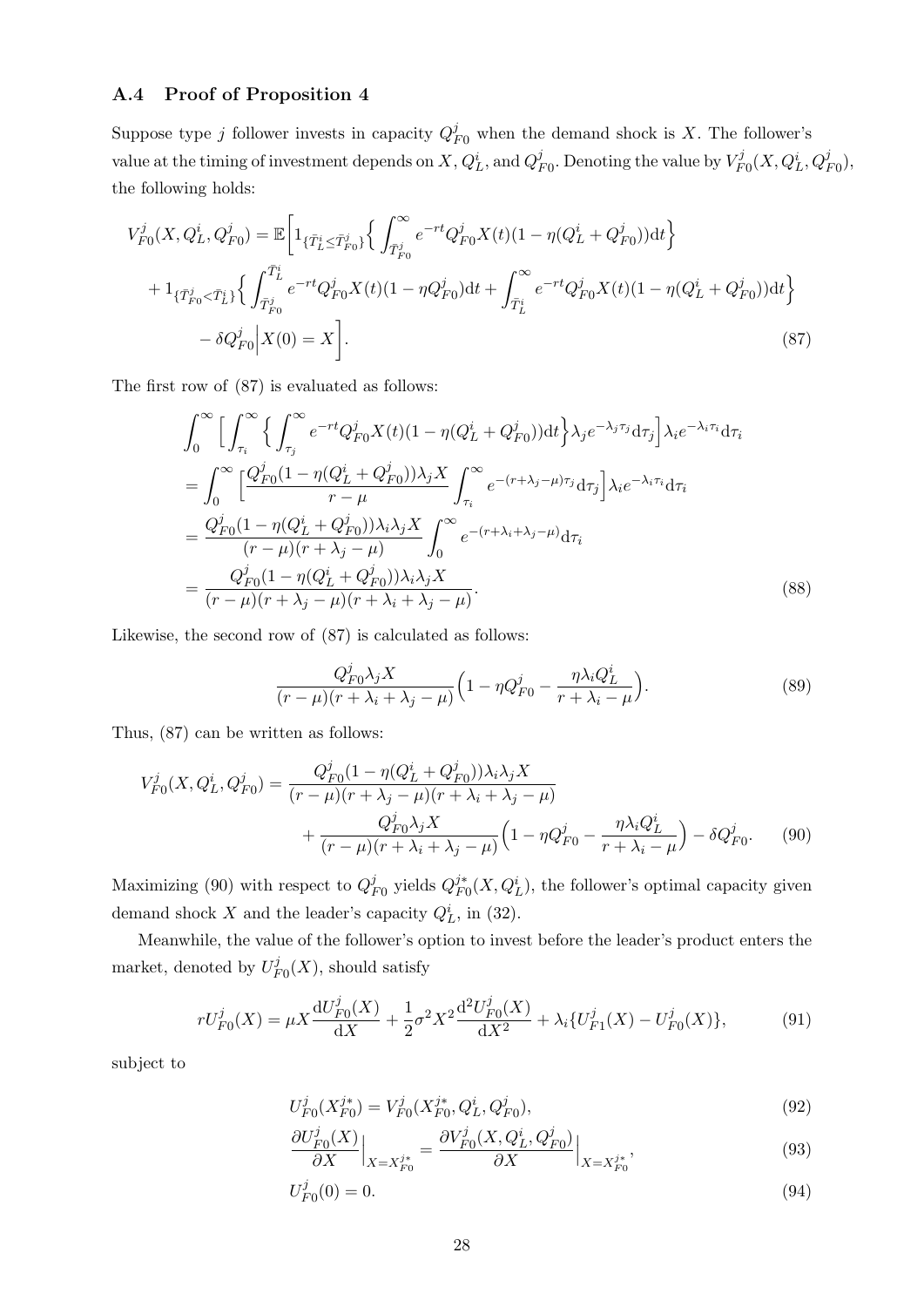A general solution of (91) with the boundary condition (94) is

$$
U_{F0}^{j}(X) = U_{F1}^{j}(X) + A_{F0}^{j} X^{\beta_{i}}.
$$
\n(95)

By substituting (32) and (90) into (92) and (93), we can obtain the results given in Proposition 4.

#### A.5 Proof of Proposition 5

Suppose the follower's investment strategies are given by  $Q_I^j$  $^j_{F0},\,Q^j_{I}$  $_{F1}^{j},\,X_{I}^{j}$  $\frac{j}{F0}$ , and  $X_I^j$  $\frac{J}{F1}$ . Denoting the demand shock at the timing of the leader's investment by  $X_L^i$ , the first row of (39) is calculated as follows:

$$
\int_{0}^{\infty} \Big[ \int_{0}^{T_{F0}^{j} - T_{L}^{i}} \Big\{ \int_{\tau_{i}}^{T_{F1}^{j} + \tau_{j} - T_{L}^{i}} e^{-rt} Q_{L}^{i} X(t) (1 - \eta Q_{L}^{i}) dt \n+ \int_{T_{F1}^{j} + \tau_{j} - T_{L}^{i}}^{ \infty} e^{-rt} Q_{L}^{i} X(t) (1 - \eta (Q_{L}^{i} + Q_{F1}^{j})) dt \Big\} \lambda_{i} e^{-\lambda_{i} \tau_{i}} d\tau_{i} \Big] \lambda_{j} e^{-\lambda_{j} \tau_{j}} d\tau_{j} \n= \int_{0}^{\infty} \Big[ \int_{0}^{T_{F0}^{j} - T_{L}^{i}} \Big\{ \frac{Q_{L}^{i} (1 - \eta Q_{L}^{i}) X_{L}^{i}}{r - \mu} e^{-(r - \mu) \tau_{i}} - e^{-r (T_{F1}^{j} - T_{L}^{i})} \frac{\eta Q_{L}^{i} Q_{F1}^{j} X_{F1}^{j}}{r - \mu} e^{-(r - \mu) \tau_{j}} \Big\} \n\times \lambda_{i} e^{-\lambda_{i} \tau_{i}} d\tau_{i} \Big] \lambda_{j} e^{-\lambda_{j} \tau_{j}} d\tau_{j} \n= \int_{0}^{\infty} \Big[ \frac{Q_{L}^{i} (1 - \eta Q_{L}^{i}) \lambda_{i} X_{L}^{i}}{(r - \mu)(r + \lambda_{i} - \mu)} \Big( 1 - e^{-(r + \lambda_{i} - \mu)(T_{F0}^{j} - T_{L}^{i})} \Big) \n- e^{-r (T_{F1}^{j} - T_{L}^{i})} \frac{\eta Q_{L}^{i} Q_{F1}^{j} X_{F1}^{j}}{r - \mu} e^{-(r - \mu) \tau_{j}} \Big( 1 - e^{-\lambda_{i} (T_{F0}^{j} - T_{L}^{i})} \Big) \Big] \lambda_{j} e^{-\lambda_{j} \tau_{j}} d\tau_{j} \n= \frac{Q_{L}^{i} (1 - \eta Q_{L}^{i}) \lambda_{i}}{(r - \mu)(r + \lambda_{i} - \mu)} \Big( X_{L}^{i} - e^{-(r + \lambda_{i}) (T_{F0}^{j
$$

Likewise, the second row of (39) can be expressed as follows:

$$
\frac{Q_L^i (1 - \eta Q_L^i) \lambda_i X_{F0}^j}{(r - \mu)(r + \lambda_i + \lambda_j - \mu)} e^{-(r + \lambda_i)(T_{F0}^j - T_L^i)} - \frac{\eta Q_L^i Q_{F0}^j \lambda_i \lambda_j X_{F0}^j}{(r - \mu)(r + \lambda_j - \mu)(r + \lambda_i + \lambda_j - \mu)} e^{-(r + \lambda_i)(T_{F0}^j - T_L^i)},
$$
\n(97)

and the third row of (39) is

$$
\frac{Q_L^i (1 - \eta (Q_L^i + Q_{F0}^j)) \lambda_i \lambda_j X_{F0}^j}{(r - \mu)(r + \lambda_i - \mu)(r + \lambda_i + \lambda_j - \mu)} e^{-(r + \lambda_i)(T_{F0}^j - T_L^i)}.
$$
\n(98)

The sum of (96), (97), and (98) is

$$
\frac{Q_L^i (1 - \eta Q_L^i) \lambda_i X_L^i}{(r - \mu)(r + \lambda_i - \mu)} - e^{-(r + \lambda_i)(T_{F0}^j - T_L^i)} \frac{\eta Q_L^i Q_{F0}^j \lambda_i \lambda_j X_{F0}^j}{(r - \mu)(r + \lambda_i + \lambda_j - \mu)} \left(\frac{1}{r + \lambda_i - \mu} + \frac{1}{r + \lambda_j - \mu}\right) - \left(e^{-r(T_{F1}^j - T_L^i)} - e^{-(r + \lambda_i)(T_{F0}^j - T_L^i)} e^{-r(T_{F1}^j - T_{F0}^j)}\right) \frac{\eta Q_L^i Q_{F1}^j \lambda_j X_{F1}^j}{(r - \mu)(r + \lambda_j - \mu)},
$$
\n(99)

which amounts to the optimization problems of  $(40)$  and  $(43)$  with  $(41)$ .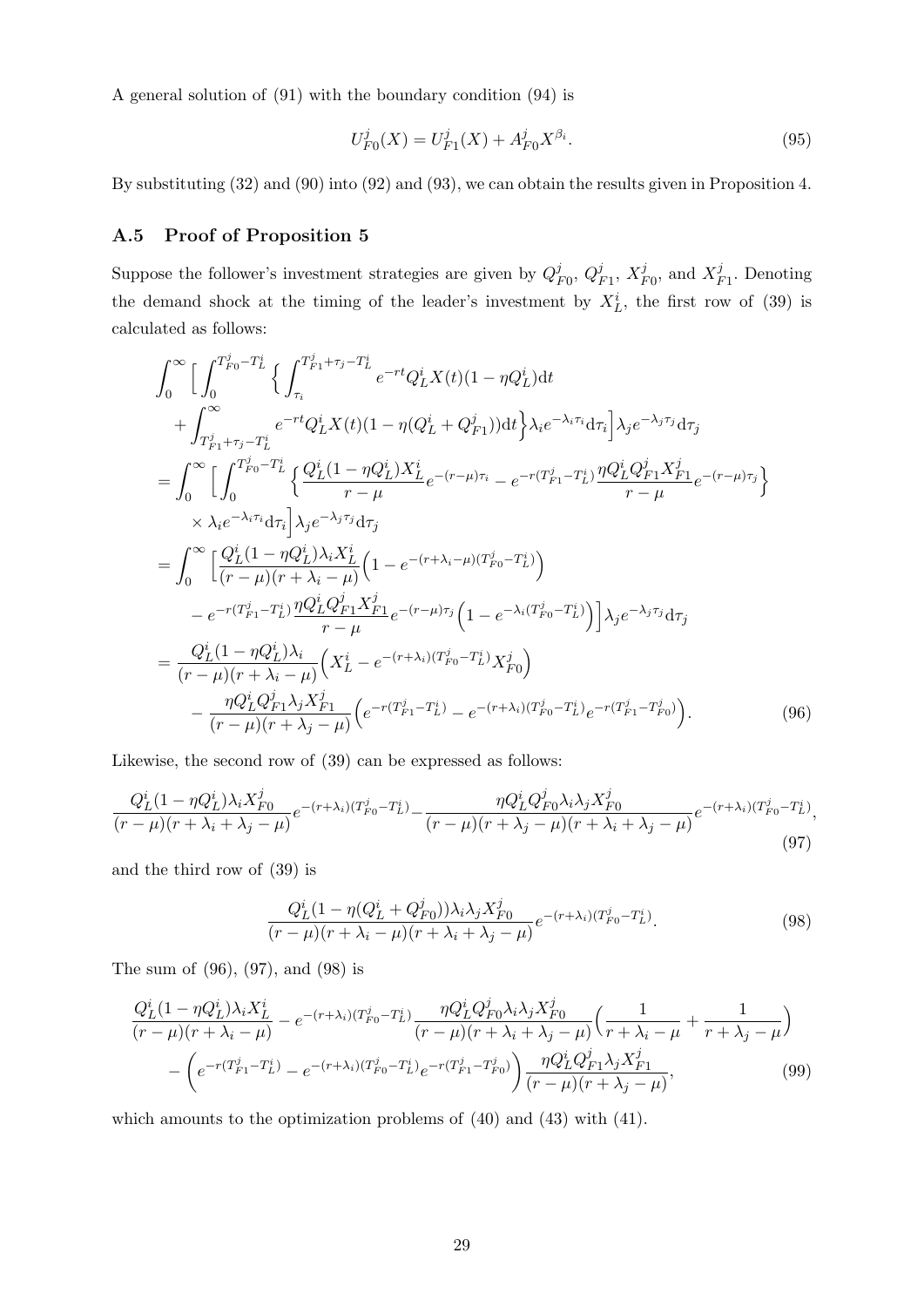## A.6 Proof of Proposition 6

 $X_P^i \neq \emptyset$  for  $i \in \{A, B\}$  implies that  $V_P^i(X) \geq V_{F0}^i(X, Q_L^{j*}(X_P^j))$  $(P<sup>j</sup>)$  for some  $X > 0$ . Namely, there exist the levels of demand shock at which each firm prefers to be a leader in spite of earlier investment.

Suppose  $X_P^{i*} \leq X_P^{j*} \leq X_L^{i*}$  for  $i \neq j$ . When the demand shock reaches  $X_P^{i*}$ , type i firm's value as a leader exceeds that as a follower, while it is not sufficient enough for type  $j$  firm to bear the cost of earlier investment. Type i firm, however, does not invest at  $X_P^{i*}$  at which it is indifferent between being a leader and being a follower; its competitor, type  $j$  firm, will not invest until the demand shock reaches  $X_P^{j*}$  $j^*$ , and thus, type i firm makes the investment at  $X_P^{j*} - \epsilon$ , which is closer to its optimal investment threshold  $X_L^{i*}$  than  $X_P^{i*}$  is. It is needless to say that the investment is made at  $X_P^{j*}$  $j^*$  as  $\epsilon$  approaches 0. Following the investment rule of (40), the capacity is chosen as  $Q_P^{i*} := Q_L^{i*}(X_P^{j*})$  $j^*$ ). Given type *i* firm's investment in  $Q_P^{i*}$  at  $X_P^{j*}$  $P^*$ , type  $j$  firm has no choice but to be a follower, and it makes the investment following Propositions 3 and 4.

If  $X_P^{i*} \leq X_P^{j*}$  $j^*$ <sub>P</sub> and  $X^{i*}_L$  ≤  $X^{j*}_P$  $j^*$ , there is no reason for type i firm to deviate from its optimal investment strategies because type  $j$  firm will not make the preemptive investment until the demand shock reaches  $X_P^{j*}$  $j^*$ , which is higher than  $X_L^{i*}$ . Thus, the firms' investment strategies follow the ones in Propositions 3 through 5.

 $X_P^i \neq \emptyset$  and  $X_P^j = \emptyset$  for  $i \neq j$  imply that  $V_P^i(X) \geq V_{F0}^i(X, Q_L^{j*}(X_L^{j*}))$  $\binom{\jmath^{*}}{L}$ ) for some  $X > 0$ , while  $V_P^j$  $P_P^{f}(X) < V_{F0}^j(X, Q_L^{i*}(X_P^i))$  for all  $X > 0$ . Namely, only type i firm has an incentive to preempt the market; type j firm has no incentive to become a leader since its value as a follower is always higher than that as a leader. Thus, type  $i$  does not deviate from its optimal investment strategies given in Proposition 5, and type  $j$  firm, as a follower, makes the investment following Propositions 3 and 4.

#### A.7 Proof of Proposition 7

Suppose that type  $i$  and  $j$  firms' roles are given as a leader and a follower, respectively. Given the leader's products in the market, the social planner solves the following problem:

$$
SW_{D,F1}^{ij}(X) = \max_{T_{F1}^{j} \ge 0, Q_{F1}^{j} \ge 0} \mathbb{E}\bigg[\int_0^{\bar{T}_{F1}^{j}} e^{-rt} \frac{Q_L^{i}(2 - \eta Q_L^{i})X(t)}{2} dt + \int_{\bar{T}_{F1}^{j}}^{\infty} e^{-rt} \frac{(Q_L^{i} + Q_{F1}^{j})(2 - \eta (Q_L^{i} + Q_{F1}^{j}))X(t)}{2} dt - e^{-rT_{F1}^{j}} \delta Q_{F1}^{j}\bigg|X(0) = X\bigg].
$$
 (100)

At the timing of investment given the demand shock  $X$ , (100) is evaluated as follows:

$$
\frac{Q_L^i (2 - \eta Q_L^i) X}{2(r + \lambda_j - \mu)} + \frac{(Q_L^i + Q_{F1}^j)(2 - \eta (Q_L^i + Q_{F1}^j))\lambda_j X}{2(r - \mu)(r + \lambda_j - \mu)} - \delta Q_{F1}^j.
$$
\n(101)

The first-order condition yields type j follower's welfare-maximizing capacity corresponding to the demand shock X and type *i* leader's capacity  $Q_L^i$  as follows:

$$
Q_{F1}^{j**}(X, Q_L^i) = \frac{1}{\eta} \Big( 1 - \eta Q_L^i - \frac{\delta(r - \mu)(r + \lambda_j - \mu)}{\lambda_j X} \Big). \tag{102}
$$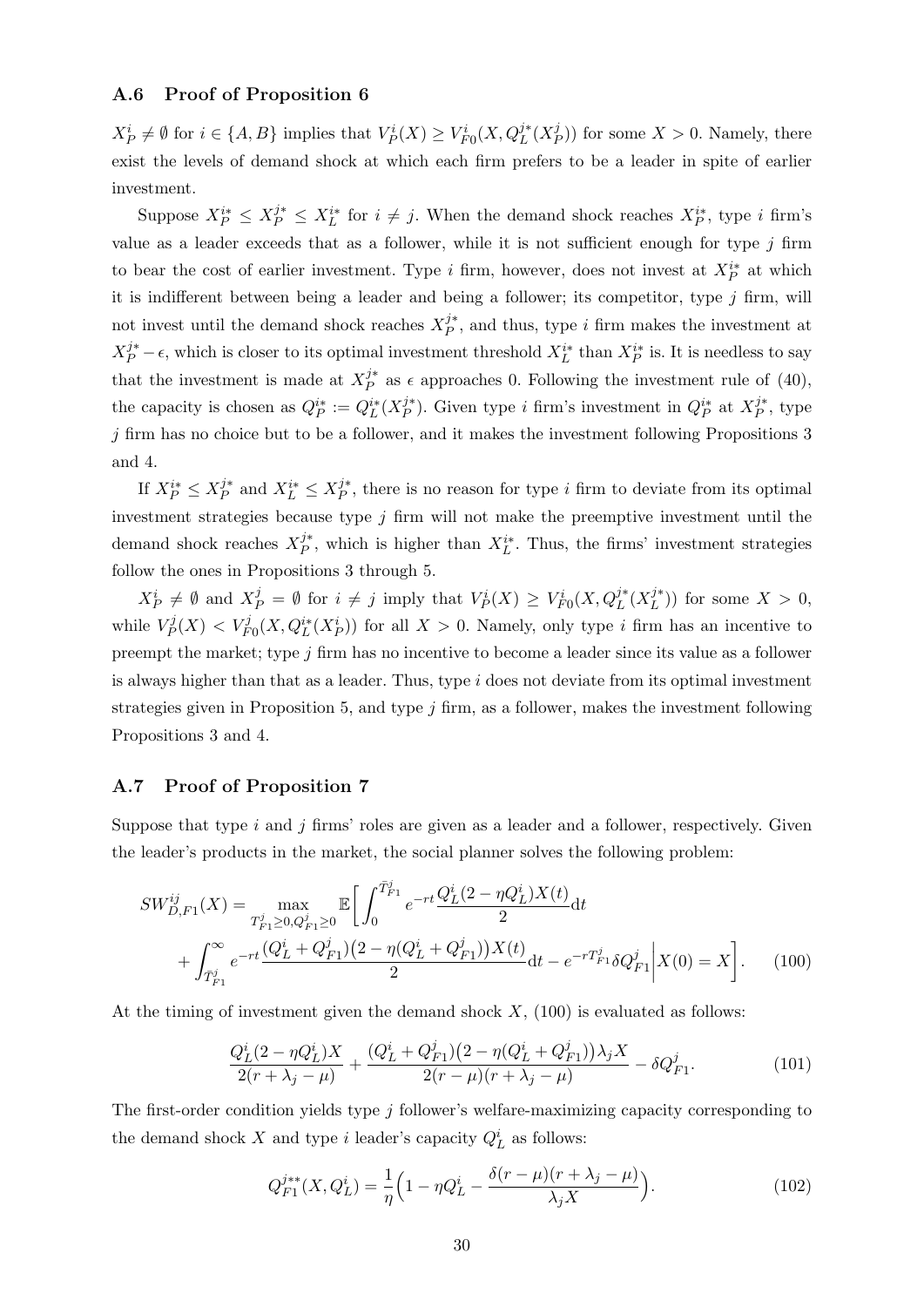Following the standard argument of value-matching and smooth-pasting conditions, we can easily derive the welfare-maximizing threshold  $X_{F1}^{j**}$  $j_{F1}^{j**}(Q_L^i)$  as (57), and by substituting (57) to (102), we can obtain the welfare-maximizing capacity  $Q_{F1}^{j**}$  $j_{F1}^{j**}(Q_L^i)$  in (58).

If the leader's product has not entered the market yet, the social planner's optimization problem is written as follows:

$$
SW_{D,FO}^{ij}(X) = \max_{T_{F0}^j \ge 0, Q_{F0}^j \ge 0} \mathbb{E}\left[1_{\{T_{F0}^j < \bar{T}_{L}^i \le \bar{T}_{F0}^j\}}\left\{\int_{\bar{T}_{L}^i}^{\bar{T}_{F0}^j} e^{-rt} \frac{Q_L^i(2 - \eta Q_L^i)X(t)}{2} dt \right.\right.\left. + \int_{\bar{T}_{F0}^j}^{\infty} e^{-rt} \frac{(Q_L^i + Q_{F0}^j)(2 - \eta (Q_L^i + Q_{F0}^j))X(t)}{2} dt - e^{-rT_{F0}^j}\delta Q_{F0}^j \right\}\left. + 1_{\{\bar{T}_{F0}^j < \bar{T}_{L}^i\}}\left\{\int_{\bar{T}_{F0}^j}^{\bar{T}_{L}^i} e^{-rt} \frac{Q_{F0}^j(2 - \eta Q_{F0}^j)X(t)}{2} dt + \int_{\bar{T}_{L}}^{\infty} \frac{(Q_L^i + Q_{F0}^j)(2 - \eta (Q_L^i + Q_{F0}^j))X(t)}{2} dt \right.\right.\left. - e^{-rT_{F0}^j}\delta Q_{F0}^j \right\} + 1_{\{\bar{T}_{L}^i \le T_{F0}^j\}} e^{-r\bar{T}_{L}^i} SW_{D,F1}^{ij}(X_{\bar{T}_{L}^i}) \Big| X(0) = X \right] \tag{103}
$$

A tedious algebra similar with the one in Appendix A.4 shows that at the timing of investment with the demand shock  $X$ , (103) can be written as follows:

$$
\frac{\lambda_i X}{2(r-\mu)(r+\lambda_i+\lambda_j-\mu)} \Big( Q_L^i (2-\eta Q_L^i) + \frac{Q_{F0}^j (2-\eta Q_{F0}^j - 2\eta Q_L^i) \lambda_j}{r+\lambda_j-\mu} \Big) + \frac{\lambda_j X}{2(r-\mu)(r+\lambda_i+\lambda_j-\mu)} \Big( Q_{F0}^j (2-\eta Q_{F0}^j) + \frac{Q_L^i (2-\eta Q_L^i - 2\eta Q_{F0}^j) \lambda_i}{r+\lambda_i-\mu} \Big) - \delta Q_{F0}^j. \tag{104}
$$

By first-order condition of (104) and value-matching and smooth-pasting conditions, we can derive  $(59)$  and  $(60)$  from which we can obtain type j follower's welfare-maximizing investment strategies before the leader's product enters the market:  $X_{F0}^{j**}$  $j^{**}_{F0}(\mathbb{Q}^i_L)$  and  $\mathbb{Q}_{F0}^{j^{**}}$  $_{F0}^{j**}(Q_L^i).$ 

Lastly, the social planner solves the following problem with regard to the leader's investment:

$$
SW_{D,L}^{ij}(X) = \max_{T_L^i \ge 0, Q_L^i \ge 0} \mathbb{E} \bigg[ 1_{\{\bar{T}_L^i < T_{F0}^{j**}\}} \bigg\{ \int_{\bar{T}_L^i}^{\bar{T}_{F1}^{j**}} e^{-rt} \frac{Q_L^i(2 - \eta Q_L^i)X(t)}{2} dt + \int_{\bar{T}_{F1}^{j**}}^{\infty} e^{-rt} \frac{(Q_L^i + Q_{F1}^{j**}(Q_L^i)) \{2 - \eta (Q_L^i + Q_{F1}^{j**}(Q_L^i))\} X(t)}{2} dt - e^{-r T_{F1}^{j**}} \delta Q_{F1}^{j**}(Q_L^i) \bigg\} + 1_{\{T_{F0}^{j**} \le \bar{T}_L^i < \bar{T}_{F0}^{j**}\}} \bigg\{ \int_{\bar{T}_L^i}^{\bar{T}_{F0}^{j**}} e^{-rt} \frac{Q_L^i(2 - \eta Q_L^i) X(t)}{2} dt + \int_{\bar{T}_{F0}^{j**}}^{\infty} e^{-rt} \frac{(Q_L^i + Q_{F0}^{j**}(Q_L^i)) \{2 - \eta (Q_L^i + Q_{F0}^{j**}(Q_L^i))\} X(t)}{2} dt - e^{-r T_{F0}^{j**}} \delta Q_{F0}^{j**}(Q_L^i) \bigg\} + 1_{\{\bar{T}_{F0}^{j**} \le \bar{T}_L^i\}} \bigg\{ \int_{\bar{T}_{F0}^{j**}}^{\bar{T}_L^i} e^{-rt} \frac{Q_F^{j**}(Q_L^i)(2 - \eta Q_{F0}^{j**}(Q_L^i)) X(t)}{2} dt + \int_{\bar{T}_L^i}^{\infty} e^{-rt} \frac{(Q_L^i + Q_{F0}^{j**}(Q_L^i)) \{2 - \eta (Q_L^i + Q_{F0}^{j**}(Q_L^i))\} X(t)}{2} dt - e^{-r T_{F0}^{j**}} \delta Q_{F0}^{j**} \bigg\} - e^{-r T_L^i} \delta Q_L^i \bigg| X(0) = X \bigg]
$$
\n(105)

.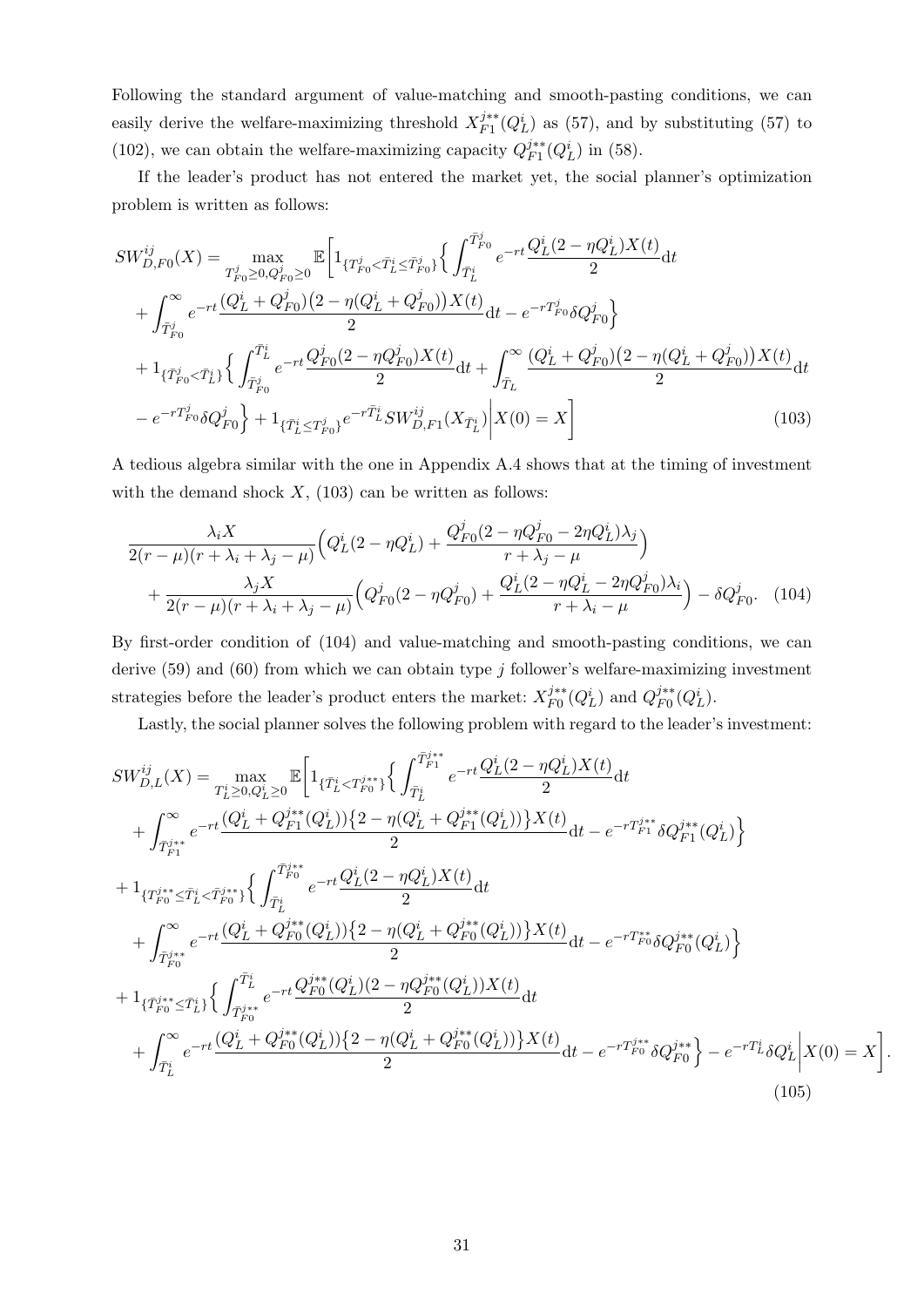A tedious algebra shows that (105) can be written as follows:

$$
SW_{D,L}^{ij}(X) = \max_{X_L^i \ge 0, Q_L^i \ge 0} \left(\frac{X}{X_L^i}\right)^{\beta} \left[\frac{Q_L^i(2 - \eta Q_L^i)\lambda_i X_L^i}{2(r - \mu)(r + \lambda_i - \mu)} + \left(\frac{X_L^i}{X_{F0}^{j**}(Q_L^i)}\right)^{\beta_i} \left[\frac{X_{F0}^{j**}(Q_L^i)}{2(r - \mu)}\right] \left(-\frac{Q_L^i(2 - \eta Q_L^i)\lambda_i}{r + \lambda_i - \mu}\right) + \frac{\lambda_i}{r + \lambda_i + \lambda_j - \mu} \left(Q_L^i(2 - \eta Q_L^i) + \frac{Q_L^{j**}(Q_L^i)\{2 - \eta Q_{F0}^{j**}(Q_L^i) - 2\eta Q_L^i\}\lambda_j}{r + \lambda_j - \mu}\right)
$$
\n
$$
+ \frac{\lambda_j}{r + \lambda_i + \lambda_j - \mu} \left(Q_{F0}^{j**}(Q_L^i)(2 - \eta Q_{F0}^{j**}(Q_L^i)) + \frac{Q_L^i\{2 - \eta Q_L^i - 2\eta Q_L^{j**}(Q_L^i)\}\lambda_i}{r + \lambda_i - \mu}\right)\right\} - \delta Q_{F0}^{j**}(Q_L^i)
$$
\n
$$
+ \left\{\left(\frac{X_L^i}{X_{F1}^{j**}(Q_L^i)}\right)^{\beta} - \left(\frac{X_L^i}{X_{F0}^{j**}(Q_L^i)}\right)^{\beta_i}\left(\frac{X_{F0}^{j**}(Q_L^i)}{X_{F1}^{j**}(Q_L^i)}\right)^{\beta}\right\}
$$
\n
$$
\times \left(\frac{Q_{F1}^{j**}(Q_L^i)\{2 - \eta Q_{F1}^{j**}(Q_L^i) - 2\eta Q_L^i\}\lambda_j X_{F1}^{j**}(Q_L^i)}{2(r - \mu)(r + \lambda_j - \mu)} - \delta Q_{F1}^{j**}(Q_L^i)\right) - \delta Q_L^i\right]
$$
\n
$$
= \max_{X_L^i \ge 0, Q_L^i \ge 0} \left(\frac{X}{X_L^i}\right)^{\beta} \left[SW_{D,F0}^{j*}(X_L^i) - \delta Q_L^i\right].
$$
\n(107)

Thus, type *i* leader's investment strategies that maximize social welfare are 
$$
X_L^{i**}
$$
 and  $Q_L^{i**}$  which can be derived from (61) and (63) with (62).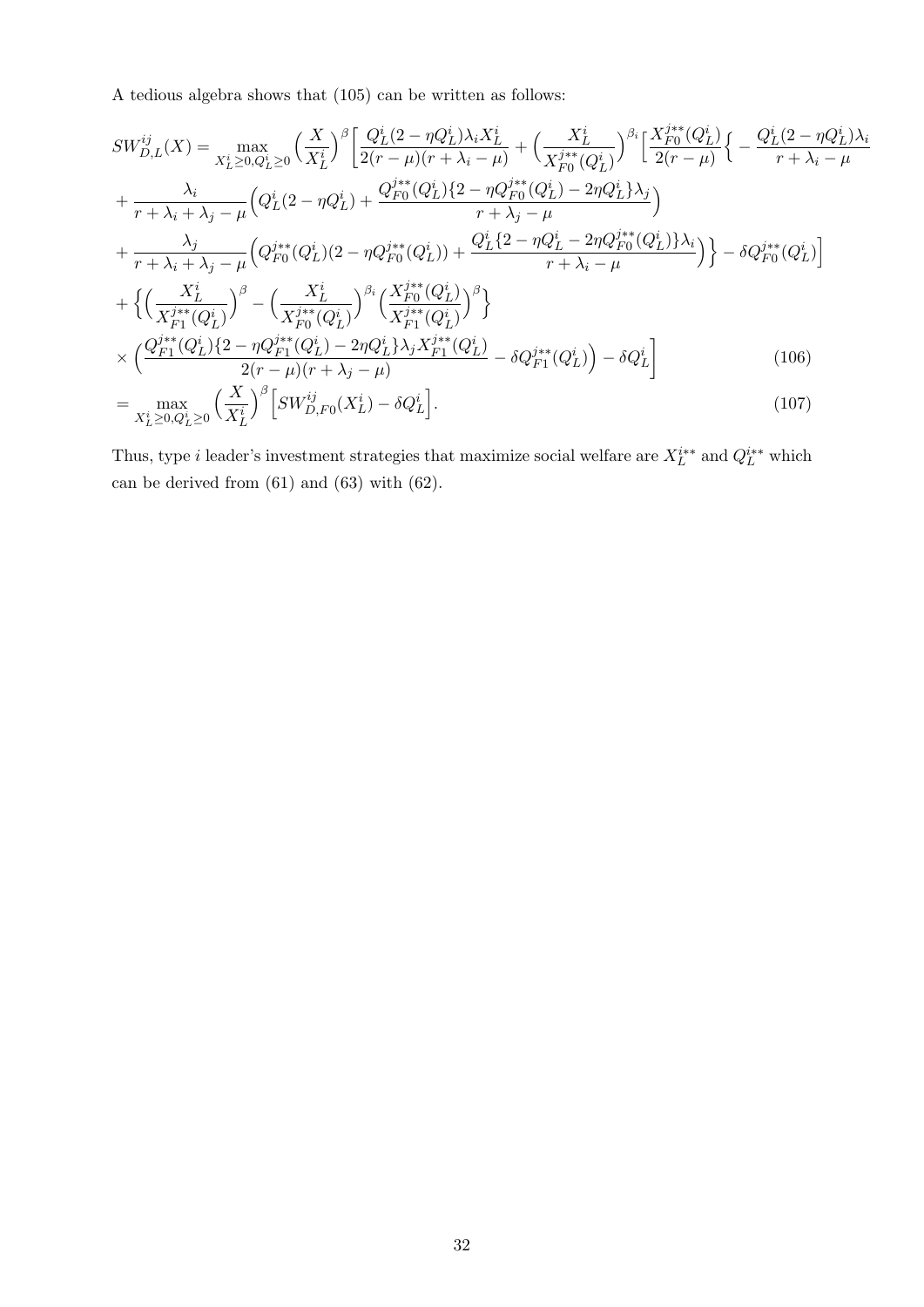# References

- Agliardi, E. and Koussis, N. (2013), 'Optimal capital structure and the impact of time-to-build', Finance Research Letters 10, 124–130.
- Amir, R. and Stepanova, A. (2006), 'Second-mover advantage and price leadership in Bertrand duopoly', Games and Economic Behavior 55, 1–20.
- Bar-Ilan, A. and Strange, W. (1996), 'Investment lags', American Economic Review 86, 610– 622.
- Bar-Ilan, A. and Strange, W. (1998), 'A model of sequential investment', Journal of Economic Dynamics and Control 22, 437–463.
- Bouis, R., Huisman, K. and Kort, P. (2009), 'Investment in oligopoly under uncertainty: The accordion effect', International Journal of Industrial Organization 27, 320–331.
- Casadesus-Masanell, R. and Ghemawat, P. (2006), 'Dynamic mixed duopoly: A model motivated by Linux vs. Windows', Management Science 52, 1072–1084.
- Décamps, J. and Mariotti, T. (2004), 'Investment timing and learning externalities', *Journal of* Economic Theory 118, 80–102.
- Dutta, P., Lach, S. and Rustichini, A. (1995), 'Better late than early: vertical differentiation in the adoption of a new technology', Journal of Economics and Management Strategy 4, 563– 589.
- Femminis, G. and Martini, G. (2011), 'Irreversible investment and R&D spillovers in a dynamic duopoly', Journal of Economic Dynamics and Control 35, 1061–1090.
- Grenadier, S. (1996), 'The strategic exercise of options: Development cascades and overbuilding in real estate markets', Journal of Finance 51, 1653–1679.
- Hoppe, H. (2000), 'Second-mover advantages in the strategic adoption of new technology under uncertainty', International Journal of Industrial Organization 18, 315–338.
- Hoppe, H. and Lehmann-Grube, U. (2001), 'Second-mover advantages in dynamic quality competition', Journal of Economics and Management Strategy 10, 419–433.
- Huisman, K. (2001), Technology investment: a game theoretic real options approach, Kluwer Academic Publishers, Dordrecht.
- Huisman, K. and Kort, P. (2004), 'Strategic technology adoption taking into account future technological improvement: A real options approach', European Journal of Operational Research 159, 705–728.
- Huisman, K. and Kort, P. (2015), 'Strategic capacity investment under uncertainty', RAND Journal of Economics 46, 376–408.